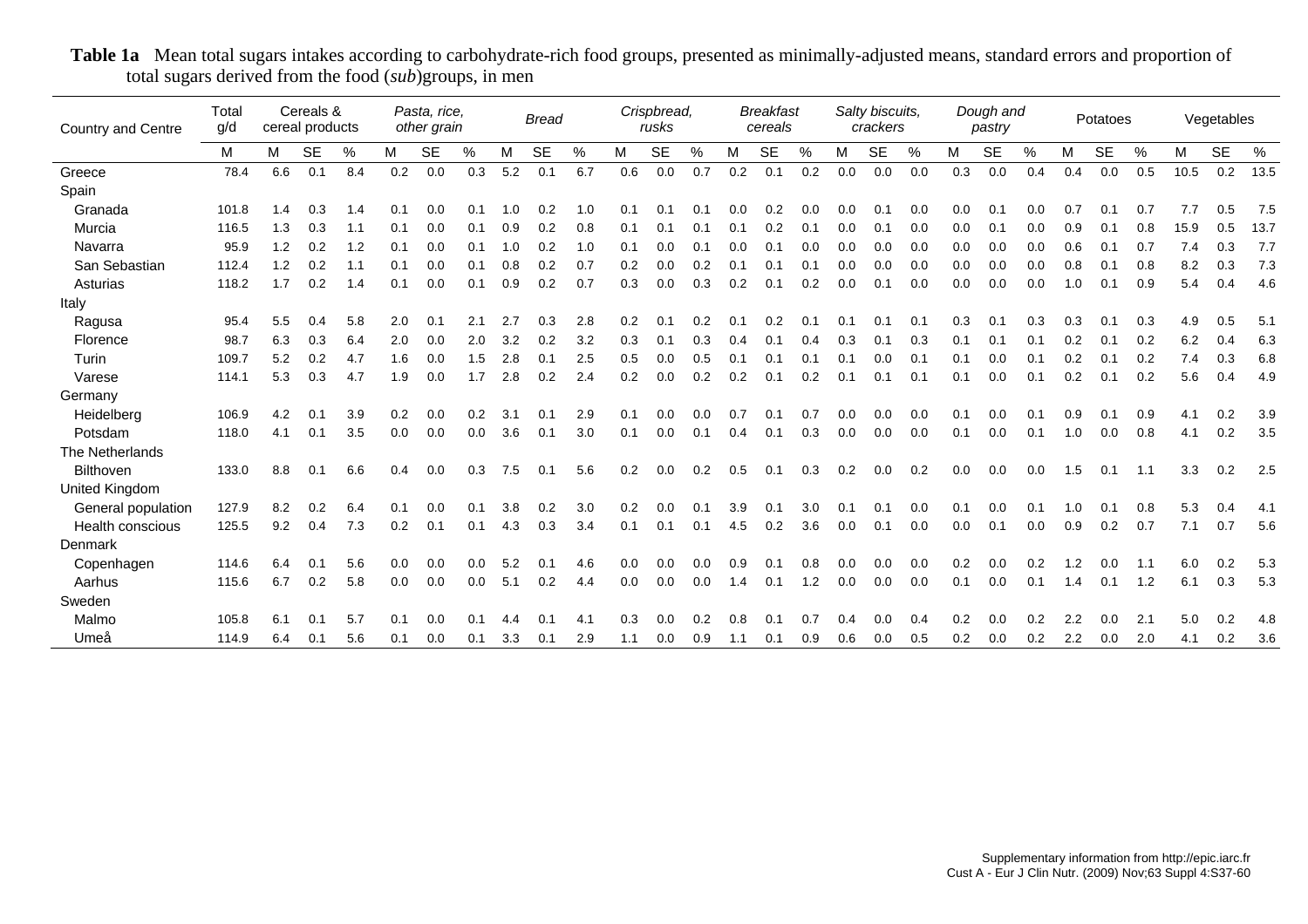| <b>Country and Centre</b> |     | Legumes   |     |      | Fruits    |      |      | Dairy products |      |          | Sugar &<br>confectionary |      |      | Cakes     |      |      | Non-alcoholic<br>beverages |      |      | Fruit & veg<br>juices |               |      | Carbonated<br>drinks, diluted<br>syrups |      |      | Alcoholic<br>beverages |      |
|---------------------------|-----|-----------|-----|------|-----------|------|------|----------------|------|----------|--------------------------|------|------|-----------|------|------|----------------------------|------|------|-----------------------|---------------|------|-----------------------------------------|------|------|------------------------|------|
|                           | м   | <b>SE</b> | %   | М    | <b>SE</b> | %    | м    | <b>SE</b>      | $\%$ | М        | <b>SE</b>                | %    | M    | <b>SE</b> | %    | М    | <b>SE</b>                  | $\%$ | M    | <b>SE</b>             | $\frac{0}{0}$ | M    | <b>SE</b>                               | %    | м    | <b>SE</b>              | %    |
| Greece                    | 0.3 | 0.0       | 0.3 | 27.4 | 0.8       | 34.9 | 7.8  | 0.5            | 10.0 | 13.5     | 0.8                      | 17.3 | 5.3  | 0.5       | 6.7  | 3.1  | 0.8                        | 4.0  | 2.0  | 0.5                   | 2.6           | 0.9  | 0.6                                     | 1.1  | 2.3  | 0.3                    | 2.9  |
| Spain                     |     |           |     |      |           |      |      |                |      |          |                          |      |      |           |      |      |                            |      |      |                       |               |      |                                         |      |      |                        |      |
| Granada                   | 0.3 | 0.0       | 0.3 | 34.0 | ∣.9       | 33.4 | 20.6 | .2             | 20.3 | 20.0     | 2.0                      | 19.6 | 4.9  | 1.2       | 4.8  | 7.7  | 1.9                        | 7.6  | 3.7  | 1.2                   | 3.6           | 3.2  | 1.4                                     | 3.1  | 1.5  | 0.8                    | 1.5  |
| Murcia                    | 0.3 | 0.0       | 0.3 | 43.7 | 1.8       | 37.5 | 14.2 | 1.1            | 12.2 | 19.2     | 1.9                      | 16.5 | 9.0  | 1.1       | 7.8  | 7.5  | 1.7                        | 6.5  | 2.0  | 1.1                   | 1.7           | 4.3  | 1.4                                     | 3.7  | 1.8  | 0.7                    | 1.5  |
| Navarra                   | 0.4 | 0.0       | 0.4 | 31.3 | 1.3       | 32.6 | 15.8 | 0.8            | 16.5 | 19.6     | 1.4                      | 20.4 | 5.2  | 0.8       | 5.4  | 5.7  | 1.3                        | 5.9  | 2.3  | 0.8                   | 2.4           | 3.0  | 1.0                                     | 3.1  | 6.2  | 0.5                    | 6.4  |
| San Sebastian             | 0.4 | 0.0       | 0.4 | 40.7 | .2        | 36.2 | 19.1 | 0.8            | 16.9 | 21.8     | 1.4                      | 19.4 | 6.0  | 0.8       | 5.3  | 3.1  | 1.2                        | 2.7  | 1.0  | 0.8                   | 0.9           | 2.1  | 1.0                                     | 1.8  | 8.1  | 0.5                    | 7.2  |
| Asturias                  | 0.5 | 0.0       | 0.5 | 35.1 | 1.4       | 29.7 | 22.5 | 0.9            | 19.1 | 24.2     | 1.5                      | 20.5 | 7.0  | 0.9       | 5.9  | 8.2  | 1.4                        | 6.9  | 2.6  | 0.9                   | 2.2           | 5.1  | 1.1                                     | 4.3  | 10.2 | 0.6                    | 8.6  |
| Italy                     |     |           |     |      |           |      |      |                |      |          |                          |      |      |           |      |      |                            |      |      |                       |               |      |                                         |      |      |                        |      |
| Ragusa                    | 0.1 | 0.0       | 0.2 | 38.9 | 2.1       | 40.8 | 6.5  | ե3             | 6.8  | 17.9     | 2.3                      | 18.8 | 11.5 | 1.3       | 12.1 | 4.7  | 2.1                        | 5.0  | 0.2  | 1.3                   | 0.2           | 2.6  | 1.6                                     | 2.8  | 1.7  | 0.9                    | 1.8  |
| Florence                  | 0.2 | 0.0       | 0.2 | 38.2 | 1.7       | 38.6 | 9.2  | 1.0            | 9.3  | 14.8     | 1.8                      | 15.0 | 12.6 | 1.0       | 12.8 | 5.7  | 1.6                        | 5.8  | 1.5  | 1.1                   | 1.5           | 2.3  | 1.3                                     | 2.3  | 2.0  | 0.7                    | 2.0  |
| Turin                     | 0.1 | 0.0       | 0.1 | 41.1 | 1.1       | 37.5 | 8.5  | 0.7            | 7.7  | 21.0     | 1.1                      | 19.1 | 10.9 | 0.7       | 9.9  | 10.0 | 1.0                        | 9.1  | 1.9  | 0.7                   | 1.7           | 2.9  | 0.8                                     | 2.6  | 2.6  | 0.4                    | 2.4  |
| Varese                    | 0.1 | 0.0       | 0.1 | 33.3 | 1.5       | 29.2 | 11.2 | 0.9            | 9.8  | 30.1     | 1.6                      | 26.4 | 13.0 | 1.0       | 11.4 | 9.1  | 1.5                        | 8.0  | 2.0  | 1.0                   | 1.8           | 3.6  | 1.2                                     | 3.2  | 3.1  | 0.6                    | 2.7  |
| Germany                   |     |           |     |      |           |      |      |                |      |          |                          |      |      |           |      |      |                            |      |      |                       |               |      |                                         |      |      |                        |      |
| Heidelberg                | 0.0 | 0.0       | 0.0 | 20.6 | 0.9       | 19.3 | 12.1 | 0.5            | 11.4 | 21<br>.9 | 0.9                      | 20.5 | 12.3 | 0.5       | 11.5 | 24.3 | 0.9                        | 22.7 | 15.1 | 0.5                   | 14.2          | 7.9  | 0.7                                     | 7.4  | 4.1  | 0.4                    | 3.8  |
| Potsdam                   | 0.0 | 0.0       | 0.0 | 31.3 | 0.8       | 26.5 | 15.1 | 0.5            | 12.8 | 20.7     | 0.8                      | 17.5 | 11.5 | 0.5       | 9.8  | 24.7 | 0.8                        | 20.9 | 18.9 | 0.5                   | 16.0          | 4.7  | 0.6                                     | 4.0  | 2.8  | 0.3                    | 2.4  |
| The Netherlands           |     |           |     |      |           |      |      |                |      |          |                          |      |      |           |      |      |                            |      |      |                       |               |      |                                         |      |      |                        |      |
| <b>Bilthoven</b>          | 0.1 | 0.0       | 0.1 | 20.3 | 0.9       | 15.3 | 20.3 | 0.5            | 15.3 | 38.1     | 1.0                      | 28.7 | 10.8 | 0.6       | 8.1  | 16.8 | 0.9                        | 12.7 | 5.5  | 0.6                   | 4.2           | 10.6 | 0.7                                     | 8.0  | 8.8  | 0.4                    | 6.6  |
| United Kingdom            |     |           |     |      |           |      |      |                |      |          |                          |      |      |           |      |      |                            |      |      |                       |               |      |                                         |      |      |                        |      |
| General population        | 0.1 | 0.0       | 0.1 | 19.8 | 1.4       | 15.5 | 19.9 | 0.8            | 15.6 | 33.0     | 1.5                      | 25.8 | 19.6 | 0.9       | 15.3 | 11.8 | 1.4                        | 9.2  | 6.1  | 0.9                   | 4.8           | 5.4  |                                         | 4.2  | 4.8  | 0.6                    | 3.7  |
| Health conscious          | 0.2 | 0.1       | 0.2 | 38.1 | 2.6       | 30.3 | 11.1 | 1.6            | 8.9  | 15.4     | 2.8                      | 12.3 | 15.4 | 1.6       | 12.3 | 15.5 | 2.5                        | 12.3 | 9.4  | 1.6                   | 7.5           | 5.2  | 2.0                                     | 4.2  | 5.1  | 1.1                    | 4.1  |
| Denmark                   |     |           |     |      |           |      |      |                |      |          |                          |      |      |           |      |      |                            |      |      |                       |               |      |                                         |      |      |                        |      |
| Copenhagen                | 0.0 | 0.0       | 0.0 | 15.0 | 0.7       | 13.1 | 15.0 | 0.5            | 13.1 | 27.2     | 0.8                      | 23.7 | 9.1  | 0.5       | 7.9  | 18.4 | 0.7                        | 16.1 | 5.1  | 0.5                   | 4.4           | 13.3 | 0.6                                     | 11.6 | 11.0 | 0.3                    | 9.6  |
| Aarhus                    | 0.0 | 0.0       | 0.0 | 17.5 | 1.1       | 15.1 | 14.7 | 0.7            | 12.7 | 25.0     | 1.2                      | 21.7 | 12.5 | 0.7       | 10.8 | 15.5 | 1.1                        | 13.4 | 4.7  | 0.7                   | 4.0           | 10.9 | 0.9                                     | 9.4  | 11.5 | 0.5                    | 10.0 |
| Sweden                    |     |           |     |      |           |      |      |                |      |          |                          |      |      |           |      |      |                            |      |      |                       |               |      |                                         |      |      |                        |      |
| Malmo                     | 0.1 | 0.0       | 0.1 | 14.1 | 0.8       | 13.3 | 15.1 | 0.5            | 14.3 |          | 0.8                      | 28.0 | 11.6 | 0.5       | 11.0 | 11.3 | 0.8                        | 10.7 | 4.2  | 0.5                   | 4.0           | 6.8  | 0.6                                     | 6.5  | 3.8  | 0.3                    | 3.6  |
| Umeå                      | 0.1 | 0.0       | 0.0 | 13.8 | 0.7       | 12.1 | 22.0 | 0.5            | 19.1 | 30.5     | 0.8                      | 26.5 | 12.3 | 0.5       | 10.7 | 13.6 | 0.7                        | 11.8 | 3.5  | 0.5                   | 3.0           | 9.9  | 0.6                                     | 8.6  | 2.7  | 0.3                    | 2.4  |

**Table 1a** continued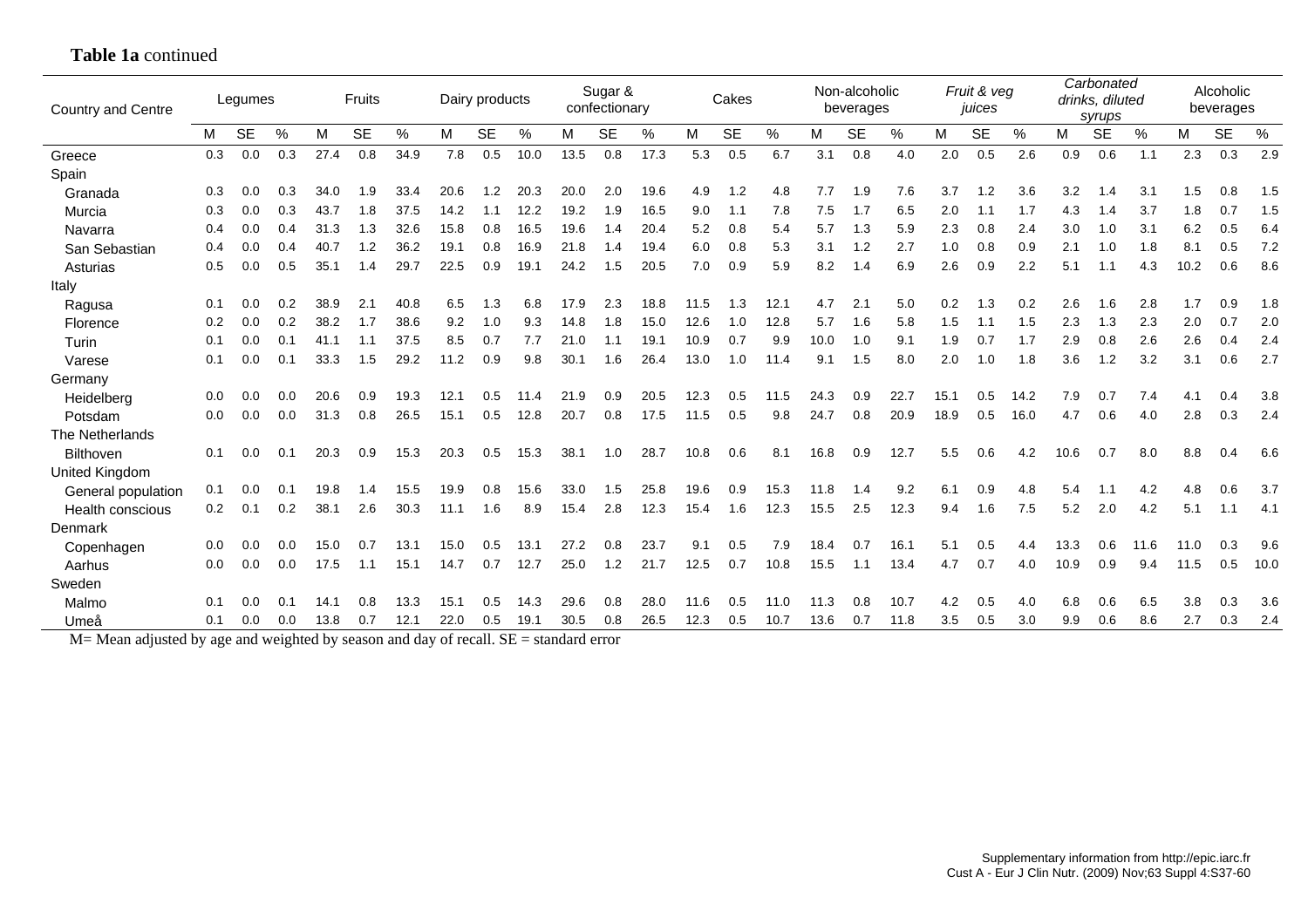| <b>Country and Centre</b> | Total<br>g/d |               | Cereals &<br>cereal products |      |     | Pasta, rice,<br>other grain |     |     | <b>Bread</b> |      |     | Crispbread,<br>rusks |      |     | <b>Breakfast</b><br>cereals |     |     | Salty biscuits,<br>crackers |     |     | Dough and<br>pastry |     |     | Potatoes  |      |      | Vegetables |      |
|---------------------------|--------------|---------------|------------------------------|------|-----|-----------------------------|-----|-----|--------------|------|-----|----------------------|------|-----|-----------------------------|-----|-----|-----------------------------|-----|-----|---------------------|-----|-----|-----------|------|------|------------|------|
|                           | м            | м             | SE                           | $\%$ | М   | SE                          | %   | м   | <b>SE</b>    | $\%$ | М   | <b>SE</b>            | $\%$ | M   | <b>SE</b>                   | %   | м   | <b>SE</b>                   | %   | M   | <b>SE</b>           | %   | М   | <b>SE</b> | $\%$ | M    | <b>SE</b>  | $\%$ |
| Greece                    | 70.6         | 4.2           | 0.1                          | 5.9  | 0.2 | 0.0                         | 0.2 | 3.1 | 0.1          | 4.4  | 0.5 | 0.0                  | 0.7  | 0.2 | 0.1                         | 0.3 | 0.0 | 0.0                         | 0.0 | 0.2 | 0.0                 | 0.3 | 0.3 | 0.0       | 0.4  | 8.1  | 0.2        | 11.4 |
| Spain                     |              |               |                              |      |     |                             |     |     |              |      |     |                      |      |     |                             |     |     |                             |     |     |                     |     |     |           |      |      |            |      |
| Granada                   | 92.8         | 1.1           | 0.2                          | 1.2  | 0.0 | 0.0                         | 0.0 | 0.7 | 0.2          | 0.7  | 0.2 | 0.0                  | 0.2  | 0.1 | 0.1                         | 0.1 | 0.0 | 0.0                         | 0.0 | 0.0 | 0.0                 | 0.0 | 0.5 | 0.1       | 0.6  | 7.4  | 0.4        | 8.0  |
| Murcia                    | 108.6        | 1.1           | 0.2                          | 1.0  | 0.0 | 0.0                         | 0.0 | 0.5 | 0.2          | 0.5  | 0.2 | 0.0                  | 0.2  | 0.0 | 0.1                         | 0.0 | 0.0 | 0.0                         | 0.0 | 0.1 | 0.0                 | 0.1 | 0.7 | 0.1       | 0.6  | 21.3 | 0.4        | 19.6 |
| Navarra                   | 91.0         | 1.0           | 0.2                          | 1.2  | 0.0 | 0.0                         | 0.1 | 0.6 | 0.2          | 0.7  | 0.3 | 0.0                  | 0.3  | 0.1 | 0.1                         | 0.1 | 0.0 | 0.1                         | 0.0 | 0.0 | 0.0                 | 0.0 | 0.4 | 0.1       | 0.5  | 5.5  | 0.4        | 6.0  |
| San Sebastian             | 105.1        | 1.3           | 0.3                          | 1.2  | 0.0 | 0.0                         | 0.0 | 0.6 | 0.2          | 0.5  | 0.4 | 0.0                  | 0.4  | 0.1 | 0.1                         | 0.1 | 0.0 | 0.1                         | 0.0 | 0.0 | 0.0                 | 0.0 | 0.6 | 0.1       | 0.6  | 7.5  | 0.5        | 7.1  |
| Asturias                  | 103.0        | 1.4           | 0.2                          | 1.4  | 0.0 | 0.0                         | 0.0 | 0.6 | 0.2          | 0.6  | 0.4 | 0.0                  | 0.4  | 0.2 | 0.1                         | 0.2 | 0.0 | 0.0                         | 0.0 | 0.0 | 0.0                 | 0.0 | 0.7 | 0.1       | 0.7  | 3.7  | 0.4        | 3.6  |
| Italy                     |              |               |                              |      |     |                             |     |     |              |      |     |                      |      |     |                             |     |     |                             |     |     |                     |     |     |           |      |      |            |      |
| Ragusa                    | 83.8         | 2.9           | 0.3                          | 3.5  | 0.8 | 0.0                         | 1.0 | 1.4 | 0.3          | 1.6  | 0.2 | 0.1                  | 0.2  | 0.0 | 0.2                         | 0.0 | 0.0 | 0.1                         | 0.0 | 0.4 | 0.1                 | 0.5 | 0.1 | 0.1       | 0.1  | 4.0  | 0.6        | 4.8  |
| <b>Naples</b>             | 79.7         | 3.3           | 0.2                          | 4.1  | 1.1 | 0.0                         | 1.4 | 1.3 | 0.2          | 1.7  | 0.3 | 0.0                  | 0.4  | 0.2 | 0.1                         | 0.3 | 0.2 | 0.0                         | 0.2 | 0.1 | 0.0                 | 0.2 | 0.1 | 0.1       | 0.2  | 5.1  | 0.4        | 6.5  |
| Florence                  | 81.0         | 3.8           | 0.1                          | 4.7  | 1.0 | 0.0                         | 1.3 | 1.9 | 0.1          | 2.4  | 0.3 | 0.0                  | 0.4  | 0.2 | 0.1                         | 0.3 | 0.2 | 0.0                         | 0.3 | 0.1 | 0.0                 | 0.1 | 0.1 | 0.0       | 0.2  | 5.7  | 0.3        | 7.0  |
| Turin                     | 93.1         | $3.2^{\circ}$ | 0.2                          | 3.4  | 0.9 | 0.0                         | 0.9 | 1.5 | 0.2          | 1.6  | 0.5 | 0.0                  | 0.5  | 0.1 | 0.1                         | 0.1 | 0.1 | 0.0                         | 0.1 | 0.1 | 0.0                 | 0.1 | 0.2 | 0.1       | 0.2  | 7.4  | 0.4        | 8.0  |
| Varese                    | 94.0         | 3.5           | 0.1                          | 3.7  | 1.1 | 0.0                         | 1.2 | 1.5 | 0.1          | 1.6  | 0.3 | 0.0                  | 0.3  | 0.4 | 0.1                         | 0.4 | 0.1 | 0.0                         | 0.1 | 0.1 | 0.0                 | 0.1 | 0.2 | 0.0       | 0.2  | 4.7  | 0.3        | 5.0  |
| France                    |              |               |                              |      |     |                             |     |     |              |      |     |                      |      |     |                             |     |     |                             |     |     |                     |     |     |           |      |      |            |      |
| South coast               | 95.9         | 5.1           | 0.2                          | 5.4  | 0.2 | 0.0                         | 0.2 | 3.8 | 0.1          | 3.9  | 0.3 | 0.0                  | 0.3  | 0.8 | 0.1                         | 0.8 | 0.0 | 0.0                         | 0.0 | 0.1 | 0.0                 | 0.1 | 0.3 | 0.0       | 0.3  | 7.3  | 0.3        | 7.6  |
| South                     | 99.3         | 5.6           | 0.1                          | 5.6  | 0.2 | 0.0                         | 0.2 | 4.2 | 0.1          | 4.2  | 0.3 | 0.0                  | 0.3  | 0.9 | 0.1                         | 0.9 | 0.0 | 0.0                         | 0.0 | 0.1 | 0.0                 | 0.1 | 0.5 | 0.0       | 0.5  | 6.2  | 0.2        | 6.2  |
| North-East                | 100.7        | 4.9           | 0.1                          | 4.8  | 0.2 | 0.0                         | 0.2 | 3.8 | 0.1          | 3.8  | 0.2 | 0.0                  | 0.2  | 0.6 | 0.1                         | 0.6 | 0.0 | 0.0                         | 0.0 | 0.1 | 0.0                 | 0.1 | 0.5 | 0.0       | 0.5  | 6.2  | 0.2        | 6.2  |
| North-West                | 96.7         | 5.2           | 0.2                          | 5.4  | 0.1 | 0.0                         | 0.1 | 4.2 | 0.1          | 4.3  | 0.1 | 0.0                  | 0.1  | 0.8 | 0.1                         | 0.8 | 0.0 | 0.0                         | 0.0 | 0.0 | 0.0                 | 0.0 | 0.6 | 0.0       | 0.6  | 6.2  | 0.3        | 6.4  |
| Germany                   |              |               |                              |      |     |                             |     |     |              |      |     |                      |      |     |                             |     |     |                             |     |     |                     |     |     |           |      |      |            |      |
| Heidelberg                | 100.6        | 3.0           | 0.1                          | 3.0  | 0.1 | 0.0                         | 0.1 | 2.0 | 0.1          | 2.0  | 0.1 | 0.0                  | 0.1  | 0.6 | 0.1                         | 0.6 | 0.0 | 0.0                         | 0.0 | 0.1 | 0.0                 | 0.1 | 0.7 | 0.0       | 0.7  | 4.2  | 0.2        | 4.2  |
| Potsdam                   | 114.7        | 2.8           | 0.1                          | 2.4  | 0.0 | 0.0                         | 0.0 | 2.1 | 0.1          | 1.9  | 0.1 | 0.0                  | 0.1  | 0.4 | 0.1                         | 0.4 | 0.0 | 0.0                         | 0.0 | 0.0 | 0.0                 | 0.0 | 0.7 | 0.0       | 0.6  | 4.6  | 0.2        | 4.0  |
| The Netherlands           |              |               |                              |      |     |                             |     |     |              |      |     |                      |      |     |                             |     |     |                             |     |     |                     |     |     |           |      |      |            |      |
| <b>Bilthoven</b>          | 108.9        | 6.9           | 0.1                          | 6.4  | 0.3 | 0.0                         | 0.3 | 5.7 | 0.1          | 5.2  | 0.2 | 0.0                  | 0.2  | 0.5 | 0.1                         | 0.4 | 0.2 | 0.0                         | 0.2 | 0.0 | 0.0                 | 0.0 | 1.0 | 0.0       | 0.9  | 3.3  | 0.2        | 3.0  |
| Utrecht                   | 115.8        | 7.1           | 0.1                          | 6.2  | 0.2 | 0.0                         | 0.2 | 5.7 | 0.1          | 5.0  | 0.4 | 0.0                  | 0.3  | 0.6 | 0.1                         | 0.5 | 0.2 | 0.0                         | 0.2 | 0.0 | 0.0                 | 0.0 | 1.0 | 0.0       | 0.9  | 2.9  | 0.2        | 2.5  |
| <b>United Kingdom</b>     |              |               |                              |      |     |                             |     |     |              |      |     |                      |      |     |                             |     |     |                             |     |     |                     |     |     |           |      |      |            |      |
| General population        | 103.6        | 5.9           | 0.2                          | 5.7  | 0.1 | 0.0                         | 0.1 | 2.6 | 0.1          | 2.5  | 0.1 | 0.0                  | 0.1  | 3.0 | 0.1                         | 2.9 | 0.0 | 0.0                         | 0.0 | 0.1 | 0.0                 | 0.1 | 0.7 | 0.1       | 0.7  | 5.1  | 0.3        | 4.9  |
| Health conscious          | 117.9        | 6.8           | 0.3                          | 5.8  | 0.2 | 0.0                         | 0.2 | 2.9 | 0.2          | 2.5  | 0.2 | 0.0                  | 0.2  | 3.4 | 0.2                         | 2.9 | 0.0 | 0.1                         | 0.0 | 0.0 | 0.0                 | 0.0 | 0.9 | 0.1       | 0.8  | 6.8  | 0.5        | 5.8  |
| Denmark                   |              |               |                              |      |     |                             |     |     |              |      |     |                      |      |     |                             |     |     |                             |     |     |                     |     |     |           |      |      |            |      |
| Copenhagen                | 90.3         | 4.9           | 0.1                          | 5.4  | 0.0 | 0.0                         | 0.0 | 4.0 | 0.1          | 4.4  | 0.0 | 0.0                  | 0.0  | 0.7 | 0.1                         | 0.7 | 0.0 | 0.0                         | 0.0 | 0.2 | 0.0                 | 0.2 | 0.9 | 0.0       | 0.9  | 5.9  | 0.2        | 6.5  |
| Aarhus                    | 100.3        | 5.6           | 0.2                          | 5.6  | 0.0 | 0.0                         | 0.0 | 4.2 | 0.1          | 4.2  | 0.0 | 0.0                  | 0.0  | 1.0 | 0.1                         | 1.0 | 0.0 | 0.0                         | 0.0 | 0.3 | 0.0                 | 0.3 | 0.9 | 0.1       | 0.9  | 6.0  | 0.3        | 6.0  |
| Sweden                    |              |               |                              |      |     |                             |     |     |              |      |     |                      |      |     |                             |     |     |                             |     |     |                     |     |     |           |      |      |            |      |
| Malmo                     | 92.6         | 4.3           | 0.1                          | 4.6  | 0.1 | 0.0                         | 0.1 | 2.8 | 0.1          | 3.0  | 0.3 | 0.0                  | 0.3  | 0.5 | 0.1                         | 0.6 | 0.4 | 0.0                         | 0.5 | 0.1 | 0.0                 | 0.1 | 1.4 | 0.0       | 1.5  | 4.9  | 0.2        | 5.3  |
| Umeå                      | 95.4         | 5.0           | 0.1                          | 5.2  | 0.1 | 0.0                         | 0.1 | 2.6 | 0.1          | 2.7  | 0.7 | 0.0                  | 0.8  | 0.8 | 0.1                         | 0.9 | 0.5 | 0.0                         | 0.5 | 0.2 | 0.0                 | 0.2 | 1.3 | 0.0       | 1.4  | 4.8  | 0.2        | 5.0  |
| Norway                    |              |               |                              |      |     |                             |     |     |              |      |     |                      |      |     |                             |     |     |                             |     |     |                     |     |     |           |      |      |            |      |
| South & East              | 98.6         | 3.6           | 0.1                          | 3.6  | 0.0 | 0.0                         | 0.0 | 2.7 | 0.1          | 2.8  | 0.2 | 0.0                  | 0.2  | 0.3 | 0.1                         | 0.3 | 0.3 | 0.0                         | 0.3 | 0.0 | 0.0                 | 0.0 | 1.7 | 0.0       | 1.7  | 4.7  | 0.2        | 4.8  |
| North & West              | 98.5         | 3.2           | 0.1                          | 3.3  | 0.0 | 0.0                         | 0.0 | 2.4 | 0.1          | 2.5  | 0.2 | 0.0                  | 0.2  | 0.2 | 0.1                         | 0.2 | 0.3 | 0.0                         | 0.3 | 0.0 | 0.0                 | 0.0 | 2.1 | 0.0       | 2.1  | 5.2  | 0.3        | 5.3  |

Table 1b Mean total sugars intakes according to carbohydrate-rich food groups, presented as minimally-adjusted means, standard errors and proportion of total sugars derived from the food (*sub*)groups, in women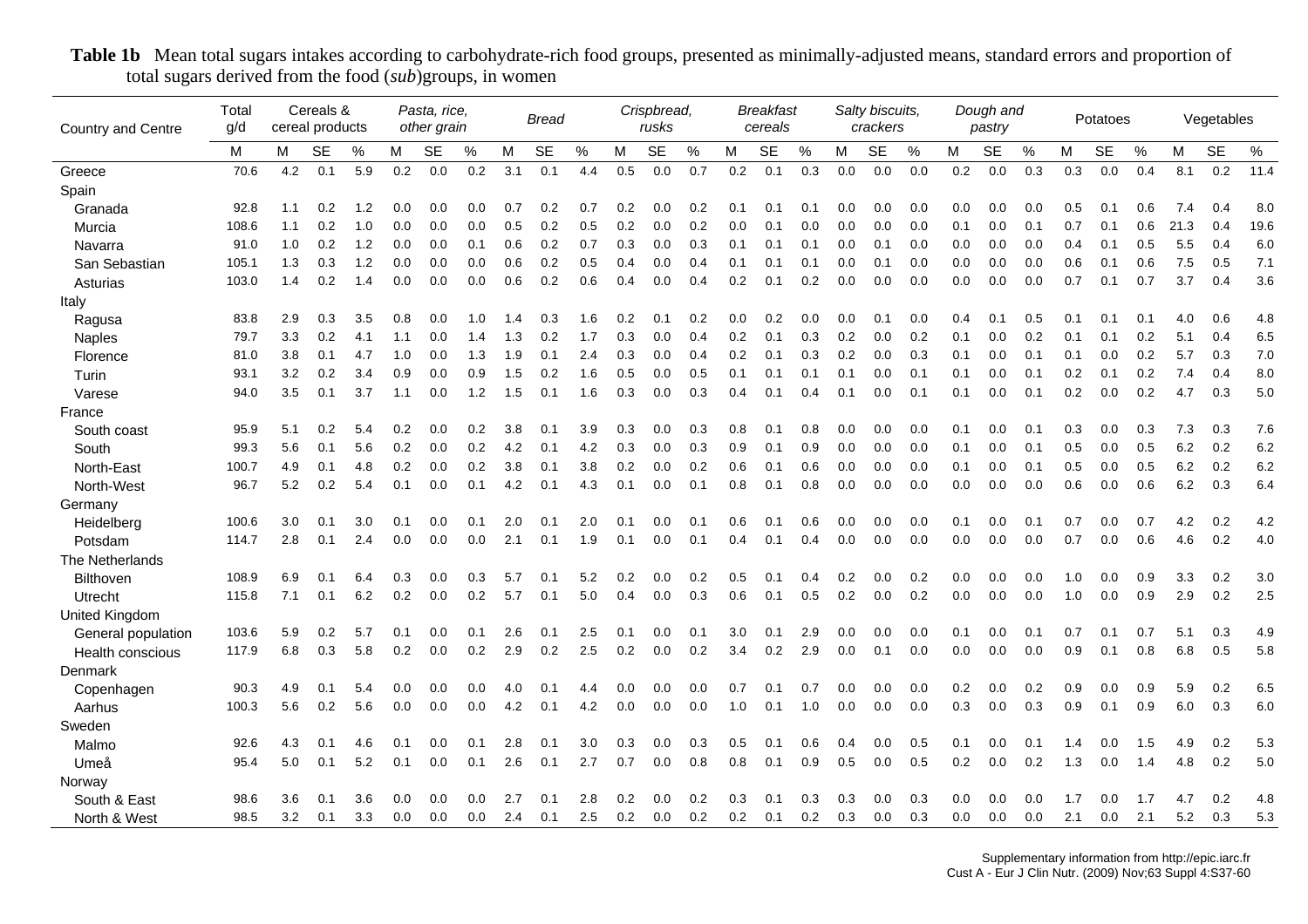| Country & Centre        |     | Legumes   |     |      | Fruits    |      |      | Dairy products |      |      | Sugar &<br>confectionary |      |      | Cakes     |      |      | Non-alcoholic<br>beverages |      |      | Fruit & veg<br>juices |      |      | Carbonated<br>drinks, diluted<br>syrups |      |     | Alcoholic<br>beverages |      |
|-------------------------|-----|-----------|-----|------|-----------|------|------|----------------|------|------|--------------------------|------|------|-----------|------|------|----------------------------|------|------|-----------------------|------|------|-----------------------------------------|------|-----|------------------------|------|
|                         | м   | <b>SE</b> | %   | M    | <b>SE</b> | $\%$ | M    | <b>SE</b>      | %    | м    | <b>SE</b>                | %    | М    | <b>SE</b> | %    | M    | <b>SE</b>                  | %    | M    | <b>SE</b>             | %    | M    | <b>SE</b>                               | $\%$ | М   | <b>SE</b>              | $\%$ |
| Greece                  | 0.2 | 0.0       | 0.2 | 24.0 | 0.7       | 34.0 | 8.8  | 0.4            | 12.4 | 13.0 | 0.6                      | 18.4 | 6.9  | 0.4       | 9.8  | 4.0  | 0.5                        | 5.7  | 3.3  | 0.4                   | 4.6  | 0.7  | 0.3                                     | 1.0  | 0.4 | 0.2                    | 0.6  |
| Spain                   |     |           |     |      |           |      |      |                |      |      |                          |      |      |           |      |      |                            |      |      |                       |      |      |                                         |      |     |                        |      |
| Granada                 | 0.1 | 0.0       | 0.1 | 32.5 | 1.4       | 35.0 | 21.0 | 0.9            | 22.6 | 15.5 | 1.4                      | 16.7 | 4.7  | 0.9       | 5.0  | 7.6  | 1.1                        | 8.2  | 2.6  | 0.9                   | 2.8  | 4.3  | 0.7                                     | 4.6  | 0.6 | 0.4                    | 0.6  |
| Murcia                  | 0.1 | 0.0       | 0.1 | 36.9 | 1.4       | 34.0 | 17.8 | 0.9            | 16.4 | 14.0 | 1.4                      | 12.9 | 9.6  | 0.9       | 8.8  | 4.5  | 1.1                        | 4.2  | 1.8  | 0.8                   | 1.7  | 1.7  | 0.7                                     | 1.6  | 1.1 | 0.4                    | 1.0  |
| Navarra                 | 0.2 | 0.0       | 0.2 | 32.6 | 1.5       | 35.8 | 20.0 | 0.9            | 21.9 | 17.4 | 1.4                      | 19.1 | 7.8  | 0.9       | 8.6  | 3.5  | 1.2                        | 3.8  | 2.1  | 0.9                   | 2.3  | 1.2  | 0.8                                     | 1.4  | 1.1 | 0.4                    | 1.2  |
| San Sebastian           | 0.2 | 0.0       | 0.2 | 38.8 | 1.5       | 36.9 | 22.1 | 1.0            | 21.0 | 21.3 | 1.5                      | 20.3 | 6.3  | 1.0       | 6.0  | 3.3  | 1.3                        | 3.1  | 1.1  | 0.9                   | 1.1  | 2.1  | 0.8                                     | 2.0  | 1.5 | 0.4                    | 1.4  |
| Asturias                | 0.3 | 0.0       | 0.3 | 33.7 | 1.3       | 32.8 | 27.0 | 0.9            | 26.2 | 18.9 | 1.3                      | 18.4 | 7.5  | 0.9       | 7.3  | 5.1  | 1.1                        | 4.9  | 2.6  | 0.8                   | 2.5  | 2.0  | 0.7                                     | 2.0  | 2.9 | 0.3                    | 2.8  |
| Italy                   |     |           |     |      |           |      |      |                |      |      |                          |      |      |           |      |      |                            |      |      |                       |      |      |                                         |      |     |                        |      |
| Ragusa                  | 0.2 | 0.0       | 0.2 | 33.8 | 2.1       | 40.4 | 7.3  | 1.3            | 8.7  | 16.3 | 2.0                      | 19.4 | 12.7 | 1.3       | 15.1 | 4.0  | 1.7                        | 4.7  | 0.2  | 1.3                   | 0.2  | 2.6  | 1.1                                     | 3.1  | 0.5 | 0.5                    | 0.6  |
| <b>Naples</b>           | 0.1 | 0.0       | 0.2 | 27.1 | 1.2       | 33.9 | 8.8  | 0.8            | 11.0 | 17.8 | 1.2                      | 22.3 | 10.3 | 0.8       | 12.9 | 4.5  | 1.0                        | 5.6  | 1.8  | 0.7                   | 2.2  | 1.5  | 0.6                                     | 1.9  | 0.8 | 0.3                    | 1.0  |
| Florence                | 0.1 | 0.0       | 0.2 | 31.5 | 0.9       | 38.9 | 10.0 | 0.6            | 12.3 | 12.4 | 0.8                      | 15.3 | 9.8  | 0.6       | 12.1 | 4.3  | 0.7                        | 5.4  | 1.9  | 0.5                   | 2.3  | 0.9  | 0.4                                     | 1.1  | 1.0 | 0.2                    | 1.3  |
| Turin                   | 0.0 | 0.0       | 0.0 | 34.7 | 1.2       | 37.3 | 9.0  | 0.8            | 9.7  | 18.2 | 1.2                      | 19.6 | 10.4 | 0.8       | 11.2 | 6.3  | 1.0                        | 6.7  | 2.1  | 0.7                   | 2.3  | 2.3  | 0.6                                     | 2.5  | 1.5 | 0.3                    | 1.6  |
| Varese                  | 0.1 | 0.0       | 0.1 | 34.0 | 0.9       | 36.2 | 11.0 | 0.5            | 11.7 | 19.3 | 0.8                      | 20.5 | 12.2 | 0.6       | 13.0 | 5.8  | 0.7                        | 6.2  | 1.6  | 0.5                   | 1.7  | 1.7  | 0.4                                     | 1.8  | 0.9 | 0.2                    | 0.9  |
| France                  |     |           |     |      |           |      |      |                |      |      |                          |      |      |           |      |      |                            |      |      |                       |      |      |                                         |      |     |                        |      |
| South coast             | 0.1 | 0.0       | 0.1 | 28.4 | 1.0       | 29.6 | 15.5 | 0.6            | 16.2 | 20.5 | 0.9                      | 21.4 | 7.6  | 0.6       | 7.9  | 5.7  | 0.8                        | 6.0  | 4.7  | 0.6                   | 4.9  | 0.8  | 0.5                                     | 0.8  | 2.0 | 0.2                    | 2.1  |
| South                   | 0.1 | 0.0       | 0.1 | 30.2 | 0.6       | 30.4 | 14.5 | 0.4            | 14.6 | 21.9 | 0.6                      | 22.1 | 8.4  | 0.4       | 8.4  | 6.8  | 0.5                        | 6.8  | 5.2  | 0.4                   | 5.3  | 1.3  | 0.3                                     | 1.3  | 1.9 | 0.2                    | 1.9  |
| North-East              | 0.0 | 0.0       | 0.0 | 27.5 | 0.5       | 27.3 | 16.3 | 0.3            | 16.2 | 22.2 | 0.5                      | 22.1 | 9.6  | 0.3       | 9.5  | 7.6  | 0.4                        | 7.5  | 6.4  | 0.3                   | 6.4  | 0.9  | 0.3                                     | 0.9  | 2.8 | 0.1                    | 2.8  |
| North-West              | 0.0 | 0.0       | 0.0 | 27.5 | 1.0       | 28.4 | 15.8 | 0.6            | 16.3 | 21.1 | 0.9                      | 21.8 | 7.4  | 0.6       | 7.7  | 7.2  | 0.8                        | 7.4  | 6.4  | 0.6                   | 6.6  | 0.6  | 0.5                                     | 0.6  | 2.9 | 0.2                    | 3.0  |
| Germany                 |     |           |     |      |           |      |      |                |      |      |                          |      |      |           |      |      |                            |      |      |                       |      |      |                                         |      |     |                        |      |
| Heidelberg              | 0.0 | 0.0       | 0.0 | 26.0 | 0.7       | 25.8 | 12.6 | 0.5            | 12.5 | 19.5 | 0.7                      | 19.4 | 11.2 | 0.5       | 11.2 | 18.5 | 0.6                        | 18.4 | 14.4 | 0.5                   | 14.3 | 2.9  | 0.4                                     | 2.9  | 2.9 | 0.2                    | 2.9  |
| Potsdam                 | 0.0 | 0.0       | 0.0 | 32.8 | 0.7       | 28.6 | 17.1 | 0.5            | 14.9 | 17.8 | 0.7                      | 15.5 | 10.4 | 0.5       | 9.1  | 23.7 | 0.6                        | 20.6 | 19.6 | 0.5                   | 17.1 | 1.9  | 0.4                                     | 1.7  | 2.9 | 0.2                    | 2.5  |
| The Netherlands         |     |           |     |      |           |      |      |                |      |      |                          |      |      |           |      |      |                            |      |      |                       |      |      |                                         |      |     |                        |      |
| <b>Bilthoven</b>        | 0.1 | 0.0       | 0.1 | 20.3 | 0.7       | 18.6 | 17.7 | 0.5            | 16.3 | 25.5 | 0.7                      | 23.4 | 12.9 | 0.5       | 11.9 | 15.2 | 0.6                        | 13.9 | 8.8  | 0.5                   | 8.1  | 5.7  | 0.4                                     | 5.3  | 3.2 | 0.2                    | 3.0  |
| Utrecht                 | 0.1 | 0.0       | 0.1 | 25.3 | 0.6       | 21.9 | 22.1 | 0.4            | 19.1 | 22.7 | 0.6                      | 19.6 | 14.0 | 0.4       | 12.0 | 14.2 | 0.5                        | 12.3 | 9.5  | 0.3                   | 8.2  | 4.0  | 0.3                                     | 3.5  | 4.0 | 0.1                    | 3.4  |
| <b>United Kingdom</b>   |     |           |     |      |           |      |      |                |      |      |                          |      |      |           |      |      |                            |      |      |                       |      |      |                                         |      |     |                        |      |
| General population      | 0.1 | 0.0       | 0.1 | 22.7 | 1.0       | 21.9 | 18.7 | 0.6            | 18.0 | 19.3 | 1.0                      | 18.6 | 15.2 | 0.7       | 14.7 | 10.7 | 0.8                        | 10.4 | 6.1  | 0.6                   | 5.9  | 4.5  | 0.5                                     | 4.4  | 1.8 | 0.3                    | 1.7  |
| <b>Health conscious</b> | 0.2 | 0.0       | 0.2 | 42.6 | 1.7       | 36.1 | 9.5  | 1.1            | 8.0  | 16.1 | 1.7                      | 13.7 | 15.2 | 1.1       | 12.9 | 13.1 | 1.4                        | 11.1 | 7.4  | 1.1                   | 6.3  | 4.1  | 0.9                                     | 3.5  | 1.1 | 0.4                    | 0.9  |
| Denmark                 |     |           |     |      |           |      |      |                |      |      |                          |      |      |           |      |      |                            |      |      |                       |      |      |                                         |      |     |                        |      |
| Copenhagen              | 0.0 | 0.0       | 0.0 | 18.6 | 0.6       | 20.6 | 13.0 | 0.4            | 14.4 | 18.1 | 0.6                      | 20.0 | 8.3  | 0.4       | 9.2  | 13.7 | 0.5                        | 15.1 | 4.5  | 0.4                   | 5.0  | 9.1  | 0.3                                     | 10.1 | 3.7 | 0.2                    | 4.1  |
| Aarhus                  | 0.0 | 0.0       | 0.0 | 22.9 | 1.1       | 22.9 | 12.2 | 0.7            | 12.1 | 20.6 | 1.0                      | 20.5 | 13.2 | 0.7       | 13.2 | 11.4 | 0.9                        | 11.4 | 4.8  | 0.7                   | 4.7  | 6.7  | 0.6                                     | 6.6  | 3.9 | 0.3                    | 3.9  |
| Sweden                  |     |           |     |      |           |      |      |                |      |      |                          |      |      |           |      |      |                            |      |      |                       |      |      |                                         |      |     |                        |      |
| Malmo                   | 0.1 | 0.0       | 0.1 | 17.5 | 0.6       | 18.9 | 13.6 | 0.4            | 14.7 | 22.4 | 0.6                      | 24.2 | 11.8 | 0.4       | 12.7 | 8.5  | 0.5                        | 9.2  | 4.3  | 0.4                   | 4.7  | 4.0  | 0.3                                     | 4.3  | 2.2 | 0.2                    | 2.4  |
| Umeå                    | 0.1 | 0.0       | 0.1 | 17.8 | 0.6       | 18.7 | 17.1 | 0.4            | 17.9 | 19.3 | 0.6                      | 20.2 | 11.7 | 0.4       | 12.3 | 11.2 | 0.5                        | 11.7 | 3.5  | 0.4                   | 3.7  | 7.5  | 0.3                                     | 7.9  | 1.7 | 0.2                    | 1.7  |
| Norway                  |     |           |     |      |           |      |      |                |      |      |                          |      |      |           |      |      |                            |      |      |                       |      |      |                                         |      |     |                        |      |
| South & East            | 0.1 | 0.0       | 0.1 | 19.4 | 0.8       | 19.7 | 17.1 | 0.5            | 17.3 | 19.4 | 0.8                      | 19.6 | 9.6  | 0.5       | 9.8  | 18.1 | 0.6                        | 18.4 | 8.6  | 0.5                   | 8.7  | 8.9  | 0.4                                     | 9.1  | 1.2 | 0.2                    | 1.2  |
| North & West            | 0.0 | 0.0       | 0.0 | 18.8 | 0.9       | 19.1 | 17.3 | 0.6            | 17.5 | 18.5 | 0.8                      | 18.8 | 10.3 | 0.6       | 10.5 | 18.0 | 0.7                        | 18.2 | 7.0  | 0.5                   | 7.1  | 10.4 | 0.5                                     | 10.6 | 0.9 | 0.2                    | 0.9  |

## **Table 1b** continued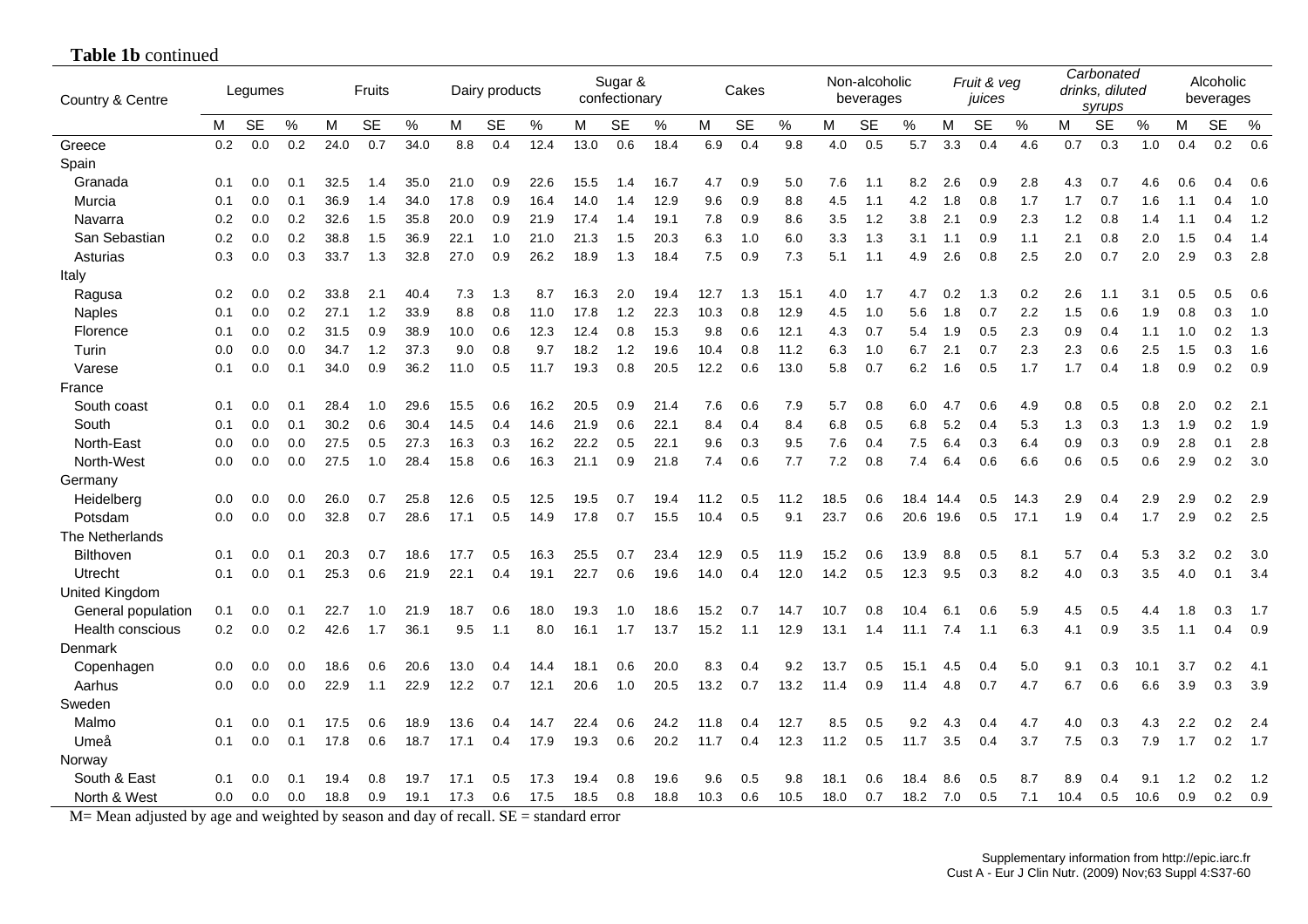| <b>Country and Centre</b> | Tot<br>al<br>g/d |       | Cereals & cereal<br>products |      |      | Pasta, rice,<br>other grain<br><b>SE</b><br>% |      |      | <b>Bread</b> |      |      | Crispbread,<br>rusks |      |      | <b>Breakfast</b><br>cereals |      |     | Salty biscuits,<br>crackers |     |      | Dough and<br>pastry |     |      | Potatoes  |      |     | Vegetables |      |
|---------------------------|------------------|-------|------------------------------|------|------|-----------------------------------------------|------|------|--------------|------|------|----------------------|------|------|-----------------------------|------|-----|-----------------------------|-----|------|---------------------|-----|------|-----------|------|-----|------------|------|
|                           | M                | M     | <b>SE</b>                    | %    | м    |                                               |      | М    | <b>SE</b>    | %    | M    | <b>SE</b>            | %    | М    | <b>SE</b>                   | %    | M   | <b>SE</b>                   | %   | М    | <b>SE</b>           | %   | М    | <b>SE</b> | %    | М   | <b>SE</b>  | $\%$ |
| Greece                    | 119.1            | 98.4  | 1.6                          | 82.6 | 17.9 | 0.8                                           | 15.0 | 62.9 | 1.3          | 52.8 | 9.8  | 0.4                  | 8.2  | 0.5  | 0.3                         | 0.5  | 0.6 | 0.2                         | 0.5 | 6.1  | 0.4                 | 5.2 | 5.8  | 0.6       | 4.9  | 1.0 | 0.1        | 0.9  |
| Spain                     |                  |       |                              |      |      |                                               |      |      |              |      |      |                      |      |      |                             |      |     |                             |     |      |                     |     |      |           |      |     |            |      |
| Granada                   | 130.4            | 91.2  | 3.8                          | 70.0 | 15.8 | 1.9                                           | 12.1 | 70.3 | 3.2          | 53.9 | 2.5  | 1.0                  | 2.0  | 0.0  | 0.8                         | 0.0  | 0.7 | 0.5                         | 0.6 | 0.3  | 0.9                 | 0.2 | 16.7 | 1.6       | 12.8 | 1.5 | 0.2        | 1.2  |
| Murcia                    | 142.9            | 93.7  | 3.6                          | 65.6 | 13.3 | 1.8                                           | 9.3  | 73.0 | 3.0          | 51.1 | 4.2  | 0.9                  | 2.9  | 0.5  | 0.7                         | 0.3  | 0.6 | 0.5                         | 0.4 | 0.1  | 0.9                 | 0.1 | 18.7 | 1.5       | 13.1 | 1.4 | 0.2        | 1.0  |
| Navarra                   | 132.5            | 92.5  | 2.7                          | 69.8 | 7.3  | 1.3                                           | 5.5  | 82.7 | 2.2          | 62.4 | 1.8  | 0.7                  | 1.4  | 0.2  | 0.5                         | 0.2  | 0.1 | 0.3                         | 0.1 | 0.0  | 0.6                 | 0.0 | 14.3 | 1.1       | 10.8 | 1.4 | 0.1        | 1.0  |
| San Sebastian             | 130.2            | 78.8  | 2.5                          | 60.5 | 7.1  | 1.3                                           | 5.4  | 68.0 | 2.1          | 52.2 | 3.4  | 0.6                  | 2.6  | 0.5  | 0.5                         | 0.4  | 0.0 | 0.3                         | 0.0 | 0.0  | 0.6                 | 0.0 | 18.9 | 1.0       | 14.5 | 1.8 | 0.1        | 1.4  |
| Asturias                  | 136.0            | 83.5  | 2.8                          | 61.4 | 11.6 | 1.4                                           | 8.6  | 63.3 | 2.4          | 46.5 | 4.5  | 0.7                  | 3.3  | 0.9  | 0.6                         | 0.7  | 0.2 | 0.4                         | 0.2 | 0.6  | 0.7                 | 0.5 | 21.6 | 1.2       | 15.9 | 1.0 | 0.1        | 0.7  |
| Italy                     |                  |       |                              |      |      |                                               |      |      |              |      |      |                      |      |      |                             |      |     |                             |     |      |                     |     |      |           |      |     |            |      |
| Ragusa                    | 215.6            | 180.3 | 4.3                          | 83.6 | 61.2 | 2.2                                           | 28.4 | 96.7 | 3.6          | 44.9 | 5.2  | 1.1                  | 2.4  | 0.4  | 0.9                         | 0.2  | 1.4 | 0.5                         | 0.7 | 13.0 | 1.0                 | 6.0 | 10.3 | 1.8       | 4.8  |     | 0.2        | 0.5  |
| Florence                  | 208.2            | 168.5 | 3.4                          | 80.9 | 62.5 | 1.7                                           | 30.0 | 91.2 | 2.8          | 43.8 | 4.8  | 0.9                  | 2.3  | 1.1  | 0.7                         | 0.5  | 2.3 | 0.4                         |     | 5.0  | 0.8                 | 2.4 | 9.1  | 1.4       | 4.4  | 1.0 | 0.2        | 0.5  |
| Turin                     | 192.0            | 161.9 | 2.2                          | 84.3 | 54.4 | 1.1                                           | 28.3 | 87.7 | 1.8          | 45.7 | 12.6 | 0.5                  | 6.6  | 0.5  | 0.4                         | 0.2  | 3.4 | 0.3                         | 1.8 | 3.1  | 0.5                 | 1.6 | 8.8  | 0.9       | 4.6  | 1.1 | 0.1        | 0.5  |
| Varese                    | 203.5            | 168.0 | 3.1                          | 82.6 | 73.7 | 1.5                                           | 36.2 | 82.5 | 2.6          | 40.6 | 5.1  | 0.8                  | 2.5  | 0.3  | 0.6                         | 0.2  | 2.3 | 0.4                         | 1.2 | 4.0  | 0.8                 | 2.0 | 8.0  | 1.3       | 3.9  | 1.9 | 0.1        | 0.9  |
| Germany                   |                  |       |                              |      |      |                                               |      |      |              |      |      |                      |      |      |                             |      |     |                             |     |      |                     |     |      |           |      |     |            |      |
| Heidelberg                | 123.1            | 86.4  | 1.8                          | 70.2 | 16.2 | 0.9                                           | 13.1 | 60.8 | 1.5          | 49.4 | 1.0  | 0.4                  | 0.8  | 3.0  | 0.3                         | 2.4  |     | 0.2                         | 1.3 | 2.0  | 0.4                 | 1.6 | 15.7 | 0.7       | 12.8 | 0.5 | 0.1        | 0.4  |
| Potsdam                   | 118.5            | 79.9  | 1.6                          | 67.4 | 5.3  | 0.8                                           | 4.5  | 68.9 | 1.3          | 58.1 | 1.8  | 0.4                  | 1.5  | 1.4  | 0.3                         | 1.2  | 0.9 | 0.2                         | 0.8 | 0.5  | 0.4                 | 0.5 | 18.0 | 0.7       | 15.1 | 0.7 | 0.1        | 0.6  |
| The Netherlands           |                  |       |                              |      |      |                                               |      |      |              |      |      |                      |      |      |                             |      |     |                             |     |      |                     |     |      |           |      |     |            |      |
| Bilthoven                 | 140.1            | 86.8  | 1.8                          | 61.9 | 11.0 | 0.9                                           | 7.9  | 68.2 | 1.5          | 48.7 | 2.4  | 0.5                  | 1.7  | 1.8  | 0.4                         | 1.3  | 2.7 | 0.2                         | 1.9 | 0.1  | 0.4                 | 0.1 | 23.7 | 0.7       | 16.9 | 1.6 | 0.1        | 1.2  |
| United Kingdom            |                  |       |                              |      |      |                                               |      |      |              |      |      |                      |      |      |                             |      |     |                             |     |      |                     |     |      |           |      |     |            |      |
| General population        | 137.5            | 85.2  | 2.8                          | 62.0 | 8.0  | 1.4                                           | 5.8  | 51.2 | 2.3          | 37.2 |      | 0.7                  | 1.5  | 15.4 | 0.6                         | 11.2 | 3.3 | 0.4                         | 2.4 | 3.5  | 0.7                 | 2.5 | 19.3 | 1.1       | 14.0 | 1.6 | 0.1        | 1.1  |
| Health conscious          | 150.9            | 95.6  | 5.2                          | 63.4 | 11.5 | 2.6                                           | 7.6  | 56.2 | 4.4          | 37.3 | 1.9  | 1.3                  | 1.3  | 20.8 | 1.0                         | 13.8 | 2.8 | 0.7                         | 1.8 | 1.0  | 1.3                 | 0.6 | 19.9 | 2.1       | 13.2 | 1.8 | 0.3        | 1.2  |
| Denmark                   |                  |       |                              |      |      |                                               |      |      |              |      |      |                      |      |      |                             |      |     |                             |     |      |                     |     |      |           |      |     |            |      |
| Copenhagen                | 128.5            | 93.7  | 1.5                          | 73.0 | 10.1 | 0.8                                           | 7.8  | 71.4 | 1.3          | 55.6 | 1.1  | 0.4                  | 0.9  | 7.5  | 0.3                         | 5.9  | 0.8 | 0.2                         | 0.6 | 1.5  | 0.4                 | 1.1 | 19.7 | 0.6       | 15.3 | 0.9 | 0.1        | 0.7  |
| Aarhus                    | 139.2            | 100.2 | 2.3                          | 72.0 | 8.4  | 1.2                                           | 6.0  | 78.7 | 2.0          | 56.5 | 0.8  | 0.6                  | 0.6  | 8.0  | 0.5                         | 5.7  | 0.6 | 0.3                         | 0.5 | 1.9  | 0.6                 | 1.3 | 22.0 | 1.0       | 15.8 | 0.6 | 0.1        | 0.4  |
| Sweden                    |                  |       |                              |      |      |                                               |      |      |              |      |      |                      |      |      |                             |      |     |                             |     |      |                     |     |      |           |      |     |            |      |
| Malmo                     | 141.9            | 78.1  | 1.6                          | 55.0 | 9.3  | 0.8                                           | 6.6  | 50.2 | 1.3          | 35.4 | 5.3  | 0.4                  | 3.8  | 6.5  | 0.3                         | 4.6  | 1.4 | 0.2                         | 1.0 | 3.7  | 0.4                 | 2.6 | 20.9 | 0.6       | 14.7 | 1.9 | 0.1        | 1.4  |
| Umeå                      | 163.3            | 92.2  | 1.5                          | 56.5 | 10.8 | 0.8                                           | 6.6  | 34.7 | 1.3          | 21.3 | 26.6 | 0.4                  | 16.3 | 10.2 | 0.3                         | 6.3  | 1.6 | 0.2                         | 1.0 | 3.4  | 0.4                 | 2.1 | 23.9 | 0.6       | 14.6 | 1.5 | 0.1        | 0.9  |

**Table 1c** Mean total starch intakes according to carbohydrate-rich food groups, presented as minimally-adjusted means, standard errors and proportion of total starch derived from the food (*sub*)groups, in men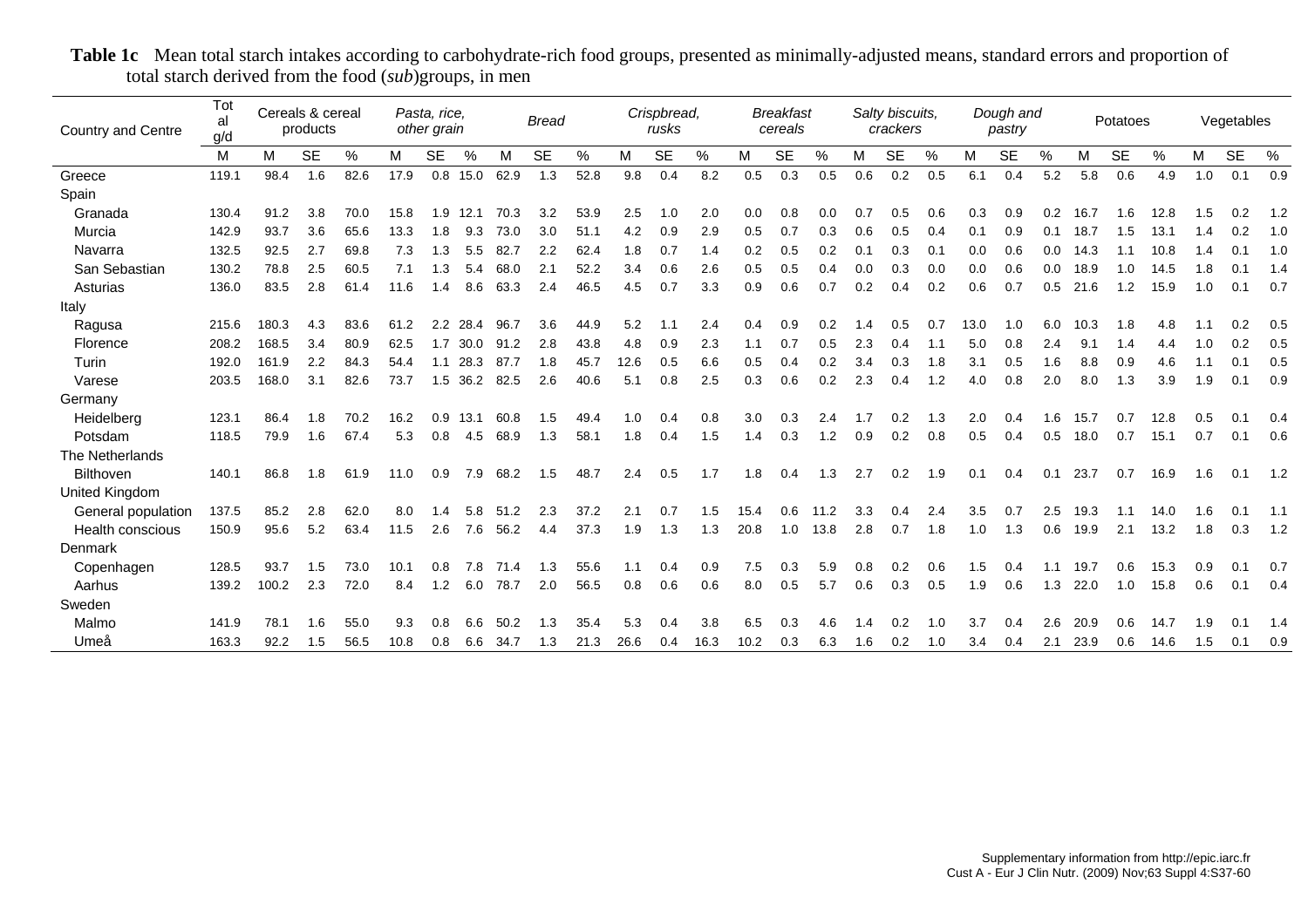## **Table 1c** continued

| Country and Centre    |     | Legumes   |     |     | Fruits    |      |     | Dairy products |      |     | Sugar &<br>confectionary |     |      | Cakes     |      |     | Non-alcoholic<br>beverages |      |     | Fruit & veg<br>juices |     |     | Carbonated<br>drinks, diluted<br>syrups |     |     | Alcoholic<br>beverages |       |
|-----------------------|-----|-----------|-----|-----|-----------|------|-----|----------------|------|-----|--------------------------|-----|------|-----------|------|-----|----------------------------|------|-----|-----------------------|-----|-----|-----------------------------------------|-----|-----|------------------------|-------|
|                       | M   | <b>SE</b> | %   | M   | <b>SE</b> | $\%$ | М   | <b>SE</b>      | $\%$ | м   | <b>SE</b>                | %   | M    | <b>SE</b> | %    | М   | <b>SE</b>                  | $\%$ | м   | <b>SE</b>             | %   | M   | <b>SE</b>                               | %   | м   | <b>SE</b>              | %     |
| Greece                | 5.2 | 0.2       | 4.4 | 0.4 | 0.1       | 0.3  | 0.2 | 0.1            | 0.2  | 0.3 | 0.1                      | 0.3 | 5.2  | 0.5       | 4.3  | 0.5 | 0.1                        | 0.4  | 0.0 | 0.0                   | 0.0 | 0.0 | 0.1                                     | 0.0 | 0.0 | 0.1                    | 0.0   |
| Spain                 |     |           |     |     |           |      |     |                |      |     |                          |     |      |           |      |     |                            |      |     |                       |     |     |                                         |     |     |                        |       |
| Granada               | 5.5 | 0.6       | 4.2 | 0.5 | 0.3       | 0.4  | 0.6 | 0.3            | 0.5  | 0.1 | 0.2                      | 0.1 | 8.3  | 1.3       | 6.4  | 0.5 | 0.3                        | 0.4  | 0.0 | 0.1                   | 0.0 | 0.0 | 0.2                                     | 0.0 | 0.0 | 0.3                    | 0.0   |
| Murcia                | 5.7 | 0.5       | 4.0 | 1.2 | 0.2       | 0.9  | 0.8 | 0.3            | 0.6  | 0.3 | 0.2                      | 0.2 | 13.5 | 1.2       | 9.5  | 0.5 | 0.3                        | 0.4  | 0.0 | 0.1                   | 0.0 | 0.0 | 0.2                                     | 0.0 | 0.0 | 0.3                    | 0.0   |
| Navarra               | 6.8 | 0.4       | 5.1 | 0.5 | 0.2       | 0.4  | 0.7 | 0.2            | 0.5  | 0.2 | 0.2                      | 0.2 | 8.8  | 0.9       | 6.6  | 0.4 | 0.2                        | 0.3  | 0.0 | 0.1                   | 0.0 | 0.0 | 0.1                                     | 0.0 | 0.0 | 0.2                    | 0.0   |
| San Sebastian         | 8.5 | 0.4       | 6.6 | 0.7 | 0.2       | 0.5  | 0.7 | 0.2            | 0.6  | 0.0 | 0.1                      | 0.0 | 9.1  | 0.9       | 7.0  | 0.5 | 0.2                        | 0.4  | 0.0 | 0.0                   | 0.0 | 0.0 | 0.1                                     | 0.0 | 0.0 | 0.2                    | 0.0   |
| Asturias              | 9.6 | 0.4       | 7.0 | 1.4 | 0.2       | 1.0  | 1.3 | 0.2            | 0.9  | 0.2 | 0.2                      | 0.2 | 8.8  | 1.0       | 6.5  | 0.5 | 0.2                        | 0.4  | 0.0 | 0.1                   | 0.0 | 0.0 | 0.1                                     | 0.0 | 0.0 | 0.2                    | 0.0   |
| Italy                 |     |           |     |     |           |      |     |                |      |     |                          |     |      |           |      |     |                            |      |     |                       |     |     |                                         |     |     |                        |       |
| Ragusa                | 2.5 | 0.6       | 1.2 | 0.7 | 0.3       | 0.3  | 0.1 | 0.3            | 0.1  | 0.5 | 0.2                      | 0.2 | 14.0 | 1.4       | 6.5  | 0.2 | 0.3                        | 0.1  | 0.0 | 0.1                   | 0.0 | 0.0 | 0.2                                     | 0.0 | 0.0 | 0.4                    | 0.0   |
| Florence              | 2.7 | 0.5       | 1.3 | 1.0 | 0.2       | 0.5  | 0.3 | 0.2            | 0.2  | 0.5 | 0.2                      | 0.2 | 18.7 | 1.1       | 9.0  | 1.4 | 0.2                        | 0.7  | 0.0 | 0.1                   | 0.0 | 0.0 | 0.1                                     | 0.0 | 0.0 | 0.3                    | 0.0   |
| Turin                 | 1.2 | 0.3       | 0.6 | 0.5 | 0.1       | 0.3  | 0.3 | 0.2            | 0.1  | 0.5 | 0.1                      | 0.2 | 14.5 | 0.7       | 7.6  | 0.1 | 0.2                        | 0.1  | 0.0 | 0.0                   | 0.0 | 0.0 | 0.1                                     | 0.0 | 0.0 | 0.2                    | 0.0   |
| Varese                | 0.9 | 0.5       | 0.5 | 1.3 | 0.2       | 0.6  | 0.2 | 0.2            | 0.1  | 0.4 | 0.2                      | 0.2 | 19.4 | 1.0       | 9.5  | 0.6 | 0.2                        | 0.3  | 0.0 | 0.1                   | 0.0 | 0.0 | 0.1                                     | 0.0 | 0.0 | 0.3                    | 0.0   |
| Germany               |     |           |     |     |           |      |     |                |      |     |                          |     |      |           |      |     |                            |      |     |                       |     |     |                                         |     |     |                        |       |
| Heidelberg            | 0.7 | 0.3       | 0.6 | 1.3 | 0.1       | 1.1  | 0.7 | 0.1            | 0.6  | 0.4 | 0.1                      | 0.3 | 12.4 | 0.6       | 10.1 | 0.5 | 0.1                        | 0.4  | 0.4 | 0.0                   | 0.3 | 0.0 | 0.1                                     | 0.0 | 0.0 | 0.1                    | 0.0   |
| Potsdam               | 0.6 | 0.2       | 0.5 | 1.5 | 0.1       | 1.3  | 1.3 | 0.1            | 1.1  | 0.2 | 0.1                      | 0.2 | 11.6 | 0.5       | 9.8  | 0.4 | 0.1                        | 0.3  | 0.3 | 0.0                   | 0.3 | 0.0 | 0.1                                     | 0.0 | 0.0 | 0.1                    | 0.0   |
| The Netherlands       |     |           |     |     |           |      |     |                |      |     |                          |     |      |           |      |     |                            |      |     |                       |     |     |                                         |     |     |                        |       |
| <b>Bilthoven</b>      | 0.8 | 0.3       | 0.6 | 1.8 | 0.1       | 1.3  | 1.8 | 0.1            | 1.3  | 2.0 | 0.1                      | 1.4 | 11.2 | 0.6       | 8.0  | 1.2 | 0.1                        | 0.9  | 0.1 | 0.0                   | 0.0 | 0.1 | 0.1                                     | 0.1 | 3.6 | 0.2                    | - 2.6 |
| <b>United Kingdom</b> |     |           |     |     |           |      |     |                |      |     |                          |     |      |           |      |     |                            |      |     |                       |     |     |                                         |     |     |                        |       |
| General population    | 1.3 | 0.4       | 1.0 | 0.7 | 0.2       | 0.5  | 2.8 | 0.2            | 2.0  | 1.0 | 0.2                      | 0.7 | 17.9 | 0.9       | 13.0 | 0.1 | 0.2                        | 0.1  | 0.0 | 0.1                   | 0.0 | 0.0 | 0.1                                     | 0.0 | 0.0 | 0.2                    | 0.0   |
| Health conscious      | 4.1 | 0.8       | 2.7 | 1.5 | 0.3       | 1.0  | 0.8 | 0.4            | 0.5  | 0.4 | 0.3                      | 0.3 | 16.0 | 1.8       | 10.6 | 0.0 | 0.4                        | 0.0  | 0.0 | 0.1                   | 0.0 | 0.0 | 0.2                                     | 0.0 | 0.0 | 0.4                    | 0.0   |
| Denmark               |     |           |     |     |           |      |     |                |      |     |                          |     |      |           |      |     |                            |      |     |                       |     |     |                                         |     |     |                        |       |
| Copenhagen            | 0.2 | 0.2       | 0.1 | 0.8 | 0.1       | 0.6  | 0.6 | 0.1            | 0.5  | 0.5 | 0.1                      | 0.4 | 8.9  | 0.5       | 6.9  | 0.0 | 0.1                        | 0.0  | 0.0 | 0.0                   | 0.0 | 0.0 | 0.1                                     | 0.0 | 0.0 | 0.1                    | 0.0   |
| Aarhus                | 0.1 | 0.4       | 0.1 | 0.7 | 0.2       | 0.5  | 0.3 | 0.2            | 0.2  | 0.5 | 0.1                      | 0.3 | 11.8 | 0.8       | 8.5  | 0.0 | 0.2                        | 0.0  | 0.0 | 0.0                   | 0.0 | 0.0 | 0.1                                     | 0.0 | 0.0 | 0.2                    | 0.0   |
| Sweden                |     |           |     |     |           |      |     |                |      |     |                          |     |      |           |      |     |                            |      |     |                       |     |     |                                         |     |     |                        |       |
| Malmo                 | 0.9 | 0.2       | 0.6 | 3.7 | 0.1       | 2.6  | 1.6 | 0.1            | 1.1  | 2.6 | 0.1                      | 1.9 | 14.3 | 0.5       | 10.1 | 5.0 | 0.1                        | 3.5  | 0.8 | 0.0                   | 0.6 | 1.1 | 0.1                                     | 0.8 | 5.7 | 0.1                    | 4.0   |
| Umeå                  | 0.2 | 0.2       | 0.2 | 4.1 | 0.1       | 2.5  | 2.2 | 0.1            | 1.4  | 2.5 | 0.1                      | 1.5 | 20.0 | 0.5       | 12.3 | 4.9 | 0.1                        | 3.0  | 0.6 | 0.0                   | 0.4 | 1.4 | 0.1                                     | 0.8 | 4.7 | 0.1                    | 2.9   |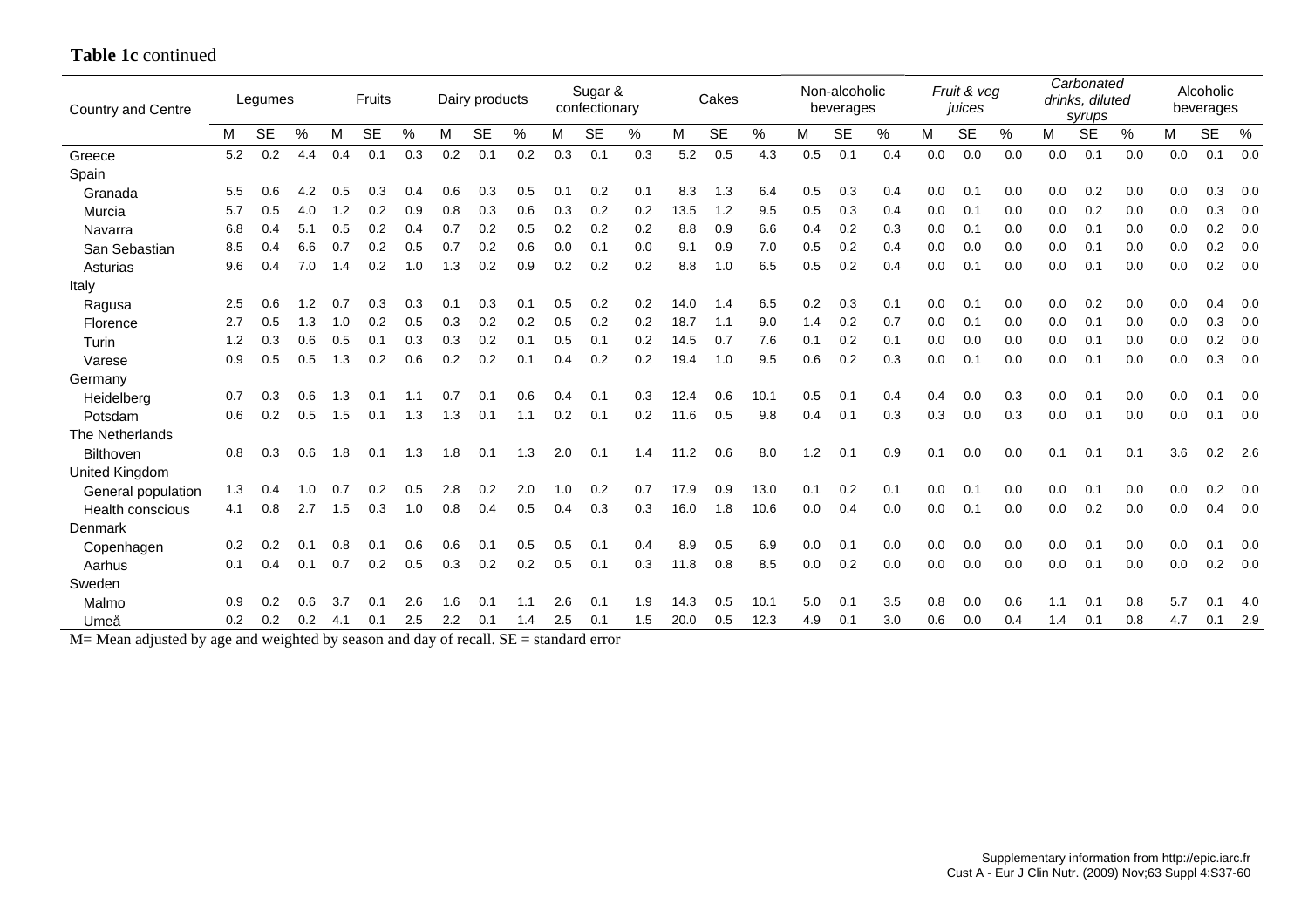| Country and Centre    | Tota<br>I g/d |       | Cereals & cereal<br>products |      |      | Pasta, rice,<br>other grain |      |      | Bread     |      |      | Crispbread,<br>rusks |      |      | Breakfast<br>cereals |      |     | Salty biscuits,<br>crackers |     |      | Dough and<br>pastry |      |      | Potatoes  |      |     | Vegetables   |                 |
|-----------------------|---------------|-------|------------------------------|------|------|-----------------------------|------|------|-----------|------|------|----------------------|------|------|----------------------|------|-----|-----------------------------|-----|------|---------------------|------|------|-----------|------|-----|--------------|-----------------|
|                       | м             | М     | <b>SE</b>                    | %    | М    | <b>SE</b>                   | %    | м    | <b>SE</b> | %    | M    | <b>SE</b>            | %    | M    | <b>SE</b>            | %    | м   | <b>SE</b>                   | %   | м    | <b>SE</b>           | $\%$ | M    | <b>SE</b> | $\%$ | M   | <b>SE</b>    | %               |
| Greece                | 82.3          | 64.1  | 1.1                          | 77.8 | 11.8 | 0.5                         | 14.3 | 37.3 | 0.9       | 45.3 | 7.8  | 0.3                  | 9.5  | 0.6  | 0.2                  | 0.8  | 0.8 | 0.2                         | 0.9 | 4.8  | 0.3                 | 5.8  | 4.4  | 0.4       | 5.3  | 0.9 |              | $0.1$ 1.1       |
| Spain                 |               |       |                              |      |      |                             |      |      |           |      |      |                      |      |      |                      |      |     |                             |     |      |                     |      |      |           |      |     |              |                 |
| Granada               | 85.1          | 57.2  | 2.4                          | 67.2 | 5.8  | 1.2                         | 6.9  | 45.9 | 2.0       | 53.9 | 3.3  | 0.6                  | 3.8  | 0.2  | 0.5                  | 0.2  | 0.6 | 0.3                         | 0.7 | 0.5  | 0.6                 | 0.6  | 11.4 | 1.0       | 13.3 | 1.0 | 0.2          | 1.2             |
| Murcia                | 90.4          | 53.7  | 2.4                          | 59.4 | 7.4  | 1.1                         | 8.1  | 35.9 | 2.0       | 39.7 | 4.3  | 0.6                  | 4.8  | 0.2  | 0.5                  | 0.2  | 0.7 | 0.3                         | 0.7 | 1.1  | 0.6                 | 1.2  | 14.3 | 0.9       | 15.9 | 1.5 | 0.2          | 1.6             |
| Navarra               | 85.5          | 52.5  | 2.5                          | 61.5 | 6.5  | 1.2                         | 7.7  | 40.7 | 2.1       | 47.6 | 4.6  | 0.6                  | 5.4  | 0.1  | 0.5                  | 0.2  | 0.2 | 0.4                         | 0.2 | 0.0  | 0.7                 | 0.0  | 10.4 | 1.0       | 12.1 | 0.8 | 0.2          | 1.0             |
| San Sebastian         | 90.2          | 52.1  | 2.7                          | 57.7 | 6.7  | 1.3                         | 7.5  | 36.8 | 2.2       | 40.7 | 6.5  | 0.6                  | 7.2  | 1.0  | 0.5                  | 1.1  | 0.1 | 0.4                         | 0.1 | 0.0  | 0.7                 | 0.0  | 13.3 | 1.1       | 14.7 | 1.8 | 0.2          | 1.9             |
| Asturias              | 92.0          | 52.7  | 2.3                          | 57.3 | 8.4  | 1.1                         | 9.1  | 34.0 | 1.9       | 37.0 | 6.8  | 0.6                  | 7.4  | 0.5  | 0.4                  | 0.5  | 0.4 | 0.3                         | 0.4 | 0.4  | 0.6                 | 0.4  | 14.9 | 0.9       | 16.2 | 0.7 |              | $0.2 \quad 0.7$ |
| Italy                 |               |       |                              |      |      |                             |      |      |           |      |      |                      |      |      |                      |      |     |                             |     |      |                     |      |      |           |      |     |              |                 |
| Ragusa                | 127.9         | 101.4 | 3.5                          | 79.3 | 28.0 | 1.7                         | 21.9 | 50.0 | 3.0       | 39.1 | 3.9  | 0.9                  | 3.0  | 0.1  | 0.7                  | 0.1  | 1.3 | 0.5                         | 1.0 | 16.2 | 0.9                 | 12.7 | 4.5  | 1.4       | 3.5  | 0.9 | 0.2          | 0.7             |
| Naples                | 131.5         | 106.2 | 2.1                          | 80.8 | 33.8 | 1.0                         | 25.7 | 56.3 | 1.7       | 42.8 | 5.4  | 0.5                  | 4.1  | 0.6  | 0.4                  | 0.5  | 4.6 | 0.3                         | 3.5 | 5.5  | 0.5                 | 4.2  | 5.8  | 0.8       | 4.4  | 0.8 | 0.1          | 0.6             |
| Florence              | 131.8         | 102.1 | 1.5                          | 77.4 | 33.6 | 0.7                         | 25.5 | 54.1 | 1.2       | 41.0 | 5.4  | 0.4                  | 4.1  | 0.9  | 0.3                  | 0.7  | 1.9 | 0.2                         | 1.4 | 4.9  | 0.4                 | 3.7  | 5.6  | 0.6       | 4.2  | 1.0 |              | $0.1 \quad 0.7$ |
| Turin                 | 119.4         | 96.1  | 2.1                          | 80.5 | 29.9 | 1.0                         | 25.0 | 48.0 | 1.8       | 40.2 | 10.7 | 0.5                  | 8.9  | 0.7  | 0.4                  | 0.6  | 2.5 | 0.3                         | 2.1 | 3.3  | 0.6                 | 2.8  | 5.2  | 0.8       | 4.4  | 0.9 |              | $0.1 \quad 0.7$ |
| Varese                | 129.6         | 98.5  | 1.5                          | 76.0 | 41.5 | 0.7                         | 32.0 | 44.1 | 1.2       | 34.1 | 4.8  | 0.4                  | 3.7  | 1.2  | 0.3                  | 0.9  | 2.5 | 0.2                         | 1.9 | 4.3  | 0.4                 | 3.3  | 6.3  | 0.6       | 4.9  | 0.6 |              | $0.1 \quad 0.4$ |
| France                |               |       |                              |      |      |                             |      |      |           |      |      |                      |      |      |                      |      |     |                             |     |      |                     |      |      |           |      |     |              |                 |
| South coast           | 98.8          | 70.4  | 1.7                          | 71.2 | 10.3 | 0.8                         | 10.4 | 48.3 | 1.4       | 48.8 | 4.9  | 0.4                  | 5.0  | 2.5  | 0.3                  | 2.6  | 0.3 | 0.2                         | 0.4 | 2.5  | 0.4                 | 2.5  | 5.8  | 0.7       | 5.8  | 1.7 | 0.1          | 1.8             |
| South                 | 105.6         | 73.6  | 1.1                          | 69.7 | 10.2 | 0.5                         | 9.6  | 53.3 | 0.9       | 50.5 | 4.8  | 0.3                  | 4.6  | 2.5  | 0.2                  | 2.3  | 0.3 | 0.2                         | 0.3 | 2.1  | 0.3                 | 2.0  | 9.3  | 0.4       | 8.8  | 1.4 | $\mathbf{0}$ | 1.4             |
| North-East            | 103.3         | 67.2  | 0.9                          | 65.0 | 9.5  | 0.4                         | 9.2  | 49.2 | 0.8       | 47.6 | 3.0  | 0.2                  | 2.9  | 2.1  | 0.2                  | 2.0  | 0.2 | 0.1                         | 0.2 | 2.8  | 0.2                 | 2.7  | 10.7 | 0.4       | 10.3 | 1.5 |              | $0.1$ 1.5       |
| North-West            | 105.5         | 69.0  | 1.7                          | 65.4 | 9.2  | 0.8                         | 8.8  | 53.1 | 1.4       | 50.4 | 2.1  | 0.4                  | 2.0  | 2.6  | 0.3                  | 2.5  | 0.2 | 0.2                         | 0.2 | 1.4  | 0.4                 | 1.4  | 13.3 | 0.7       | 12.6 | 1.5 |              | $0.1$ 1.4       |
| Germany               |               |       |                              |      |      |                             |      |      |           |      |      |                      |      |      |                      |      |     |                             |     |      |                     |      |      |           |      |     |              |                 |
| Heidelberg            | 94.4          | 64.4  | 1.3                          | 68.2 | 11.8 | 0.6                         | 12.5 | 44.0 | 1.1       | 46.6 | 1.9  | 0.3                  | 2.1  | 2.3  | 0.2                  | 2.5  | 1.4 | 0.2                         | 1.5 | 1.0  | 0.3                 | 1.1  | 12.1 | 0.5       | 12.8 | 0.4 |              | $0.1 \quad 0.5$ |
| Potsdam               | 88.9          | 57.9  | 1.3                          | 65.1 | 6.5  | 0.6                         | 7.3  | 44.8 | 1.1       | 50.3 | 2.9  | 0.3                  | 3.3  | 1.7  | 0.2                  | 1.9  | 0.8 | 0.2                         | 0.9 | 0.3  | 0.3                 | 0.4  | 13.3 | 0.5       | 15.0 | 0.6 |              | $0.1 \quad 0.6$ |
| The Netherlands       |               |       |                              |      |      |                             |      |      |           |      |      |                      |      |      |                      |      |     |                             |     |      |                     |      |      |           |      |     |              |                 |
| <b>Bilthoven</b>      | 103.7         | 62.9  | 1.3                          | 60.7 | 8.3  | 0.6                         | 8.0  | 45.9 | 1.1       | 44.2 | 3.0  | 0.3                  | 2.9  | 1.7  | 0.2                  | 1.6  | 2.9 | 0.2                         | 2.8 | 0.8  | 0.3                 | 0.7  | 16.0 | 0.5       | 15.4 | 1.3 |              | $0.1$ 1.3       |
| Utrecht               | 99.5          | 59.3  | 1.0                          | 59.6 | 6.3  | 0.5                         | 6.3  | 43.6 | 0.8       | 43.9 | 3.7  | 0.2                  | 3.7  | 2.0  | 0.2                  | 2.0  | 2.4 | 0.1                         | 2.4 | 1.0  | 0.3                 | 1.0  | 14.8 | 0.4       | 14.8 | 1.5 |              | $0.1$ 1.6       |
| <b>United Kingdom</b> |               |       |                              |      |      |                             |      |      |           |      |      |                      |      |      |                      |      |     |                             |     |      |                     |      |      |           |      |     |              |                 |
| General population    | 98.5          | 59.2  | 1.7                          | 60.2 | 6.4  | 0.8                         | 6.5  | 34.5 | 1.5       | 35.0 | 2.0  | 0.4                  | 2.0  | 11.1 | 0.3                  | 11.3 | 2.7 | 0.2                         | 2.7 | 1.6  | 0.5                 | 1.6  | 12.8 | 0.7       | 13.0 | 1.2 |              | $0.1 \quad 1.3$ |
| Health conscious      | 118.5         | 70.2  | 3.0                          | 59.2 | 10.5 | 1.4                         | 8.9  | 40.1 | 2.5       | 33.8 | 4.1  | 0.7                  | 3.4  | 10.4 | 0.6                  | 8.8  | 2.9 | 0.4                         | 2.4 | 1.1  | 0.8                 | 0.9  | 16.0 | 1.2       | 13.5 | 1.9 |              | $0.2$ 1.6       |
| Denmark               |               |       |                              |      |      |                             |      |      |           |      |      |                      |      |      |                      |      |     |                             |     |      |                     |      |      |           |      |     |              |                 |
| Copenhagen            | 100.9         | 74.0  | 1.1                          | 73.4 | 7.8  | 0.5                         | 7.7  | 57.3 | 0.9       | 56.8 | 1.3  | 0.3                  | 1.2  | 4.8  | 0.2                  | 4.7  | 0.8 | 0.2                         | 0.8 | 1.3  | 0.3                 | 1.2  | 13.1 | 0.4       | 13.0 | 0.7 |              | $0.1 \quad 0.7$ |
| Aarhus                | 110.9         | 80.2  | 1.8                          | 72.3 | 7.2  | 0.9                         | 6.5  | 64.5 | 1.5       | 58.2 | 0.9  | 0.4                  | 0.8  | 4.6  | 0.4                  | 4.2  | 0.4 | 0.3                         | 0.4 | 1.3  | 0.5                 | 1.2  | 13.7 | 0.7       | 12.4 | 1.0 |              | $0.1 \quad 0.9$ |
| Sweden                |               |       |                              |      |      |                             |      |      |           |      |      |                      |      |      |                      |      |     |                             |     |      |                     |      |      |           |      |     |              |                 |
| Malmo                 | 105.1         | 54.2  | 1.0                          | 51.6 | 7.1  | 0.5                         | 6.7  | 31.9 | 0.9       | 30.3 | 5.6  | 0.2                  | 5.3  | 4.2  | 0.2                  | 4.0  | 1.7 | 0.1                         | 1.7 | 2.4  | 0.3                 | 2.2  | 13.4 | 0.4       | 12.7 | 2.0 | 0.1          | 1.9             |
| Umeå                  | 120.7         | 66.7  | 1.0                          | 55.3 | 7.6  | 0.5                         | 6.3  | 25.9 | 0.9       | 21.4 | 16.3 | 0.3                  | 13.5 | 8.0  | 0.2                  | 6.7  | 1.6 | 0.1                         | 1.3 | 3.0  | 0.3                 | 2.5  | 14.6 | 0.4       | 12.1 | 1.7 |              | $0.1 \quad 1.4$ |
| Norway                |               |       |                              |      |      |                             |      |      |           |      |      |                      |      |      |                      |      |     |                             |     |      |                     |      |      |           |      |     |              |                 |
| South & East          | 100.6         | 71.6  | 1.3                          | 71.2 | 4.7  | 0.6                         | 4.6  | 55.5 | 1.1       | 55.2 | 4.3  | 0.3                  | 4.3  | 2.3  | 0.3                  | 2.3  | 2.3 | 0.2                         | 2.2 | 1.6  | 0.4                 | 1.6  | 10.0 | 0.5       | 9.9  | 1.2 | 0.1          | 1.2             |
| North & West          | 98.6          | 67.9  | 1.5                          | 68.9 | 3.3  | 0.7                         | 3.4  | 52.4 | 1.3       | 53.2 | 4.9  | 0.4                  | 4.9  | 1.8  | 0.3                  | 1.9  | 2.0 | 0.2                         | 2.0 | 2.4  | 0.4                 | 2.4  | 11.9 | 0.6       | 12.1 | 0.8 |              | $0.1 \quad 0.8$ |

**Table 1d** Mean total starch intakes according to carbohydrate-rich food groups, presented as minimally-adjusted means, standard errors and proportion of total starch derived from the food (*sub*)groups, in women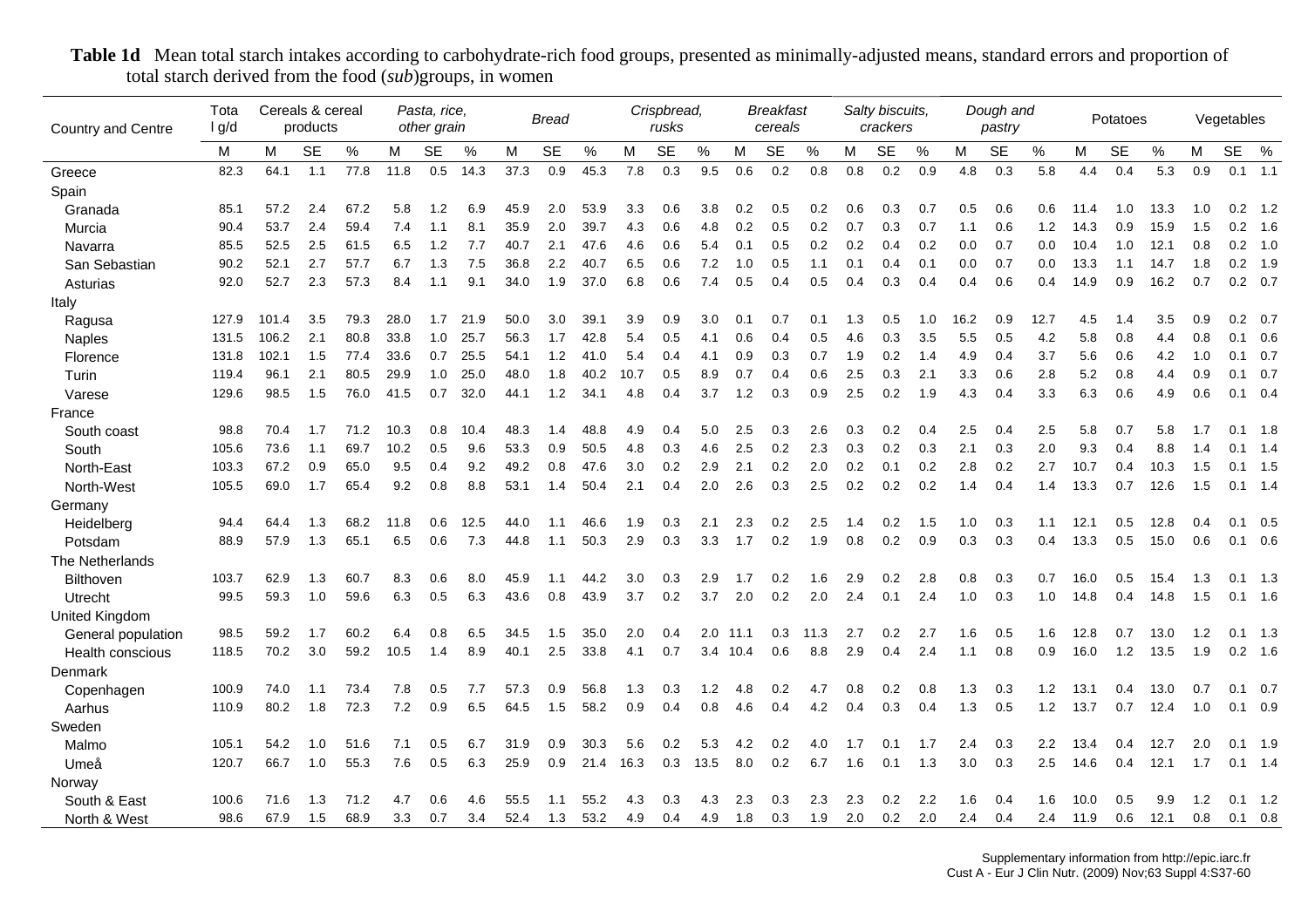| Country & Centre   |     | Legumes   |      |     | Fruits    |      |     | Dairy products |      | Sugar &<br>confectionary |           |      | Cakes |           |      | Non-alcoholic<br>beverages |           |      | Fruit & veg<br>juices |           |     | Carbonated<br>drinks, diluted<br>syrups |           |     | Alcoholic<br>beverages |           |      |
|--------------------|-----|-----------|------|-----|-----------|------|-----|----------------|------|--------------------------|-----------|------|-------|-----------|------|----------------------------|-----------|------|-----------------------|-----------|-----|-----------------------------------------|-----------|-----|------------------------|-----------|------|
|                    | м   | <b>SE</b> | $\%$ | M   | <b>SE</b> | $\%$ | M   | <b>SE</b>      | $\%$ | м                        | <b>SE</b> | $\%$ | M     | <b>SE</b> | $\%$ | M                          | <b>SE</b> | $\%$ | м                     | <b>SE</b> | %   | М                                       | <b>SE</b> | %   | М                      | <b>SE</b> | $\%$ |
| Greece             | 3.2 | 0.1       | 3.8  | 0.4 | 0.1       | 0.5  | 0.2 | 0.1            | 0.2  | 0.3                      | 0.1       | 0.4  | 7.3   | 0.4       | 8.8  | 0.4                        | 0.1       | 0.5  | 0.0                   | 0.0       | 0.0 | 0.0                                     | 0.1       | 0.0 | 0.0                    | 0.1       | 0.0  |
| Spain              |     |           |      |     |           |      |     |                |      |                          |           |      |       |           |      |                            |           |      |                       |           |     |                                         |           |     |                        |           |      |
| Granada            | 2.6 | 0.3       | 3.0  | 0.8 | 0.2       | 0.9  | 0.6 | 0.2            | 0.7  | 0.0                      | 0.2       | 0.0  | 7.4   | 1.0       | 8.7  | 0.4                        | 0.2       | 0.4  | 0.0                   | 0.0       | 0.0 | 0.0                                     | 0.1       | 0.0 | 0.0                    | 0.1       | 0.0  |
| Murcia             | 2.9 | 0.3       | 3.2  | 0.7 | 0.2       | 0.8  | 0.3 | 0.2            | 0.4  | 0.1                      | 0.2       | 0.1  | 12.8  | 1.0       | 14.2 | 0.3                        | 0.2       | 0.3  | 0.0                   | 0.0       | 0.0 | 0.0                                     | 0.1       | 0.0 | 0.0                    | 0.1       | 0.0  |
| Navarra            | 3.4 | 0.3       | 3.9  | 0.4 | 0.2       | 0.5  | 0.6 | 0.2            | 0.7  | 0.3                      | 0.2       | 0.3  | 12.2  | 1.0       | 14.3 | 0.6                        | 0.2       | 0.7  | 0.0                   | 0.1       | 0.0 | 0.0                                     | 0.1       | 0.0 | 0.0                    | 0.1       | 0.0  |
| San Sebastian      | 5.0 | 0.3       | 5.6  | 0.5 | 0.2       | 0.5  | 0.4 | 0.2            | 0.5  | 0.1                      | 0.2       | 0.1  | 10.5  | 1.1       | 11.6 | 1.0                        | 0.3       | 1.1  | 0.0                   | 0.1       | 0.0 | 0.0                                     | 0.1       | 0.0 | 0.0                    | 0.1       | 0.0  |
| Asturias           | 5.5 | 0.3       | 6.0  | 0.8 | 0.2       | 0.9  | 1.1 | 0.2            | 1.2  | 0.1                      | 0.2       | 0.2  | 10.1  | 0.9       | 11.0 | 0.7                        | 0.2       | 0.8  | 0.0                   | 0.0       | 0.0 | 0.0                                     | 0.1       | 0.0 | 0.0                    | 0.1       | 0.0  |
| Italy              |     |           |      |     |           |      |     |                |      |                          |           |      |       |           |      |                            |           |      |                       |           |     |                                         |           |     |                        |           |      |
| Ragusa             | 2.5 | 0.4       | 1.9  | 0.5 | 0.3       | 0.4  | 0.0 | 0.3            | 0.0  | 0.0                      | 0.3       | 0.0  | 14.6  | 1.4       | 11.4 | 0.0                        | 0.3       | 0.0  | 0.0                   | 0.1       | 0.0 | 0.0                                     | 0.2       | 0.0 | 0.0                    | 0.2       | 0.0  |
| <b>Naples</b>      | 1.7 | 0.3       | 1.3  | 0.8 | 0.2       | 0.6  | 0.1 | 0.2            | 0.1  | 0.4                      | 0.2       | 0.3  | 12.9  | 0.8       | 9.8  | 0.2                        | 0.2       | 0.2  | 0.0                   | 0.0       | 0.0 | 0.0                                     | 0.1       | 0.0 | 0.0                    | 0.1       | 0.0  |
| Florence           | 1.7 | 0.2       | 1.3  | 0.8 | 0.1       | 0.6  | 0.3 | 0.1            | 0.2  | 0.5                      | 0.1       | 0.4  | 15.2  | 0.6       | 11.5 | 1.7                        | 0.1       | 1.3  | 0.0                   | 0.0       | 0.0 | 0.0                                     | 0.1       | 0.0 | 0.0                    | 0.1       | 0.0  |
| Turin              | 0.5 | 0.3       | 0.4  | 0.9 | 0.2       | 0.8  | 0.2 | 0.2            | 0.2  | 0.3                      | 0.2       | 0.3  | 13.1  | 0.8       | 11.0 | 0.3                        | 0.2       | 0.2  | 0.0                   | 0.0       | 0.0 | 0.0                                     | 0.1       | 0.0 | 0.0                    | 0.1       | 0.0  |
| Varese             | 1.2 | 0.2       | 0.9  | 0.9 | 0.1       | 0.7  | 0.3 | 0.1            | 0.2  | 0.7                      | 0.1       | 0.5  | 18.7  | 0.6       | 14.4 | 0.6                        | 0.1       | 0.4  | 0.0                   | 0.0       | 0.0 | 0.0                                     | 0.1       | 0.0 | 0.0                    | 0.1       | 0.0  |
| France             |     |           |      |     |           |      |     |                |      |                          |           |      |       |           |      |                            |           |      |                       |           |     |                                         |           |     |                        |           |      |
| South coast        | 1.5 | 0.2       | 1.5  | 0.6 | 0.1       | 0.6  | 0.5 | 0.1            | 0.5  | 0.4                      | 0.1       | 0.4  | 10.1  | 0.7       | 10.2 | 1.8                        | 0.2       | 1.8  | 0.0                   | 0.0       | 0.0 | 0.0                                     | 0.1       | 0.0 | 0.0                    | 0.1       | 0.0  |
| South              | 1.0 | 0.1       | 1.0  | 0.7 | 0.1       | 0.7  | 0.3 | 0.1            | 0.3  | 0.3                      | 0.1       | 0.3  | 11.6  | 0.4       | 11.0 | 1.8                        | 0.1       | 1.7  | 0.0                   | 0.0       | 0.0 | 0.0                                     | 0.1       | 0.0 | 0.0                    | 0.1       | 0.0  |
| North-East         | 0.9 | 0.1       | 0.9  | 0.7 | 0.1       | 0.7  | 0.7 | 0.1            | 0.6  | 0.4                      | 0.1       | 0.4  | 13.4  | 0.4       | 13.0 | 2.2                        | 0.1       | 2.1  | 0.0                   | 0.0       | 0.0 | 0.0                                     | 0.0       | 0.0 | 0.0                    | 0.0       | 0.0  |
| North-West         | 0.8 | 0.2       | 0.7  | 0.6 | 0.1       | 0.6  | 0.6 | 0.1            | 0.6  | 0.3                      | 0.1       | 0.3  | 12.2  | 0.7       | 11.6 | 2.7                        | 0.2       | 2.6  | 0.0                   | 0.0       | 0.0 | 0.0                                     | 0.1       | 0.0 | 0.0                    | 0.1       | 0.0  |
| Germany            |     |           |      |     |           |      |     |                |      |                          |           |      |       |           |      |                            |           |      |                       |           |     |                                         |           |     |                        |           |      |
| Heidelberg         | 0.5 | 0.2       | 0.6  | 1.4 | 0.1       | 1.5  | 0.5 | 0.1            | 0.6  | 0.4                      | 0.1       | 0.4  | 10.9  | 0.5       | 11.6 | 0.4                        | 0.1       | 0.4  | 0.3                   | 0.0       | 0.4 | 0.0                                     | 0.1       | 0.0 | 0.0                    | 0.1       | 0.0  |
| Potsdam            | 0.4 | 0.2       | 0.5  | 1.5 | 0.1       | 1.6  | 1.3 | 0.1            | 1.5  | 0.3                      | 0.1       | 0.4  | 10.2  | 0.5       | 11.5 | 0.8                        | 0.1       | 0.9  | 0.3                   | 0.0       | 0.4 | 0.0                                     | 0.1       | 0.0 | 0.0                    | 0.1       | 0.0  |
| The Netherlands    |     |           |      |     |           |      |     |                |      |                          |           |      |       |           |      |                            |           |      |                       |           |     |                                         |           |     |                        |           |      |
| <b>Bilthoven</b>   | 0.5 | 0.2       | 0.5  | 1.4 | 0.1       | 1.3  | 1.0 | 0.1            | 1.0  | 2.3                      | 0.1       | 2.2  | 13.3  | 0.5       | 12.8 | 0.3                        | 0.1       | 0.3  | 0.1                   | 0.0       | 0.1 | 0.0                                     | 0.1       | 0.0 | 0.5                    | 0.1       | 0.5  |
| Utrecht            | 0.5 | 0.1       | 0.6  | 1.4 | 0.1       | 1.5  | 1.3 | 0.1            | 1.3  | 2.2                      | 0.1       | 2.2  | 14.2  | 0.4       | 14.2 | 0.4                        | 0.1       | 0.4  | 0.1                   | 0.0       | 0.1 | 0.0                                     | 0.0       | 0.0 | 0.2                    | 0.1       | 0.2  |
| United Kingdom     |     |           |      |     |           |      |     |                |      |                          |           |      |       |           |      |                            |           |      |                       |           |     |                                         |           |     |                        |           |      |
| General population | 1.2 | 0.2       | 1.2  | 0.9 | 0.1       | 0.9  | 2.4 | 0.2            | 2.4  | 0.8                      | 0.1       | 0.8  | 14.4  | 0.7       | 14.6 | 0.1                        | 0.2       | 0.1  | 0.0                   | 0.0       | 0.0 | 0.0                                     | 0.1       | 0.0 | 0.0                    | 0.1       | 0.0  |
| Health conscious   | 2.9 | 0.4       | 2.4  | 1.6 | 0.2       | 1.3  | 1.6 | 0.3            | 1.3  | 1.5                      | 0.2       | 1.2  | 15.6  | 1.2       | 13.1 | 0.2                        | 0.3       | 0.2  | 0.0                   | 0.1       | 0.0 | 0.0                                     | 0.1       | 0.0 | 0.0                    | 0.2       | 0.0  |
| Denmark            |     |           |      |     |           |      |     |                |      |                          |           |      |       |           |      |                            |           |      |                       |           |     |                                         |           |     |                        |           |      |
| Copenhagen         | 0.1 | 0.1       | 0.1  | 1.0 | 0.1       | 1.0  | 0.6 | 0.1            | 0.5  | 0.5                      | 0.1       | 0.5  | 8.3   | 0.4       | 8.2  | 0.1                        | 0.1       | 0.1  | 0.0                   | 0.0       | 0.0 | 0.0                                     | 0.0       | 0.0 | 0.0                    | 0.1       | 0.0  |
| Aarhus             | 0.1 | 0.2       | 0.1  | 0.8 | 0.2       | 0.7  | 0.3 | 0.2            | 0.3  | 0.5                      | 0.1       | 0.4  | 11.8  | 0.7       | 10.7 | 0.0                        | 0.2       | 0.0  | 0.0                   | 0.0       | 0.0 | 0.0                                     | 0.1       | 0.0 | 0.0                    | 0.1       | 0.0  |
| Sweden             |     |           |      |     |           |      |     |                |      |                          |           |      |       |           |      |                            |           |      |                       |           |     |                                         |           |     |                        |           |      |
| Malmo              | 0.3 | 0.1       | 0.3  | 4.7 | 0.1       | 4.5  | 1.5 | 0.1            | 1.5  | 2.6                      | 0.1       | 2.5  | 14.1  | 0.4       | 13.4 | 4.8                        | 0.1       | 4.5  | 0.9                   | 0.0       | 0.8 | 1.0                                     | 0.0       | 0.9 | 2.2                    | $\Omega$  | 2.1  |
| Umeå               | 0.4 | 0.1       | 0.3  | 5.2 | 0.1       | 4.3  | 2.0 | 0.1            | 1.7  | 2.3                      | 0.1       | 1.9  | 16.7  | 0.4       | 13.8 | 4.6                        | 0.1       | 3.8  | 0.7                   | 0.0       | 0.5 | 1.4                                     | 0.0       | 1.2 | 1.7                    | 0.1       | 1.4  |
| Norway             |     |           |      |     |           |      |     |                |      |                          |           |      |       |           |      |                            |           |      |                       |           |     |                                         |           |     |                        |           |      |
| South & East       | 0.2 | 0.2       | 0.2  | 1.5 | 0.1       | 1.5  | 0.7 | 0.1            | 0.7  | 0.6                      | 0.1       | 0.6  | 9.1   | 0.5       | 9.1  | 0.4                        | 0.1       | 0.4  | 0.0                   | 0.0       | 0.0 | 0.0                                     | 0.1       | 0.0 | 1.4                    | 0.1       | 1.4  |
| North & West       | 0.1 | 0.2       | 0.1  | 1.5 | 0.1       | 1.5  | 1.0 | 0.1            | 1.0  | 0.4                      | 0.1       | 0.4  | 9.8   | 0.6       | 10.0 | 0.2                        | 0.1       | 0.2  | 0.0                   | 0.0       | 0.0 | 0.0                                     | 0.1       | 0.0 | 0.7                    | 0.1       | 0.7  |

M= Mean adjusted by age and weighted by season and day of recall. SE = standard error

**Table 1d** continued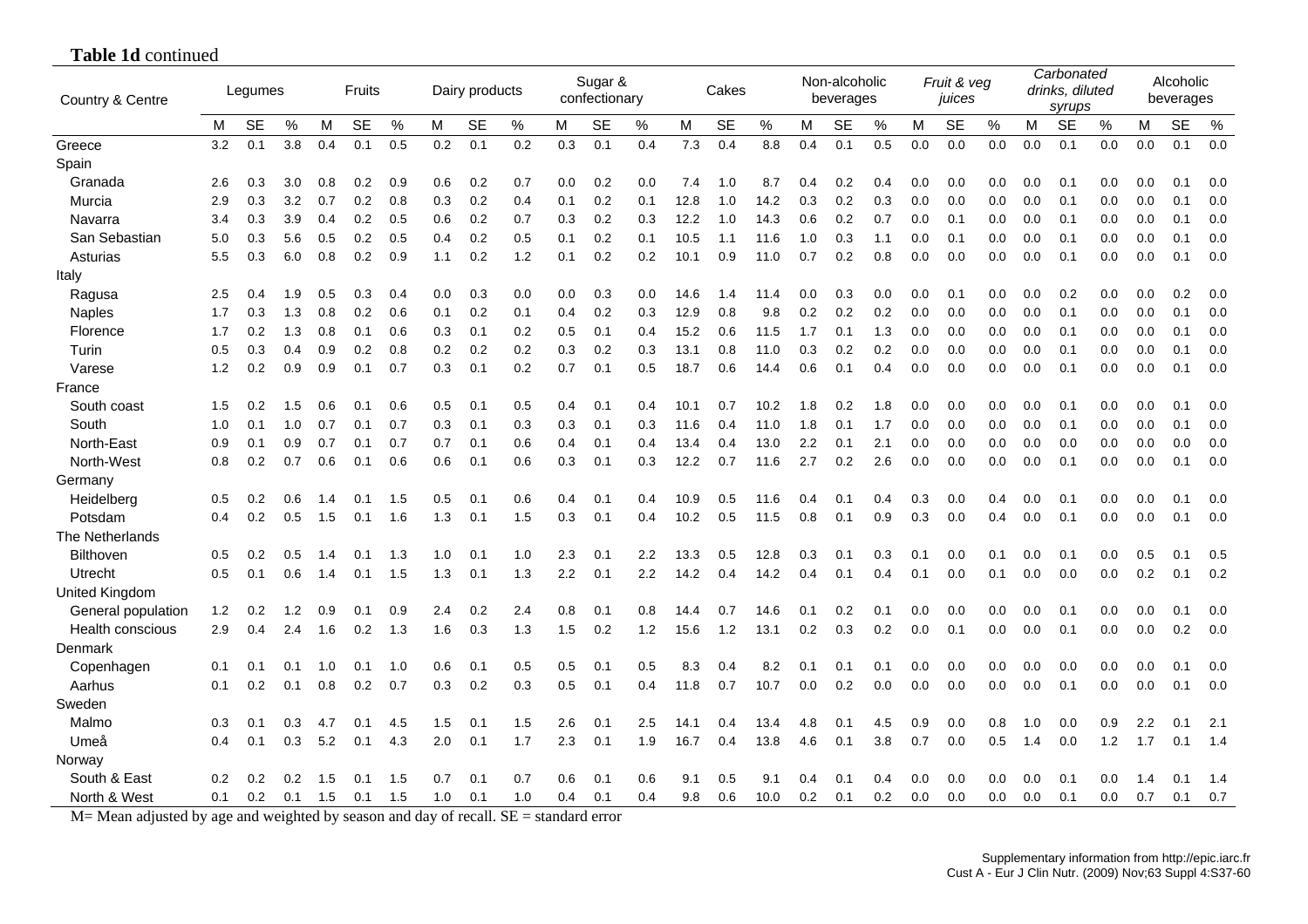| Country and Centre | Tota<br>I g/d |      | Cereals &<br>cereal products |      |     | Pasta, rice,<br>other grain |      |      | <b>Bread</b> |      |     | Crispbread,<br>rusks |               |     | <b>Breakfast</b><br>cereals |      |     | Salty biscuits,<br>crackers |               |     | Dough and<br>pastry |     |     | Potatoes  |      |     | Vegetables |      |
|--------------------|---------------|------|------------------------------|------|-----|-----------------------------|------|------|--------------|------|-----|----------------------|---------------|-----|-----------------------------|------|-----|-----------------------------|---------------|-----|---------------------|-----|-----|-----------|------|-----|------------|------|
|                    | M             | M    | <b>SE</b>                    | %    | M   | <b>SE</b>                   | %    | М    | <b>SE</b>    | $\%$ | M   | <b>SE</b>            | $\frac{0}{0}$ | M   | <b>SE</b>                   | $\%$ | M   | <b>SE</b>                   | $\frac{0}{0}$ | M   | <b>SE</b>           | %   | M   | <b>SE</b> | $\%$ | M   | <b>SE</b>  | %    |
| Greece             | 24.3          | 11.8 | 0.2                          | 48.5 | 0.9 | 0.0                         | 3.7  | 9.3  | 0.2          | 38.4 | 1.0 | 0.1                  | 4.0           | 0.1 | 0.1                         | 0.5  | 0.1 | 0.0                         | 0.4           | 0.4 | 0.0                 | 1.5 | 0.5 | 0.1       | 2.2  | 4.8 | 0.1        | 20.0 |
| Spain              |               |      |                              |      |     |                             |      |      |              |      |     |                      |               |     |                             |      |     |                             |               |     |                     |     |     |           |      |     |            |      |
| Granada            | 23.3          | 6.5  | 0.5                          | 28.0 | 0.4 | 0.1                         | 1.6  | 5.8  | 0.4          | 24.8 | 0.2 | 0.1                  | 0.7           | 0.0 | 0.1                         | 0.0  | 0.1 | 0.1                         | 0.3           | 0.0 | 0.1                 | 0.1 | 1.6 | 0.2       | 6.7  | 4.3 | 0.3        | 18.3 |
| Murcia             | 28.5          | 6.6  | 0.4                          | 23.2 | 0.3 | 0.1                         | 1.1  | 5.8  | 0.4          | 20.4 | 0.2 | 0.1                  | 0.9           | 0.0 | 0.1                         | 0.1  | 0.0 | 0.1                         | 0.2           | 0.0 | 0.0                 | 0.0 | 1.8 | 0.2       | 6.3  | 6.7 | 0.2        | 23.6 |
| Navarra            | 24.9          | 6.9  | 0.3                          | 27.5 | 0.2 | 0.1                         | 0.9  | 6.5  | 0.3          | 25.9 | 0.1 | 0.1                  | 0.6           | 0.0 | 0.1                         | 0.0  | 0.0 | 0.0                         | 0.0           | 0.0 | 0.0                 | 0.0 | 1.3 | 0.1       | 5.3  | 5.7 | 0.2        | 22.7 |
| San Sebastian      | 27.8          | 6.0  | 0.3                          | 21.5 | 0.2 | 0.1                         | 0.7  | 5.4  | 0.3          | 19.6 | 0.3 | 0.1                  | 0.9           | 0.1 | 0.1                         | 0.3  | 0.0 | 0.0                         | 0.0           | 0.0 | 0.0                 | 0.0 | 1.8 | 0.1       | 6.4  | 5.1 | 0.2        | 18.2 |
| Asturias           | 25.3          | 6.2  | 0.3                          | 24.3 | 0.3 | 0.1                         | 1.3  | 5.2  | 0.3          | 20.4 | 0.4 | 0.1                  | 1.5           | 0.1 | 0.1                         | 0.3  | 0.0 | 0.0                         | 0.1           | 0.0 | 0.0                 | 0.1 | 2.2 | 0.1       | 8.6  | 3.3 | 0.2        | 13.1 |
| Italy              |               |      |                              |      |     |                             |      |      |              |      |     |                      |               |     |                             |      |     |                             |               |     |                     |     |     |           |      |     |            |      |
| Ragusa             | 25.5          | 8.9  | 0.5                          | 35.0 | 2.2 | 0.1                         | 8.4  | 5.5  | 0.5          | 21.4 | 0.4 | 0.2                  | 1.4           | 0.2 |                             | 0.7  | 0.1 | 0.1                         | 0.3           | 0.5 | 0.1                 | 2.1 |     | 0.2       | 4.1  | 4.0 | 0.3        | 15.7 |
| Florence           | 27.4          | 9.9  | 0.4                          | 36.1 | 2.3 | 0.1                         | 8.2  | 6.5  | 0.4          | 23.6 | 0.4 | 0.1                  | 1.5           | 0.3 | 0.1                         | 1.0  | 0.2 | 0.0                         | 0.8           | 0.2 | 0.0                 | 0.8 | 0.9 | 0.2       | 3.3  | 4.8 | 0.2        | 17.6 |
| Turin              | 26.1          | 8.9  | 0.3                          | 34.1 | 1.9 | 0.0                         | 7.4  | 5.6  | 0.2          | 21.5 | 0.8 | 0.1                  | 3.1           | 0.1 | 0.1                         | 0.5  | 0.3 | 0.0                         | 1.0           | 0.1 | 0.0                 | 0.5 | 0.9 | 0.1       | 3.4  | 5.4 | 0.1        | 20.8 |
| Varese             | 24.2          | 8.2  | 0.4                          | 33.7 | 2.4 | 0.1                         | 10.0 | 4.8  | 0.3          | 19.9 | 0.4 | 0.1                  | 1.5           | 0.2 | 0.1                         | 0.6  | 0.2 | 0.0                         | 1.0           | 0.2 | 0.0                 | 0.7 | 0.8 | 0.1       | 3.3  | 5.1 | 0.2        | 21.0 |
| Germany            |               |      |                              |      |     |                             |      |      |              |      |     |                      |               |     |                             |      |     |                             |               |     |                     |     |     |           |      |     |            |      |
| Heidelberg         | 22.7          | 9.3  | 0.2                          | 41.1 | 1.1 | 0.0                         | 4.8  | 7.3  | 0.2          | 32.2 | 0.2 | 0.1                  | 0.7           | 0.4 | 0.1                         | 2.0  | 0.0 | 0.0                         | 0.1           | 0.2 | 0.0                 | 0.7 | 2.3 | 0.1       | 10.3 | 3.8 | 0.1        | 16.7 |
| Potsdam            | 23.6          | 8.8  | 0.2                          | 37.2 | 0.3 | 0.0                         | 1.4  | 7.8  | 0.2          | 33.0 | 0.3 | 0.1                  | 1.4           | 0.2 | 0.1                         | 0.8  | 0.0 | 0.0                         | 0.1           | 0.0 | 0.0                 | 0.2 | 2.8 | 0.1       | 11.9 | 3.5 | 0.1        | 14.9 |
| The Netherlands    |               |      |                              |      |     |                             |      |      |              |      |     |                      |               |     |                             |      |     |                             |               |     |                     |     |     |           |      |     |            |      |
| Bilthoven          | 25.4          | 10.4 | 0.2                          | 40.7 | 0.2 | 0.0                         | 0.9  | 9.4  | 0.2          | 36.8 | 0.3 | 0.1                  | 1.0           | 0.2 | 0.1                         | 0.9  | 0.3 | 0.0                         | 1.0           | 0.0 | 0.0                 | 0.0 | 4.3 | 0.1       | 17.0 | 3.6 | 0.1        | 14.2 |
| United Kingdom     |               |      |                              |      |     |                             |      |      |              |      |     |                      |               |     |                             |      |     |                             |               |     |                     |     |     |           |      |     |            |      |
| General population | 21.1          | 9.3  | 0.3                          | 44.3 | 0.3 | 0.1                         | 1.4  | 5.1  | 0.3          | 24.2 | 0.2 | 0.1                  | 1.1           | 2.9 | 0.1                         | 13.6 | 0.4 | 0.0                         | 2.0           | 0.2 | 0.0                 | 1.0 | 2.1 | 0.1       | 10.1 | 3.3 | 0.2        | 15.8 |
| Health conscious   | 32.1          | 12.9 | 0.6                          | 40.1 | 0.6 | 0.1                         | 1.8  | 8.3  | 0.6          | 25.8 | 0.2 | 0.2                  | 0.7           | 3.2 | 0.2                         | 9.9  | 0.4 | 0.1                         | 1.2           | 0.1 | 0.1                 | 0.2 | 2.2 | 0.2       | 6.9  | 4.4 | 0.4        | 13.8 |
| Denmark            |               |      |                              |      |     |                             |      |      |              |      |     |                      |               |     |                             |      |     |                             |               |     |                     |     |     |           |      |     |            |      |
| Copenhagen         | 25.9          | 15.6 | 0.2                          | 60.4 | 0.3 | 0.0                         | 1.2  | 13.6 | 0.2          | 52.4 | 0.3 | 0.1                  | 1.3           | 1.2 |                             |      | 0.1 | 0.0                         | 0.2           | 0.1 | 0.0                 | 0.3 | 1.7 | 0.1       | 6.5  | 3.3 | 0.1        | 12.6 |
| Aarhus             | 27.4          | 16.3 | 0.3                          | 59.5 | 0.3 | 0.1                         | 1.0  | 14.2 | 0.3          | 51.9 | 0.3 | 0.1                  | 1.1           | 1.3 | 0.1                         | 4.6  | 0.1 | 0.0                         | 0.2           | 0.1 | 0.0                 | 0.4 | 1.9 | 0.1       | 7.0  | 3.1 | 0.2        | 11.1 |
| Sweden             |               |      |                              |      |     |                             |      |      |              |      |     |                      |               |     |                             |      |     |                             |               |     |                     |     |     |           |      |     |            |      |
| Malmo              | 17.7          | 7.8  | 0.2                          | 44.4 | 0.3 | 0.0                         | 1.5  | 5.0  | 0.2          | 28.2 | 1.2 | 0.2                  | 6.6           | 0.9 |                             | 4.9  | 0.3 | 0.0                         | 1.5           | 0.2 | 0.0                 | 1.1 | 2.0 | 0.1       | 11.6 | 2.4 | 0.1        | 13.8 |
| Umeå               | 20.9          | 10.7 | 0.2                          | 51.2 | 0.3 | 0.0                         | 1.3  | 3.4  | 0.2          | 16.3 | 4.7 | 0.1                  | 22.3          | 1.5 | 0.1                         | 7.0  | 0.4 | 0.0                         | 1.7           | 0.2 | 0.0                 | 0.8 | 2.5 | 0.1       | 11.9 | 1.9 | 0.1        | 9.2  |

**Table 1e** Mean total fibre intakes according to carbohydrate-rich food groups, presented as minimally-adjusted means, standard errors and proportion of total fibre derived from the food (*sub*)groups, in men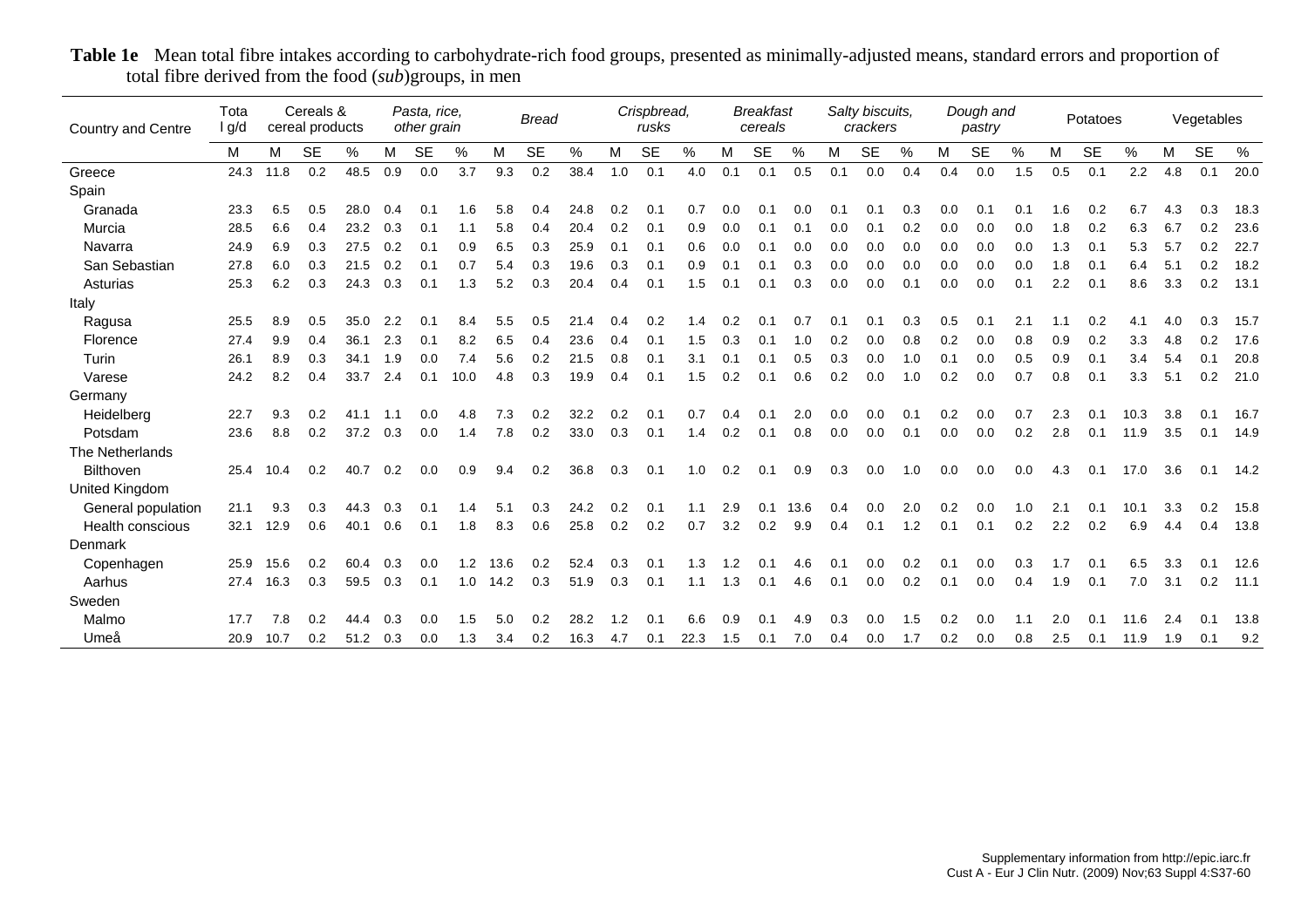| <b>Country and Centre</b> |     | Legumes   |               |     | Fruits    |      |     | Dairy products |     |     | Sugar &<br>confectionary |      |     | Cakes     |     |     | Non-alcoholic<br>beverages |               |     | Fruit & veg<br>juices |      |     | Carbonated<br>drinks, diluted<br>syrups |     |     | Alcoholic<br>beverages |     |
|---------------------------|-----|-----------|---------------|-----|-----------|------|-----|----------------|-----|-----|--------------------------|------|-----|-----------|-----|-----|----------------------------|---------------|-----|-----------------------|------|-----|-----------------------------------------|-----|-----|------------------------|-----|
|                           | M   | <b>SE</b> | $\frac{0}{0}$ | м   | <b>SE</b> | %    | M   | <b>SE</b>      | %   | м   | <b>SE</b>                | $\%$ | M   | <b>SE</b> | %   | M   | <b>SE</b>                  | $\frac{0}{0}$ | М   | <b>SE</b>             | $\%$ | M   | <b>SE</b>                               | %   | M   | <b>SE</b>              | %   |
| Greece                    | 2.2 | 0.1       | 9.3           | 3.4 | 0.1       | 14.0 | 0.0 | 0.0            | 0.1 | 0.1 | 0.0                      | 0.6  | 0.4 | 0.1       | 1.5 | 0.6 | 0.0                        | 2.5           | 0.0 | 0.0                   | 0.1  | 0.0 | 0.0                                     | 0.0 | 0.0 | 0.0                    | 0.0 |
| Spain                     |     |           |               |     |           |      |     |                |     |     |                          |      |     |           |     |     |                            |               |     |                       |      |     |                                         |     |     |                        |     |
| Granada                   | 2.8 | 0.3       | 11.9          | 5.9 | 0.3       | 25.3 | 0.2 | 0.0            | 0.7 | 0.1 | 0.1                      | 0.3  | 0.8 | 0.2       | 3.2 | 0.0 | 0.0                        | 0.2           | 0.0 | 0.0                   | 0.2  | 0.0 | 0.0                                     | 0.0 | 0.0 | 0.0                    | 0.1 |
| Murcia                    | 2.5 | 0.3       | 8.9           | 8.3 | 0.3       | 29.3 | 0.1 | 0.0            | 0.3 | 0.2 | 0.0                      | 0.6  | 1.2 | 0.1       | 4.2 | 0.0 | 0.0                        | 0.1           | 0.0 | 0.0                   | 0.1  | 0.0 | 0.0                                     | 0.0 | 0.0 | 0.0                    | 0.0 |
| Navarra                   | 3.7 | 0.2       | 14.9          | 5.3 | 0.2       | 21.3 | 0.2 | 0.0            | 0.7 | 0.1 | 0.0                      | 0.5  | 0.7 | 0.1       | 2.9 | 0.0 | 0.0                        | 0.1           | 0.0 | 0.0                   | 0.1  | 0.0 | 0.0                                     | 0.0 | 0.0 | 0.0                    | 0.0 |
| San Sebastian             | 4.8 | 0.2       | 17.2          | 7.5 | 0.2       | 26.9 | 0.0 | 0.0            | 0.2 | 0.2 | 0.0                      | 0.6  | 0.9 | 0.1       | 3.3 | 0.0 | 0.0                        | 0.0           | 0.0 | 0.0                   | 0.0  | 0.0 | 0.0                                     | 0.0 | 0.0 | 0.0                    | 0.0 |
| Asturias                  | 4.7 | 0.2       | 18.7          | 6.3 | 0.2       | 24.9 | 0.2 | 0.0            | 0.9 | 0.2 | 0.0                      | 0.9  | 1.1 | 0.1       | 4.3 | 0.0 | 0.0                        | 0.1           | 0.0 | 0.0                   | 0.1  | 0.0 | 0.0                                     | 0.0 | 0.0 | 0.0                    | 0.0 |
| Italy                     |     |           |               |     |           |      |     |                |     |     |                          |      |     |           |     |     |                            |               |     |                       |      |     |                                         |     |     |                        |     |
| Ragusa                    | 0.9 | 0.3       | 3.4           | 8.6 | 0.4       | 33.5 | 0.0 | 0.0            | 0.1 | 0.1 | 0.1                      | 0.3  | 1.0 | 0.1       | 3.7 | 0.0 | 0.0                        | 0.0           | 0.0 | 0.0                   | 0.0  | 0.0 | 0.0                                     | 0.0 | 0.0 | 0.0                    | 0.0 |
| Florence                  | 1.3 | 0.2       | 4.7           | 7.5 | 0.3       | 27.5 | 0.0 | 0.0            | 0.1 | 0.2 | 0.0                      | 0.8  | 1.3 | 0.1       | 4.9 | 0.0 | 0.0                        | 0.1           | 0.0 | 0.0                   | 0.1  | 0.0 | 0.0                                     | 0.0 | 0.0 | 0.0                    | 0.0 |
| Turin                     | 0.6 | 0.2       | 2.4           | 8.2 | 0.2       | 31.2 | 0.0 | 0.0            | 0.1 | 0.2 | 0.0                      | 0.7  | 1.1 | 0.1       | 4.3 | 0.0 | 0.0                        | 0.1           | 0.0 | 0.0                   | 0.1  | 0.0 | 0.0                                     | 0.0 | 0.0 | 0.0                    | 0.0 |
| Varese                    | 0.6 | 0.2       | 2.7           | 6.9 | 0.3       | 28.7 | 0.0 | 0.0            | 0.1 | 0.2 | 0.0                      | 0.7  | 1.6 | 0.1       | 6.4 | 0.0 | 0.0                        | 0.1           | 0.0 | 0.0                   | 0.1  | 0.0 | 0.0                                     | 0.0 | 0.0 | 0.0                    | 0.0 |
| Germany                   |     |           |               |     |           |      |     |                |     |     |                          |      |     |           |     |     |                            |               |     |                       |      |     |                                         |     |     |                        |     |
| Heidelberg                | 0.3 | 0.1       | 1.2           | 3.7 | 0.2       | 16.4 | 0.3 | 0.0            | 1.5 | 0.4 | 0.0                      | 1.8  | 1.5 | 0.1       | 6.5 | 0.1 | 0.0                        | 0.5           | 0.1 | 0.0                   | 0.4  | 0.0 | 0.0                                     | 0.0 | 0.0 | 0.0                    | 0.0 |
| Potsdam                   | 0.2 | 0.1       | 0.9           | 5.0 | 0.1       | 21.1 | 0.6 | 0.0            | 2.4 | 0.4 | 0.0                      | 1.6  | 1.4 | 0.1       | 6.1 | 0.1 | 0.0                        | 0.4           | 0.1 | 0.0                   | 0.4  | 0.0 | 0.0                                     | 0.0 | 0.0 | 0.0                    | 0.0 |
| The Netherlands           |     |           |               |     |           |      |     |                |     |     |                          |      |     |           |     |     |                            |               |     |                       |      |     |                                         |     |     |                        |     |
| <b>Bilthoven</b>          | 0.5 | 0.1       | 1.8           | 4.0 | 0.2       | 15.8 | 0.1 | 0.0            | 0.6 | 0.5 | 0.0                      | 2.0  | 0.9 | 0.1       | 3.4 | 0.2 | 0.0                        | 0.7           | 0.2 | 0.0                   | 0.7  | 0.0 | 0.0                                     | 0.0 | 0.0 | 0.0                    | 0.0 |
| United Kingdom            |     |           |               |     |           |      |     |                |     |     |                          |      |     |           |     |     |                            |               |     |                       |      |     |                                         |     |     |                        |     |
| General population        | 0.7 | 0.2       | 3.4           | 2.4 | 0.2       | 11.5 | 0.4 | 0.0            | 1.7 | 0.3 | 0.0                      | 1.3  | 1.5 | 0.1       | 7.1 | 0.1 | 0.0                        | 0.3           | 0.1 | 0.0                   | 0.3  | 0.0 | 0.0                                     | 0.0 | 0.0 | 0.0                    | 0.0 |
| <b>Health conscious</b>   | 2.0 | 0.4       | 6.2           | 5.4 | 0.5       | 16.9 | 0.2 | 0.1            | 0.7 | 0.1 | 0.1                      | 0.4  | 1.4 | 0.2       | 4.5 | 0.1 | 0.1                        | 0.4           | 0.1 | 0.0                   | 0.4  | 0.0 | 0.0                                     | 0.0 | 0.0 | 0.0                    | 0.0 |
| Denmark                   |     |           |               |     |           |      |     |                |     |     |                          |      |     |           |     |     |                            |               |     |                       |      |     |                                         |     |     |                        |     |
| Copenhagen                | 0.1 | 0.1       | 0.2           | 3.2 | 0.1       | 12.3 | 0.0 | 0.0            | 0.2 | 0.2 | 0.0                      | 0.9  | 0.8 | 0.2       | 3.3 | 0.3 | 0.0                        |               | 0.1 | 0.0                   | 0.5  | 0.1 | 0.0                                     | 0.4 | 0.0 | 0.0                    | 0.0 |
| Aarhus                    | 0.0 | 0.2       | 0.1           | 3.9 | 0.2       | 14.4 | 0.0 | 0.0            | 0.1 | 0.2 | 0.0                      | 0.8  | 1.1 | 0.1       | 4.1 | 0.2 | 0.0                        | 0.8           | 0.1 | 0.0                   | 0.4  | 0.1 | 0.0                                     | 0.3 | 0.0 | 0.0                    | 0.0 |
| Sweden                    |     |           |               |     |           |      |     |                |     |     |                          |      |     |           |     |     |                            |               |     |                       |      |     |                                         |     |     |                        |     |
| Malmo                     | 0.4 | 0.1       | 2.2           | 2.4 | 0.1       | 13.6 | 0.1 | 0.0            | 0.5 | 0.3 | 0.0                      | 1.8  | 1.1 | 0.1       | 6.2 | 0.1 | 0.0                        | 0.5           | 0.1 | 0.0                   | 0.4  | 0.0 | 0.0                                     | 0.0 | 0.0 | 0.0                    | 0.0 |
| Umeå                      | 0.1 | 0.1       | 0.5           | 2.6 | 0.1       | 12.5 | 0.1 | 0.0            | 0.4 | 0.5 | 0.0                      | 2.2  | 1.3 | 0.1       | 6.4 | 0.1 | 0.0                        | 0.3           | 0.1 | 0.0                   | 0.3  | 0.0 | 0.0                                     | 0.0 | 0.0 | 0.0                    | 0.0 |

## **Table 1e** continued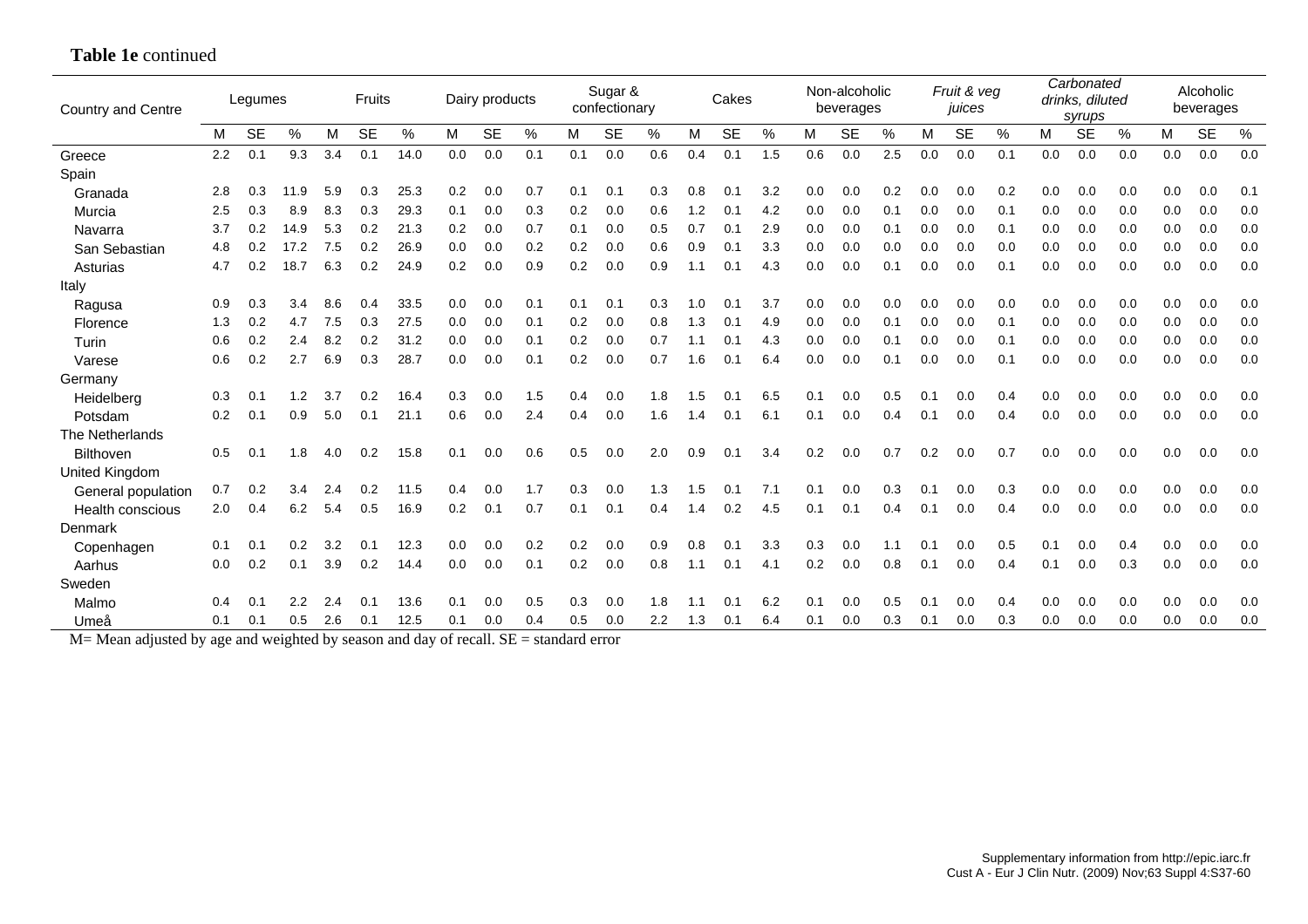| <b>Country and Centre</b> | Tota<br>I g/d |      | Cereals & cereal<br>products |      |     | Pasta, rice,<br>other grain |      |      | <b>Bread</b> |      |     | Crispbread,<br>rusks |      |     | <b>Breakfast</b><br>cereals |      |     | Salty biscuits,<br>crackers |      |     | Dough and<br>pastry |      |     | Potatoes  |      |     | Vegetables |      |
|---------------------------|---------------|------|------------------------------|------|-----|-----------------------------|------|------|--------------|------|-----|----------------------|------|-----|-----------------------------|------|-----|-----------------------------|------|-----|---------------------|------|-----|-----------|------|-----|------------|------|
|                           | М             | M    | <b>SE</b>                    | %    | M   | <b>SE</b>                   | %    | M    | <b>SE</b>    | $\%$ | М   | <b>SE</b>            | $\%$ | M   | <b>SE</b>                   | $\%$ | M   | <b>SE</b>                   | $\%$ | м   | <b>SE</b>           | $\%$ | M   | <b>SE</b> | $\%$ | M   | <b>SE</b>  | $\%$ |
| Greece                    | 17.5          | 7.5  | 0.1                          | 43.1 | 0.6 | 0.0                         | 3.4  | 5.5  | 0.1          | 31.5 | 0.8 | 0.0                  | 4.6  | 0.2 | 0.0                         | 1.3  | 0.1 | 0.0                         | 0.4  | 0.3 | 0.0                 | 1.6  | 0.4 | 0.1       | 2.4  | 3.7 | 0.1        | 21.0 |
| Spain                     |               |      |                              |      |     |                             |      |      |              |      |     |                      |      |     |                             |      |     |                             |      |     |                     |      |     |           |      |     |            |      |
| Granada                   | 18.1          | 4.4  | 0.3                          | 24.1 | 0.2 | 0.1                         | 0.9  | 3.8  | 0.3          | 20.7 | 0.2 | 0.1                  | 1.3  | 0.1 | 0.1                         | 0.4  | 0.1 | 0.0                         | 0.3  | 0.0 | 0.0                 | 0.2  | 1.1 | 0.1       | 6.1  | 4.1 | 0.2        | 22.7 |
| Murcia                    | 23.9          | 3.8  | 0.3                          | 15.8 | 0.2 | 0.1                         | 0.7  | 2.9  | 0.3          | 12.2 | 0.3 | 0.1                  | 1.3  | 0.0 | 0.1                         | 0.1  | 0.0 | 0.0                         | 0.2  | 0.1 | 0.0                 | 0.2  | 1.3 | 0.1       | 5.6  | 8.5 | 0.2        | 35.6 |
| Navarra                   | 19.0          | 4.0  | 0.3                          | 21.1 | 0.2 | 0.1                         | 0.9  | 3.4  | 0.3          | 17.7 | 0.4 | 0.1                  | 1.9  | 0.1 | 0.1                         | 0.4  | 0.0 | 0.0                         | 0.1  | 0.0 | 0.0                 | 0.0  | 0.9 | 0.1       | 4.8  | 4.6 | 0.2        | 23.9 |
| San Sebastian             | 22.3          | 4.0  | 0.3                          | 17.9 | 0.2 | 0.1                         | 0.8  | 3.1  | 0.3          | 14.0 | 0.5 | 0.1                  | 2.3  | 0.1 | 0.1                         | 0.3  | 0.0 | 0.0                         | 0.0  | 0.0 | 0.0                 | 0.0  | 1.2 | 0.1       | 5.5  | 5.0 | 0.2        | 22.3 |
| Asturias                  | 19.6          | 4.1  | 0.3                          | 20.7 | 0.2 | 0.1                         | 1.0  | 2.9  | 0.2          | 14.9 | 0.5 | 0.1                  | 2.6  | 0.2 | 0.1                         | 0.8  | 0.0 | 0.0                         | 0.1  | 0.0 | 0.0                 | 0.1  | 1.5 | 0.1       | 7.5  | 2.2 | 0.2        | 11.1 |
| Italy                     |               |      |                              |      |     |                             |      |      |              |      |     |                      |      |     |                             |      |     |                             |      |     |                     |      |     |           |      |     |            |      |
| Ragusa                    | 18.6          | 5.0  | 0.4                          | 26.6 | 1.0 | 0.1                         | 5.5  | 2.8  | 0.4          | 14.8 | 0.3 | 0.1                  | 1.5  | 0.0 | 0.1                         | 0.0  | 0.1 | 0.1                         | 0.6  | 0.7 | 0.0                 | 3.6  | 0.5 | 0.2       | 2.4  | 3.2 | 0.3        | 17.2 |
| <b>Naples</b>             | 18.4          | 5.5  | 0.2                          | 29.7 | 1.2 | 0.0                         | 6.6  | 3.0  | 0.2          | 16.6 | 0.4 | 0.1                  | 2.4  | 0.3 | 0.1                         | 1.5  | 0.2 | 0.0                         | 1.3  | 0.2 | 0.0                 | 1.3  | 0.6 | 0.1       | 3.1  | 4.2 | 0.2        | 22.6 |
| Florence                  | 20.5          | 6.4  | 0.2                          | 31.2 | 1.2 | 0.0                         | 6.1  | 3.8  | 0.2          | 18.6 | 0.4 | 0.1                  | 2.1  | 0.3 | 0.1                         | 1.6  | 0.2 | 0.0                         | 1.0  | 0.2 | 0.0                 | 1.0  | 0.6 | 0.1       | 2.7  | 4.3 | 0.1        | 21.2 |
| Turin                     | 20.5          | 5.6  | 0.2                          | 27.4 | 1.1 | 0.0                         | 5.2  | 3.3  | 0.2          | 16.1 | 0.7 | 0.1                  | 3.6  | 0.2 | 0.1                         | 0.9  | 0.2 | 0.0                         | 0.8  | 0.1 | 0.0                 | 0.7  | 0.5 | 0.1       | 2.5  | 5.0 | 0.2        | 24.3 |
| Varese                    | 19.0          | 5.3  | 0.2                          | 27.6 | 1.4 | 0.0                         | 7.6  | 2.6  | 0.2          | 13.7 | 0.4 | 0.1                  | 2.2  | 0.4 | 0.1                         | 2.2  | 0.2 | 0.0                         | 1.0  | 0.2 | 0.0                 | 0.9  | 0.6 | 0.1       | 3.3  | 3.6 | 0.1        | 18.9 |
| France                    |               |      |                              |      |     |                             |      |      |              |      |     |                      |      |     |                             |      |     |                             |      |     |                     |      |     |           |      |     |            |      |
| South coast               | 20.9          | 5.5  | 0.2                          | 26.5 | 0.5 | 0.0                         | 2.4  | 3.9  | 0.2          | 18.9 | 0.4 | 0.1                  | 2.1  | 0.3 | 0.1                         | 1.3  | 0.1 | 0.0                         | 0.3  | 0.1 | 0.0                 | 0.6  | 0.6 | 0.1       | 2.7  | 5.7 | 0.1        | 27.3 |
| South                     | 20.5          | 5.8  | 0.1                          | 28.4 | 0.5 | 0.0                         | 2.3  | 4.3  | 0.1          | 20.9 | 0.5 | 0.0                  | 2.4  | 0.3 | 0.0                         | 1.7  | 0.1 | 0.0                         | 0.3  | 0.1 | 0.0                 | 0.5  | 0.9 | 0.1       | 4.5  | 4.8 | 0.1        | 23.4 |
| North-East                | 20.2          | 5.7  | 0.1                          | 28.3 | 0.4 | 0.0                         | 2.2  | 4.3  | 0.1          | 21.4 | 0.3 | 0.0                  | 1.7  | 0.3 | 0.0                         | 1.5  | 0.1 | 0.0                         | 0.5  | 0.1 | 0.0                 | 0.7  | 1.0 | 0.0       | 5.0  | 4.7 | 0.1        | 23.2 |
| North-West                | 19.2          | 5.3  | 0.2                          | 27.4 | 0.4 | 0.0                         | 2.0  | 4.1  | 0.2          | 21.5 | 0.2 | 0.1                  | 0.8  | 0.4 | 0.1                         | 2.0  | 0.1 | 0.0                         | 0.4  | 0.1 | 0.0                 | 0.4  | 1.2 | 0.1       | 6.4  | 4.4 | 0.1        | 22.8 |
| Germany                   |               |      |                              |      |     |                             |      |      |              |      |     |                      |      |     |                             |      |     |                             |      |     |                     |      |     |           |      |     |            |      |
| Heidelberg                | 20.5          | 7.4  | 0.2                          | 35.9 | 0.8 | 0.0                         | 4.1  | 5.6  | 0.1          | 27.6 | 0.3 | 0.0                  | 1.3  | 0.3 | 0.0                         | 1.7  | 0.0 | 0.0                         | 0.1  | 0.1 | 0.0                 | 0.5  | 1.8 | 0.1       | 8.7  | 3.7 | 0.1        | 18.1 |
| Potsdam                   | 21.3          | 6.9  | 0.2                          | 32.4 | 0.4 | 0.0                         | 2.1  | 5.6  | 0.1          | 26.4 | 0.5 | 0.0                  | 2.4  | 0.2 | 0.0                         | 1.0  | 0.0 | 0.0                         | 0.1  | 0.0 | 0.0                 | 0.2  | 2.0 | 0.1       | 9.6  | 3.7 | 0.1        | 17.6 |
| The Netherlands           |               |      |                              |      |     |                             |      |      |              |      |     |                      |      |     |                             |      |     |                             |      |     |                     |      |     |           |      |     |            |      |
| <b>Bilthoven</b>          | 20.7          | 7.8  | 0.2                          | 37.4 | 0.2 | 0.0                         | 1.0  | 6.7  | 0.1          | 32.3 | 0.3 | 0.0                  | 1.5  | 0.2 | 0.0                         | 1.2  | 0.3 | 0.0                         | 1.2  | 0.0 | 0.0                 | 0.1  | 2.9 | 0.1       | 13.9 | 3.2 | 0.1        | 15.5 |
| Utrecht                   | 21.7          | 7.8  | 0.1                          | 36.1 | 0.2 | 0.0                         | 0.8  | 6.8  | 0.1          | 31.4 | 0.3 | 0.0                  | 1.5  | 0.2 | 0.0                         | 1.0  | 0.2 | 0.0                         | 0.8  | 0.0 | 0.0                 | 0.2  | 2.8 | 0.0       | 12.9 | 3.4 | 0.1        | 15.5 |
| United Kingdom            |               |      |                              |      |     |                             |      |      |              |      |     |                      |      |     |                             |      |     |                             |      |     |                     |      |     |           |      |     |            |      |
| General population        | 17.4          | 7.2  | 0.2                          | 41.0 | 0.3 | 0.0                         | 1.6  | 3.8  | 0.2          | 21.8 | 0.3 | 0.1                  | 1.5  | 2.3 | 0.1                         | 12.9 | 0.3 | 0.0                         | 1.9  | 0.1 | 0.0                 | 0.5  | 1.4 | 0.1       | 8.2  | 3.0 | 0.2        | 17.4 |
| Health conscious          | 26.8          | 9.6  | 0.4                          | 35.8 | 0.6 | 0.1                         | 2.1  | 5.5  | 0.3          | 20.7 | 0.6 | 0.1                  | 2.2  | 2.3 | 0.1                         | 8.5  | 0.4 | 0.0                         | 1.4  | 0.1 | 0.0                 | 0.2  | 1.8 | 0.1       | 6.9  | 4.3 | 0.3        | 16.1 |
| Denmark                   |               |      |                              |      |     |                             |      |      |              |      |     |                      |      |     |                             |      |     |                             |      |     |                     |      |     |           |      |     |            |      |
| Copenhagen                | 22.5          | 12.4 | 0.1                          | 54.9 | 0.3 | 0.0                         | 1.2  | 10.7 | 0.1          | 47.4 | 0.5 | 0.0                  | 2.1  | 0.8 | 0.0                         | 3.4  | 0.1 | 0.0                         | 0.3  | 0.1 | 0.0                 | 0.3  | 1.1 | 0.1       | 5.0  | 3.3 | 0.1        | 14.9 |
| Aarhus                    | 25.0          | 13.1 | 0.2                          | 52.5 | 0.2 | 0.0                         | 0.8  | 11.6 | 0.2          | 46.6 | 0.4 | 0.1                  | 1.4  | 0.7 | 0.1                         | 2.9  | 0.0 | 0.0                         | 0.2  | 0.1 | 0.0                 | 0.3  | 1.2 | 0.1       | 4.8  | 3.3 | 0.2        | 13.0 |
| Sweden                    |               |      |                              |      |     |                             |      |      |              |      |     |                      |      |     |                             |      |     |                             |      |     |                     |      |     |           |      |     |            |      |
| Malmo                     | 15.1          | 5.7  | 0.1                          | 37.7 | 0.2 | 0.0                         | 1.1  | 3.3  | 0.1          | 21.6 | 1.1 | 0.0                  | 7.5  | 0.6 | 0.0                         | 3.9  | 0.3 | 0.0                         | 2.1  | 0.1 | 0.0                 | 0.8  | 1.3 | 0.0       | 8.8  | 2.6 | 0.1        | 16.9 |
| Umeå                      | 17.7          | 7.8  | 0.1                          | 44.2 | 0.2 | 0.0                         | -1.1 | 2.7  | 0.1          | 15.3 | 2.9 | 0.0                  | 16.7 | 1.2 | 0.0                         | 7.0  | 0.3 | 0.0                         | 1.7  | 0.2 | 0.0                 | 0.9  | 1.5 | 0.1       | 8.8  | 2.3 | 0.1        | 13.3 |
| Norway                    |               |      |                              |      |     |                             |      |      |              |      |     |                      |      |     |                             |      |     |                             |      |     |                     |      |     |           |      |     |            |      |
| South & East              | 19.3          | 8.7  | 0.2                          | 45.0 | 0.2 | 0.0                         | 1.3  | 6.8  | 0.1          | 35.4 | 0.9 | 0.0                  | 4.4  | 0.4 | 0.0                         | 2.1  | 0.2 | 0.0                         | 1.0  | 0.0 | 0.0                 | 0.2  | 1.3 | 0.1       | 6.6  | 2.9 | 0.1        | 14.8 |
| North & West              | 19.2          | 8.6  | 0.2                          | 44.7 | 0.2 | 0.0                         | 0.9  | 6.9  | 0.2          | 35.8 | 0.9 | 0.1                  | 4.5  | 0.3 | 0.1                         | 1.6  | 0.2 | 0.0                         | 0.9  | 0.1 | 0.0                 | 0.3  | 1.5 | 0.1       | 7.8  | 2.8 | 0.1        | 14.4 |

**Table 1f** Mean total fibre intakes according to carbohydrate-rich food groups, presented as minimally-adjusted means, standard errors and proportion of total fibre derived from the food (*sub*)groups, in women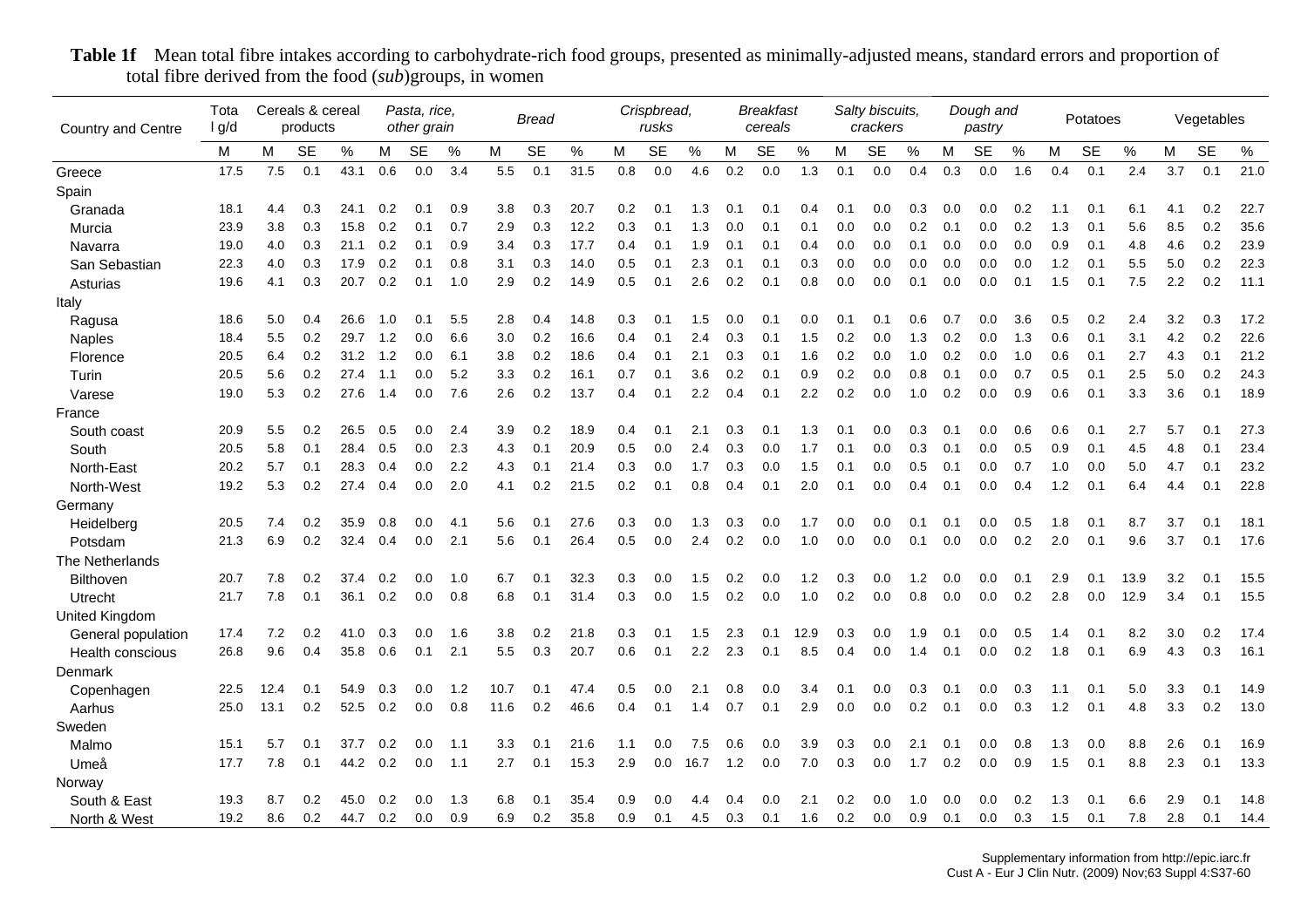| Country & Centre      | Fruits<br>Legumes |           |      |     |           |      |     | Dairy products |       |     | Sugar &<br>confectionary |     |       | Cakes     |     |     | Non-alcoholic<br>beverages |     |     | Fruit & veg<br>juices |     |     | Carbonated<br>drinks, diluted<br>syrups |     |     | Alcoholic<br>beverages |     |
|-----------------------|-------------------|-----------|------|-----|-----------|------|-----|----------------|-------|-----|--------------------------|-----|-------|-----------|-----|-----|----------------------------|-----|-----|-----------------------|-----|-----|-----------------------------------------|-----|-----|------------------------|-----|
|                       | М                 | <b>SE</b> | $\%$ | M   | <b>SE</b> | $\%$ | M   | <b>SE</b>      | $\%$  | M   | SЕ                       | %   | M     | <b>SE</b> | %   | М   | <b>SE</b>                  | ℅   | M   | <b>SE</b>             | %   | м   | <b>SE</b>                               | %   | М   | <b>SE</b>              | %   |
| Greece                | 1.3               | 0.1       | 7.4  | 3.1 | 0.1       | 17.7 | 0.0 | 0.0            | 0.0   | 0.2 | 0.0                      | 1.2 | 0.5   | 0.0       | 3.0 | 0.6 | 0.0                        | 3.3 | 0.0 | 0.0                   | 0.3 | 0.0 | 0.0                                     | 0.0 | 0.0 | 0.0                    | 0.0 |
| Spain                 |                   |           |      |     |           |      |     |                |       |     |                          |     |       |           |     |     |                            |     |     |                       |     |     |                                         |     |     |                        |     |
| Granada               | 1.2               | 0.1       | 6.9  | 5.6 | 0.3       | 30.8 | 0.2 | 0.0            | 0.9   | 0.1 | 0.0                      | 0.5 | 0.6   | 0.1       | 3.4 | 0.0 | 0.0                        | 0.2 | 0.0 | 0.0                   | 0.2 | 0.0 | 0.0                                     | 0.0 | 0.0 | 0.0                    | 0.1 |
| Murcia                | 1.4               | 0.1       | 5.8  | 6.6 | 0.3       | 27.5 | 0.2 | 0.0            | 0.7   | 0.1 | 0.0                      | 0.5 | 1.4   | 0.1       | 6.0 | 0.0 | 0.0                        | 0.2 | 0.0 | 0.0                   | 0.1 | 0.0 | 0.0                                     | 0.0 | 0.0 | 0.0                    | 0.0 |
| Navarra               | 1.9               | 0.1       | 9.8  | 5.7 | 0.3       | 29.7 | 0.2 | 0.0            | 0.9   | 0.1 | 0.1                      | 0.7 | 1.1   | 0.1       | 5.8 | 0.0 | 0.0                        | 0.1 | 0.0 | 0.0                   | 0.1 | 0.0 | 0.0                                     | 0.0 | 0.0 | 0.0                    | 0.0 |
| San Sebastian         | 2.8               | 0.1       | 12.4 | 6.9 | 0.3       | 31.1 | 0.1 | 0.0            | 0.2   | 0.2 | 0.1                      | 0.7 | 1.1   | 0.1       | 5.1 | 0.0 | 0.0                        | 0.1 | 0.0 | 0.0                   | 0.1 | 0.0 | 0.0                                     | 0.0 | 0.0 | 0.0                    | 0.0 |
| Asturias              | 2.9               | 0.1       | 14.6 | 6.3 | 0.3       | 31.9 | 0.4 | 0.0            | 2.1   | 0.3 | 0.0                      | 1.3 | 1.4   | 0.1       | 7.0 | 0.0 | 0.0                        | 0.2 | 0.0 | 0.0                   | 0.2 | 0.0 | 0.0                                     | 0.0 | 0.0 | 0.0                    | 0.0 |
| Italy                 |                   |           |      |     |           |      |     |                |       |     |                          |     |       |           |     |     |                            |     |     |                       |     |     |                                         |     |     |                        |     |
| Ragusa                | 0.9               | 0.2       | 5.0  | 7.0 | 0.4       | 37.7 | 0.0 | 0.0            | 0.0   | 0.1 | 0.1                      | 0.6 | 1.1   | 0.1       | 5.8 | 0.0 | 0.1                        | 0.0 | 0.0 | 0.0                   | 0.0 | 0.0 | 0.0                                     | 0.0 | 0.0 | 0.0                    | 0.( |
| <b>Naples</b>         | 0.8               | 0.1       | 4.5  | 5.7 | 0.2       | 31.1 | 0.0 | 0.0            | 0.2   | 0.1 | 0.0                      | 0.5 | 0.9   | 0.1       | 5.0 | 0.0 | 0.0                        | 0.2 | 0.0 | 0.0                   | 0.2 | 0.0 | 0.0                                     | 0.0 | 0.0 | 0.0                    | 0.0 |
| Florence              | 0.8               | 0.1       | 3.9  | 6.2 | 0.2       | 30.4 | 0.1 | 0.0            | 0.3   | 0.1 | 0.0                      | 0.7 | $1.2$ | 0.1       | 6.0 | 0.0 | 0.0                        | 0.1 | 0.0 | 0.0                   | 0.1 | 0.0 | 0.0                                     | 0.0 | 0.0 | 0.0                    | 0.0 |
| Turin                 | 0.2               | 0.1       | 1.2  | 7.3 | 0.2       | 35.7 | 0.0 | 0.0            | 0.2   | 0.1 | 0.0                      | 0.7 | 1.0   | 0.1       | 5.1 | 0.0 | 0.0                        | 0.1 | 0.0 | 0.0                   | 0.1 | 0.0 | 0.0                                     | 0.0 | 0.0 | 0.0                    | 0.0 |
| Varese                | 0.5               | 0.1       | 2.6  | 6.7 | 0.2       | 35.2 | 0.1 | 0.0            | 0.3   | 0.1 | 0.0                      | 0.8 | 1.6   | 0.1       | 8.2 | 0.0 | 0.0                        | 0.1 | 0.0 | 0.0                   | 0.1 | 0.0 | 0.0                                     | 0.0 | 0.0 | 0.0                    | 0.0 |
| France                |                   |           |      |     |           |      |     |                |       |     |                          |     |       |           |     |     |                            |     |     |                       |     |     |                                         |     |     |                        |     |
| South coast           | 0.5               | 0.1       | 2.6  | 5.7 | 0.2       | 27.2 | 0.1 | 0.0            | 0.6   | 0.5 | 0.0                      | 2.5 | 0.8   | 0.1       | 4.1 | 0.4 | 0.0                        | 1.7 | 0.1 | 0.0                   | 0.4 | 0.0 | 0.0                                     | 0.0 | 0.0 | 0.0                    | 0.0 |
| South                 | 0.4               | 0.1       | 1.8  | 5.8 | 0.1       | 28.4 | 0.2 | 0.0            | 0.8   | 0.6 | 0.0                      | 2.7 | 0.9   | 0.0       | 4.3 | 0.3 | 0.0                        | 1.3 | 0.1 | 0.0                   | 0.4 | 0.0 | 0.0                                     | 0.0 | 0.0 | 0.0                    | 0.0 |
| North-East            | 0.3               | 0.0       | 1.5  | 5.4 | 0.1       | 26.8 | 0.2 | 0.0            | $1.2$ | 0.6 | 0.0                      | 2.7 | 1.1   | 0.0       | 5.4 | 0.3 | 0.0                        | 1.7 | 0.1 | 0.0                   | 0.5 | 0.0 | 0.0                                     | 0.0 | 0.0 | 0.0                    | 0.0 |
| North-West            | 0.3               | 0.1       | 1.7  | 5.4 | 0.2       | 28.1 | 0.2 | 0.0            | 0.9   | 0.5 | 0.0                      | 2.8 | 0.9   | 0.1       | 4.5 | 0.3 | 0.0                        | 1.5 | 0.1 | 0.0                   | 0.6 | 0.0 | 0.0                                     | 0.0 | 0.0 | 0.0                    | 0.0 |
| Germany               |                   |           |      |     |           |      |     |                |       |     |                          |     |       |           |     |     |                            |     |     |                       |     |     |                                         |     |     |                        |     |
| Heidelberg            | 0.2               | 0.1       | 1.0  | 4.6 | 0.1       | 22.5 | 0.3 | 0.0            | 1.6   | 0.4 | 0.0                      | 1.7 | 1.3   | 0.0       | 6.6 | 0.1 | 0.0                        | 0.5 | 0.1 | 0.0                   | 0.5 | 0.0 | 0.0                                     | 0.0 | 0.0 | 0.0                    | 0.0 |
| Potsdam               | 0.2               | 0.1       | 0.7  | 5.4 | 0.1       | 25.5 | 0.7 | 0.0            | 3.3   | 0.4 | 0.0                      | 1.8 | 1.3   | 0.0       | 5.9 | 0.1 | 0.0                        | 0.6 | 0.1 | 0.0                   | 0.5 | 0.0 | 0.0                                     | 0.0 | 0.0 | 0.0                    | 0.1 |
| The Netherlands       |                   |           |      |     |           |      |     |                |       |     |                          |     |       |           |     |     |                            |     |     |                       |     |     |                                         |     |     |                        |     |
| <b>Bilthoven</b>      | 0.3               | 0.1       | 1.5  | 3.8 | 0.1       | 18.4 | 0.1 | 0.0            | 0.6   | 0.4 | 0.0                      | 2.1 | 1.0   | 0.0       | 4.9 | 0.3 | 0.0                        | 1.6 | 0.3 | 0.0                   | 1.2 | 0.0 | 0.0                                     | 0.0 | 0.0 | 0.0                    | 0.0 |
| Utrecht               | 0.3               | 0.1       | 1.5  | 4.7 | 0.1       | 21.9 | 0.1 | 0.0            | 0.7   | 0.4 | 0.0                      | 1.7 | 1.1   | 0.0       | 5.0 | 0.3 | 0.0                        | 1.5 | 0.3 | 0.0                   | 1.2 | 0.0 | 0.0                                     | 0.0 | 0.0 | 0.0                    | 0.0 |
| <b>United Kingdom</b> |                   |           |      |     |           |      |     |                |       |     |                          |     |       |           |     |     |                            |     |     |                       |     |     |                                         |     |     |                        |     |
| General population    | 0.6               | 0.1       | 3.4  | 2.7 | 0.2       | 15.6 | 0.3 | 0.0            | 1.8   | 0.2 | 0.0                      | 1.3 | 1.1   | 0.1       | 6.4 | 0.1 | 0.0                        | 0.4 | 0.1 | 0.0                   | 0.4 | 0.0 | 0.0                                     | 0.0 | 0.0 | 0.0                    | 0.0 |
| Health conscious      | 1.3               | 0.2       | 4.9  | 5.3 | 0.3       | 19.8 | 0.3 | 0.0            | 1.0   | 0.4 | 0.1                      | 1.5 | 1.4   | 0.1       | 5.1 | 0.1 | 0.1                        | 0.3 | 0.1 | 0.0                   | 0.3 | 0.0 | 0.0                                     | 0.0 | 0.0 | 0.0                    | 0.0 |
| Denmark               |                   |           |      |     |           |      |     |                |       |     |                          |     |       |           |     |     |                            |     |     |                       |     |     |                                         |     |     |                        |     |
| Copenhagen            | 0.0               | 0.1       | 0.2  | 3.9 | 0.1       | 17.2 | 0.0 | 0.0            | 0.2   | 0.2 | 0.0                      | 0.9 | 0.8   | 0.0       | 3.5 | 0.2 | 0.0                        | 1.1 | 0.1 | 0.0                   | 0.5 | 0.1 | 0.0                                     | 0.3 | 0.0 | 0.0                    | 0.0 |
| Aarhus                | 0.0               | 0.1       | 0.1  | 5.2 | 0.2       | 20.7 | 0.0 | 0.0            | 0.1   | 0.2 | 0.0                      | 0.9 | 1.1   | 0.1       | 4.6 | 0.2 | 0.0                        | 0.9 | 0.1 | 0.0                   | 0.4 | 0.1 | 0.0                                     | 0.3 | 0.0 | 0.0                    | 0.0 |
| Sweden                |                   |           |      |     |           |      |     |                |       |     |                          |     |       |           |     |     |                            |     |     |                       |     |     |                                         |     |     |                        |     |
| Malmo                 | 0.1               | 0.1       | 0.9  | 3.1 | 0.1       | 20.4 | 0.1 | 0.0            | 0.8   | 0.3 | 0.0                      | 1.7 | 1.0   | 0.0       | 6.9 | 0.1 | 0.0                        | 0.6 | 0.1 | 0.0                   | 0.5 | 0.0 | 0.0                                     | 0.0 | 0.0 | 0.0                    | 0.0 |
| Umeå                  | 0.2               | 0.1       | 1.0  | 3.4 | 0.1       | 19.2 | 0.1 | 0.0            | 0.5   | 0.3 | 0.0                      | 2.0 | 1.2   | 0.0       | 6.6 | 0.1 | 0.0                        | 0.4 | 0.1 | 0.0                   | 0.3 | 0.0 | 0.0                                     | 0.0 | 0.0 | 0.0                    | 0.0 |
| Norway                |                   |           |      |     |           |      |     |                |       |     |                          |     |       |           |     |     |                            |     |     |                       |     |     |                                         |     |     |                        |     |
| South & East          | 0.1               | 0.1       | 0.6  | 3.9 | 0.1       | 20.1 | 0.1 | 0.0            | 0.4   | 0.8 | 0.0                      | 4.1 | 0.9   | 0.1       | 4.4 | 0.2 | 0.0                        | 1.2 | 0.1 | 0.0                   | 0.6 | 0.1 | 0.0                                     | 0.3 | 0.0 | 0.0                    | 0.0 |
| North & West          | 0.1               | 0.1       | 0.4  | 3.8 | 0.2       | 20.0 | 0.1 | 0.0            | 0.3   | 0.7 | 0.0                      | 3.9 | 0.9   | 0.1       | 4.6 | 0.2 | 0.0                        | 0.9 | 0.1 | 0.0                   | 0.5 | 0.1 | 0.0                                     | 0.4 | 0.0 | 0.0                    | 0.0 |

## **Table 1f** continued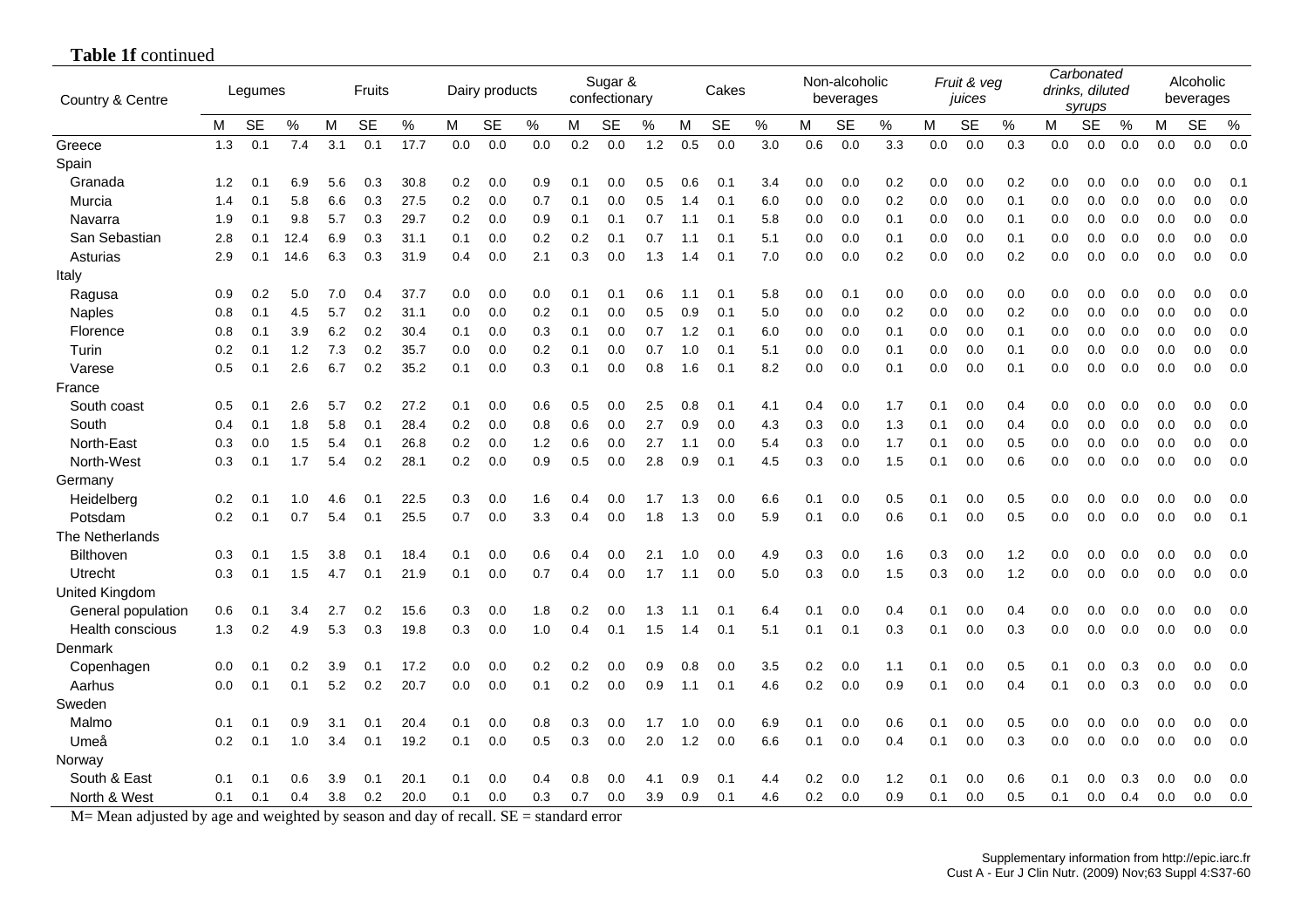|                           |       | <b>MEN</b> |            |           |              |           |           |           |                                       |       |           |            |           | <b>WOMEN</b> |           |           |           |             |
|---------------------------|-------|------------|------------|-----------|--------------|-----------|-----------|-----------|---------------------------------------|-------|-----------|------------|-----------|--------------|-----------|-----------|-----------|-------------|
| <b>Country and Centre</b> | None  |            | $0-10$ g/d |           | $>10-30$ g/d |           | $>30$ g/d |           | $\text{P}_{\underline{\text{trend}}}$ | None  |           | $0-10$ g/d |           | $>10-30$ g/d |           | $>30$ g/d |           | $P_{trend}$ |
|                           | M     | <b>SE</b>  | M          | <b>SE</b> | M            | <b>SE</b> | M         | <b>SE</b> |                                       | M     | <b>SE</b> | M          | <b>SE</b> | M            | <b>SE</b> | M         | <b>SE</b> |             |
| Greece                    | 257.3 | 2.6        | 246.0      | 4.1       | 224.2        | 3.2       | 190.8     | 3.1       | 0.02                                  | 197.0 | 1.5       | 187.0      | 2.2       | 165.6        | 3.4       | 107.1     | 7.2       | 0.07        |
| Spain                     |       |            |            |           |              |           |           |           |                                       |       |           |            |           |              |           |           |           |             |
| Granada                   | 253.9 | 8.8        | 243.6      | 7.6       | 237.8        | 6.7       | 203.7     | 7.8       | 0.07                                  | 206.6 | 3.3       | 193.4      | 4.1       | 174.9        | 9.8       |           |           | 0.00        |
| Murcia                    | 276.1 | 8.4        | 274.2      | 8.2       | 248.4        | 6.7       | 219.9     | 6.1       | 0.05                                  | 206.8 | 4.2       | 198.2      | 3.9       | 184.5        | 5.1       |           |           | 0.08        |
| Navarra                   | 251.6 | 6.2        | 245.7      | 6.7       | 221.1        | 5.3       | 191.3     | 4.1       | 0.03                                  | 181.7 | 3.3       | 183.5      | 4.9       | 171.5        | 7.6       |           |           | 0.15        |
| San Sebastian             | 252.3 | 6.4        | 240.6      | 6.4       | 222.2        | 5.2       | 182.6     | 3.8       | 0.04                                  | 198.3 | 4.4       | 188.9      | 4.3       | 174.2        | 6.5       |           |           | 0.01        |
| Asturias                  | 259.4 | 5.8        | 257.7      | 7.2       | 250.0        | 5.8       | 215.9     | 4.7       | 0.12                                  | 208.7 | 3.3       | 193.4      | 4.2       | 191.8        | 6.4       |           |           | 0.08        |
| Italy                     |       |            |            |           |              |           |           |           |                                       |       |           |            |           |              |           |           |           |             |
| Ragusa                    | 324.8 | 7.9        | 319.2      | 8.9       | 281.9        | 8.3       | 285.7     | 9.6       | 0.10                                  | 204.2 | 5.0       | 227.3      | 6.4       | 218.2        | 9.0       |           |           | 0.75        |
| <b>Naples</b>             |       |            |            |           |              |           |           |           |                                       | 222.7 | 3.4       | 230.3      | 3.8       | 205.0        | 4.0       |           |           | 0.11        |
| Florence                  | 314.2 | 7.9        | 306.9      | 8.3       | 304.2        | 5.7       | 272.8     | 6.2       | 0.11                                  | 223.7 | 2.5       | 226.2      | 2.5       | 210.0        | 3.3       | 185.0     | 5.6       | 0.10        |
| Turin                     | 305.5 | 5.7        | 329.8      | 6.0       | 310.1        | 4.0       | 275.9     | 3.2       | 0.37                                  | 229.0 | 4.0       | 224.8      | 3.6       | 213.1        | 4.1       | 194.6     | 6.2       | 0.04        |
| Varese                    | 313.2 | 8.7        | 335.9      | 7.6       | 295.1        | 5.8       | 263.7     | 4.7       | 0.20                                  | 238.0 | 2.6       | 227.5      | 2.3       | 218.4        | 3.2       | 196.7     | 6.4       | 0.02        |
| France                    |       |            |            |           |              |           |           |           |                                       |       |           |            |           |              |           |           |           |             |
| South coast               |       |            |            |           |              |           |           |           |                                       | 191.8 | 2.8       | 184.3      | 3.1       | 177.5        | 3.5       | 122.6     | 5.1       | 0.12        |
| South                     |       |            |            |           |              |           |           |           |                                       | 207.7 | 1.8       | 202.0      | 2.1       | 181.2        | 2.3       | 143.8     | 3.5       | 0.05        |
| North-East                |       |            |            |           |              |           |           |           |                                       | 201.9 | 1.6       | 197.0      | 1.8       | 180.1        | 1.8       | 138.7     | 2.6       | 0.07        |
| North-West                |       |            |            |           |              |           |           |           |                                       | 205.2 | 3.0       | 194.9      | 3.2       | 184.2        | 3.1       | 145.0     | 4.8       | 0.06        |
| Germany                   |       |            |            |           |              |           |           |           |                                       |       |           |            |           |              |           |           |           |             |
| Heidelberg                | 267.9 | 4.4        | 282.2      | 3.9       | 264.2        | 3.5       | 213.9     | 2.7       | 0.22                                  | 214.0 | 2.8       | 215.9      | 2.1       | 191.3        | 2.5       | 154.8     | 3.1       | 0.08        |
| Potsdam                   | 260.4 | 3.5        | 282.4      | 3.5       | 249.9        | 3.0       | 214.7     | 2.9       | 0.22                                  | 217.5 | 2.4       | 226.4      | 2.0       | 204.0        | 2.9       | 172.2     | 4.0       | 0.14        |
| The Netherlands           |       |            |            |           |              |           |           |           |                                       |       |           |            |           |              |           |           |           |             |
| <b>Bilthoven</b>          | 289.2 | 3.0        | 286.4      | 5.9       | 265.1        | 3.5       | 221.2     | 3.1       | 0.07                                  | 221.8 | 1.8       | 224.4      | 3.3       | 199.6        | 2.9       | 162.9     | 3.4       | 0.09        |
| Utrecht                   |       |            |            |           |              |           |           |           |                                       | 221.6 | 1.4       | 219.4      | 2.6       | 194.5        | 2.0       | 164.7     | 2.6       | 0.05        |
| United Kingdom            |       |            |            |           |              |           |           |           |                                       |       |           |            |           |              |           |           |           |             |
| General population        | 294.5 | 4.6        | 296.3      | 7.2       | 283.2        | 5.9       | 236.0     | 5.4       | 0.14                                  | 226.5 | 2.6       | 222.9      | 3.9       | 200.1        | 4.3       | 182.3     | 4.3       | 0.03        |
| <b>Health conscious</b>   |       |            | 294.7      | 14.0      | 280.8        | 12.3      | 255.5     | 11.1      | 0.01                                  | 238.5 | 4.4       | 247.0      | 6.5       | 216.8        | 6.2       |           |           | 0.12        |
| Denmark                   |       |            |            |           |              |           |           |           |                                       |       |           |            |           |              |           |           |           |             |
| Copenhagen                | 284.9 | 3.2        | 275.6      | 6.3       | 250.9        | 3.1       | 214.3     | 2.2       | 0.03                                  | 222.1 | 1.8       | 218.1      | 3.4       | 192.6        | 2.3       | 159.7     | 2.0       | 0.05        |
| Aarhus                    | 283.6 | 4.3        | 278.0      | 11.6      | 254.1        | 4.8       | 215.2     | 3.6       | 0.05                                  | 227.3 | 2.9       | 204.5      | 5.7       | 204.2        | 3.9       | 159.8     | 3.7       | 0.07        |
| Sweden                    |       |            |            |           |              |           |           |           |                                       |       |           |            |           |              |           |           |           |             |
| Malmo                     | 275.8 | 2.4        | 267.2      | 3.1       | 252.1        | 3.2       | 214.8     | 3.8       | 0.05                                  | 209.9 | 1.4       | 207.3      | 2.0       | 185.3        | 2.6       | 158.4     | 3.6       | 0.05        |
| Umeå                      | 282.9 | 2.1        | 278.3      | 3.4       | 268.0        | 4.1       | 231.2     | 4.7       | 0.09                                  | 223.9 | 1.3       | 213.4      | 2.3       | 201.8        | 4.0       | 167.5     | 4.0       | 0.05        |
| Norway                    |       |            |            |           |              |           |           |           |                                       |       |           |            |           |              |           |           |           |             |
| South & East              |       |            |            |           |              |           |           |           |                                       | 217.6 | 1.7       | 215.6      | 4.0       | 192.1        | 3.7       | 169.4     | 4.0       | 0.04        |
| North & West              |       |            |            |           |              |           |           |           |                                       | 216.7 | 1.8       | 215.1      | 4.9       | 195.5        | 4.8       | 171.3     | 4.8       | 0.05        |

**Table 2a** Fully-adjusted total carbohydrate mean intakes by centre and gender, according to alcohol intake

M= Mean adjusted by age and total energy intake, and weighted by season and day of recall. SE = standard error. Data are not reported if the number of subjects per stratum is less than 20. 10 g/d of alcohol is equivalent to approximately one standard drink.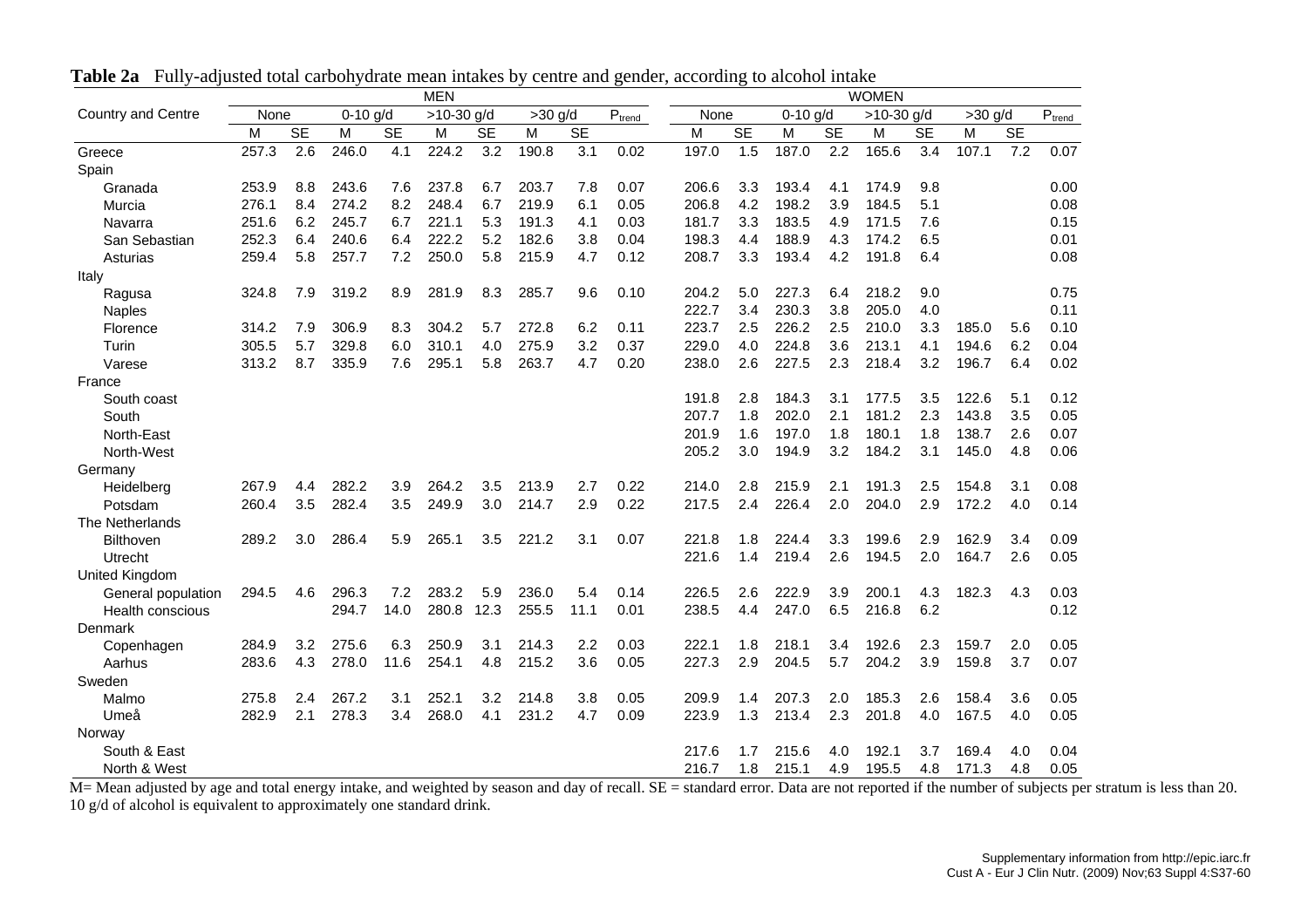|                           |         |           | <b>MEN</b>     |           |            |           |             |         |           |                | <b>WOMEN</b> |            |           |                     |
|---------------------------|---------|-----------|----------------|-----------|------------|-----------|-------------|---------|-----------|----------------|--------------|------------|-----------|---------------------|
| <b>Country and Centre</b> | Primary |           | Secondary/Tech |           | University |           | $P_{trend}$ | Primary |           | Secondary/Tech |              | University |           | $\text{P}_{\text{t$ |
|                           | м       | <b>SE</b> | M              | <b>SE</b> | M          | <b>SE</b> |             | M       | <b>SE</b> | M              | <b>SE</b>    | M          | <b>SE</b> |                     |
| Greece                    | 229.7   | 2.5       | 229.1          | 3.7       | 227.7      | 3.1       | 0.14        | 187.1   | 1.7       | 181.7          | 2.6          | 185.1      | 2.6       | 0.75                |
| Spain                     |         |           |                |           |            |           |             |         |           |                |              |            |           |                     |
| Granada                   | 236.3   | 5.6       | 231.6          | 10.5      | 235.7      | 8.0       | 0.93        | 198.7   | 2.8       | 182.0          | 9.6          |            |           | 0.76                |
| Murcia                    | 244.9   | 4.6       | 246.0          | 12.3      | 270.5      | 9.0       | 0.31        | 198.9   | 3.0       | 172.7          | 8.3          | 189.9      | 6.5       | 0.78                |
| Navarra                   | 219.0   | 3.4       | 221.0          | 6.3       | 219.7      | 10.8      | 0.79        | 180.4   | 3.0       | 168.8          | 9.2          | 169.3      | 10.0      | 0.36                |
| San Sebastian             | 213.8   | 3.5       | 215.3          | 5.1       | 223.0      | 9.1       | 0.23        | 191.3   | 3.4       | 180.7          | 6.5          |            |           | 0.73                |
| Asturias                  | 242.7   | 3.9       | 239.4          | 6.5       | 242.8      | 8.3       | 0.99        | 199.0   | 2.8       | 195.8          | 7.5          | 193.1      | 9.0       | 0.03                |
| Italy                     |         |           |                |           |            |           |             |         |           |                |              |            |           |                     |
| Ragusa                    | 309.4   | 7.0       | 306.5          | 7.5       | 290.1      | 11.9      | 0.24        | 224.3   | 5.6       | 199.9          | 6.2          | 217.3      | 11.2      | 0.82                |
| <b>Naples</b>             |         |           |                |           |            |           |             | 221.3   | 3.5       | 215.0          | 3.5          | 212.9      | 5.6       | 0.18                |
| Florence                  | 301.5   | 6.0       | 299.5          | 5.5       | 285.6      | 9.0       | 0.26        | 218.6   | 2.4       | 219.1          | 2.7          | 216.1      | 4.1       | 0.44                |
| Turin                     | 303.5   | 3.8       | 295.2          | 3.2       | 284.4      | 7.7       | 0.05        | 218.3   | 3.0       | 218.9          | 4.1          | 221.2      | 6.9       | 0.20                |
| Varese                    | 280.4   | 4.8       | 303.7          | 4.9       |            |           | 0.35        | 225.1   | 2.0       | 229.5          | 3.1          | 232.4      | 5.9       | 0.08                |
| France                    |         |           |                |           |            |           |             |         |           |                |              |            |           |                     |
| South coast               |         |           |                |           |            |           |             | 179.5   | 5.0       | 182.1          | 2.6          | 178.3      | 3.1       | 0.80                |
| South                     |         |           |                |           |            |           |             | 185.4   | 3.7       | 196.1          | 1.7          | 195.5      | 2.0       | 0.37                |
| North-East                |         |           |                |           |            |           |             | 188.4   | 2.9       | 191.5          | 1.5          | 184.5      | 1.6       | 0.62                |
| North-West                |         |           |                |           |            |           |             | 192.0   | 5.0       | 190.8          | 2.4          | 187.6      | 3.4       | 0.17                |
| Germany                   |         |           |                |           |            |           |             |         |           |                |              |            |           |                     |
| Heidelberg                | 247.3   | 3.2       | 255.0          | 3.2       | 242.1      | 3.4       | 0.74        | 204.0   | 2.7       | 198.5          | 2.0          | 196.2      | 2.9       | 0.15                |
| Potsdam                   | 249.7   | 3.8       | 249.4          | 3.1       | 247.8      | 2.5       | 0.24        | 211.9   | 2.8       | 215.8          | 2.0          | 211.6      | 2.8       | 0.96                |
| The Netherlands           |         |           |                |           |            |           |             |         |           |                |              |            |           |                     |
| <b>Bilthoven</b>          | 266.0   | 5.2       | 263.2          | 2.5       | 262.0      | 3.7       | 0.15        | 210.7   | 3.7       | 210.8          | 1.8          | 210.1      | 2.9       | 0.42                |
| Utrecht                   |         |           |                |           |            |           |             | 207.5   | 2.1       | 208.5          | 1.4          | 202.3      | 2.7       | 0.43                |
| United Kingdom            |         |           |                |           |            |           |             |         |           |                |              |            |           |                     |
| General population        | 279.9   | 8.4       | 271.8          | 4.4       | 278.2      | 6.2       | 0.88        | 218.1   | 4.5       | 214.6          | 2.8          | 209.2      | 4.6       | 0.08                |
| <b>Health conscious</b>   |         |           | 275.7          | 11.2      | 297.6      | 7.9       |             |         |           | 236.4          | 5.5          | 220.8      | 4.7       |                     |
| Denmark                   |         |           |                |           |            |           |             |         |           |                |              |            |           |                     |
| Copenhagen                | 242.6   | 3.1       | 242.6          | 2.6       | 244.3      | 3.0       | 0.33        | 196.6   | 2.3       | 196.9          | 1.5          | 201.1      | 3.3       | 0.30                |
| Aarhus                    | 252.6   | 4.5       | 248.0          | 3.9       | 246.6      | 5.1       | 0.19        | 204.7   | 3.7       | 205.2          | 2.6          | 203.8      | 6.8       | 0.56                |
| Sweden                    |         |           |                |           |            |           |             |         |           |                |              |            |           |                     |
| Malmo                     | 255.9   | 2.5       | 256.3          | 2.9       | 259.8      | 3.4       | 0.26        | 198.5   | 1.8       | 201.6          | 1.8          | 203.3      | 2.3       | 0.10                |
| Umeå                      | 269.3   | 2.8       | 276.3          | 2.6       | 279.2      | 3.6       | 0.15        | 214.0   | 2.2       | 216.1          | 1.7          | 217.9      | 2.2       | 0.02                |
| Norway                    |         |           |                |           |            |           |             |         |           |                |              |            |           |                     |
| South & East              |         |           |                |           |            |           |             | 209.5   | 3.5       | 208.5          | 1.8          | 215.2      | 3.6       | 0.42                |
| North & West              |         |           |                |           |            |           |             | 204.4   | 3.5       | 211.8          | 2.0          | 215.3      | 4.6       | 0.13                |

**Table 2b** Fully-adjusted total carbohydrate mean intakes by centre and gender, according to highest level of education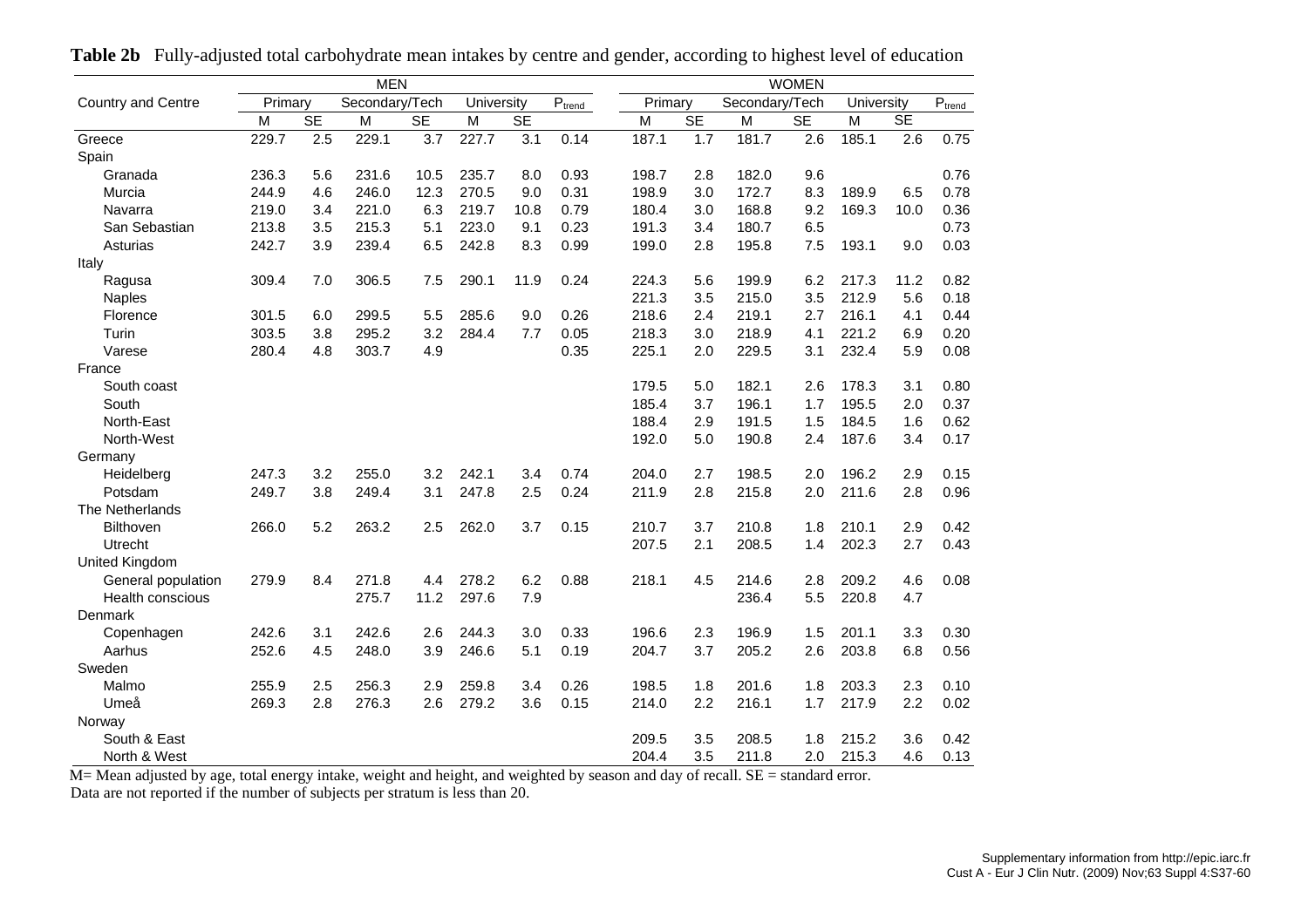|                           |       |           | <b>MEN</b> |           |       |           |                             |       |           |           | <b>WOMEN</b> |       |     |                             |
|---------------------------|-------|-----------|------------|-----------|-------|-----------|-----------------------------|-------|-----------|-----------|--------------|-------|-----|-----------------------------|
| <b>Country and Centre</b> | $25$  |           | $25 - 30$  |           | $30+$ |           | $\mathsf{P}_{\text{trend}}$ | $25$  |           | $25 - 30$ |              | $30+$ |     | $\mathsf{P}_{\text{trend}}$ |
|                           | M     | <b>SE</b> | M          | <b>SE</b> | M     | <b>SE</b> |                             | M     | <b>SE</b> | M         | <b>SE</b>    | M     | SE  |                             |
| Greece                    | 89.0  | 3.3       | 91.2       | 1.9       | 88.0  | 2.6       | 0.81                        | 93.5  | 2.1       | 82.8      | 1.6          | 78.8  | 1.7 | 0.16                        |
| Spain                     |       |           |            |           |       |           |                             |       |           |           |              |       |     |                             |
| Granada                   |       |           | 102.0      | 4.1       | 98.1  | 6.7       | 0.04                        | 103.8 | 4.3       | 99.9      | 3.2          | 98.3  | 4.1 | 0.15                        |
| Murcia                    | 119.6 | 6.7       | 108.0      | 4.3       | 112.6 | 6.7       | 0.59                        | 107.3 | 3.8       | 107.2     | 3.4          | 102.1 | 4.0 | 0.31                        |
| Navarra                   | 94.1  | 5.9       | 91.5       | 3.1       | 88.0  | 4.7       | 0.06                        | 91.9  | 3.7       | 92.4      | 3.5          | 88.2  | 5.2 | 0.40                        |
| San Sebastian             | 102.7 | 4.8       | 99.0       | 2.9       | 101.4 | 5.5       | 0.77                        | 101.2 | 3.4       | 102.3     | 4.0          | 102.2 | 6.6 | 0.41                        |
| Asturias                  | 115.8 | 6.0       | 115.3      | 3.3       | 101.8 | 5.2       | 0.31                        | 104.7 | 3.6       | 104.8     | 2.9          | 100.7 | 5.1 | 0.35                        |
| Italy                     |       |           |            |           |       |           |                             |       |           |           |              |       |     |                             |
| Ragusa                    | 87.3  | 8.7       | 92.3       | 4.8       | 99.3  | 9.2       | 0.06                        | 83.5  | 4.4       | 87.0      | 5.4          | 80.5  | 8.6 | 0.70                        |
| <b>Naples</b>             |       |           |            |           |       |           |                             | 81.4  | 3.3       | 85.1      | 3.0          | 76.7  | 3.5 | 0.62                        |
| Florence                  | 92.9  | 5.0       | 95.0       | 4.3       | 101.7 | 8.3       | 0.19                        | 81.6  | 1.9       | 85.7      | 2.2          | 83.6  | 3.7 | 0.67                        |
| Turin                     | 111.2 | 3.4       | 106.7      | 2.6       | 104.8 | 5.4       | 0.14                        | 98.9  | 2.6       | 91.0      | 3.3          | 95.3  | 4.9 | 0.70                        |
| Varese                    | 112.8 | 4.5       | 98.7       | 3.7       | 92.3  | 9.8       | 0.14                        | 97.0  | 1.9       | 95.1      | 2.3          | 88.7  | 3.5 | 0.19                        |
| France                    |       |           |            |           |       |           |                             |       |           |           |              |       |     |                             |
| South coast               |       |           |            |           |       |           |                             | 92.8  | 1.7       | 79.1      | 3.8          | 60.4  | 6.4 | 0.06                        |
| South                     |       |           |            |           |       |           |                             | 95.8  | 1.1       | 88.9      | 2.2          | 93.8  | 5.2 | 0.82                        |
| North-East                |       |           |            |           |       |           |                             | 94.7  | 1.0       | 89.3      | 1.7          | 79.8  | 3.5 | 0.10                        |
| North-West                |       |           |            |           |       |           |                             | 93.0  | 1.7       | 85.0      | 3.3          | 73.5  | 7.9 | 0.07                        |
| Germany                   |       |           |            |           |       |           |                             |       |           |           |              |       |     |                             |
| Heidelberg                | 115.7 | 2.7       | 104.4      | 2.2       | 102.9 | 3.7       | 0.26                        | 102.6 | 1.5       | 100.4     | 2.2          | 89.9  | 3.1 | 0.23                        |
| Potsdam                   | 114.2 | 2.7       | 117.4      | 2.0       | 113.9 | 3.2       | 0.95                        | 118.4 | 1.7       | 117.3     | 2.0          | 112.1 | 2.6 | 0.23                        |
| The Netherlands           |       |           |            |           |       |           |                             |       |           |           |              |       |     |                             |
| <b>Bilthoven</b>          | 141.8 | 2.7       | 127.1      | 2.2       | 105.9 | 4.1       | 0.07                        | 113.0 | 1.6       | 104.8     | 2.0          | 96.8  | 3.0 | 0.01                        |
| Utrecht                   |       |           |            |           |       |           |                             | 115.8 | 1.3       | 107.9     | 1.4          | 106.6 | 2.1 | 0.25                        |
| United Kingdom            |       |           |            |           |       |           |                             |       |           |           |              |       |     |                             |
| General population        | 141.9 | 4.2       | 130.1      | 3.4       | 117.3 | 7.0       | 0.01                        | 110.0 | 2.2       | 106.5     | 2.7          | 108.4 | 4.3 | 0.70                        |
| <b>Health conscious</b>   | 134.0 | 5.3       | 138.5      | 10.1      |       |           | 0.43                        | 116.9 | 3.0       | 114.3     | 6.5          |       |     | 0.27                        |
| Denmark                   |       |           |            |           |       |           |                             |       |           |           |              |       |     |                             |
| Copenhagen                | 112.9 | 2.2       | 108.5      | 1.9       | 104.5 | 3.5       | 0.02                        | 87.7  | 1.4       | 88.2      | 1.7          | 83.1  | 2.5 | 0.39                        |
| Aarhus                    | 108.1 | 3.6       | 107.8      | 2.9       | 98.2  | 5.6       | 0.32                        | 90.5  | 2.2       | 85.5      | 3.1          | 94.6  | 4.9 | 0.70                        |
| Sweden                    |       |           |            |           |       |           |                             |       |           |           |              |       |     |                             |
| Malmo                     | 109.7 | 2.3       | 112.2      | 1.9       | 103.0 | 3.6       | 0.50                        | 96.7  | 1.3       | 92.3      | 1.5          | 87.6  | 2.3 | 0.01                        |
| Umeå                      | 115.6 | 2.2       | 113.5      | 1.9       | 110.2 | 4.0       | 0.07                        | 97.5  | 1.4       | 93.5      | 1.5          | 92.5  | 2.5 | 0.20                        |
| Norway                    |       |           |            |           |       |           |                             |       |           |           |              |       |     |                             |
| South & East              |       |           |            |           |       |           |                             | 100.3 | 1.4       | 98.5      | 2.4          | 91.7  | 5.0 | 0.20                        |
| North & West              |       |           |            |           |       |           |                             | 101.8 | 1.7       | 101.3     | 2.5          | 89.4  | 4.8 | 0.31                        |

**Table 2c** Fully-adjusted total sugars mean intakes by centre and gender, according to body mass index categories

M= Mean adjusted by age and total energy intake, and weighted by season and day of recall. SE = standard error.

Data are not reported if the number of subjects per stratum is less than 20.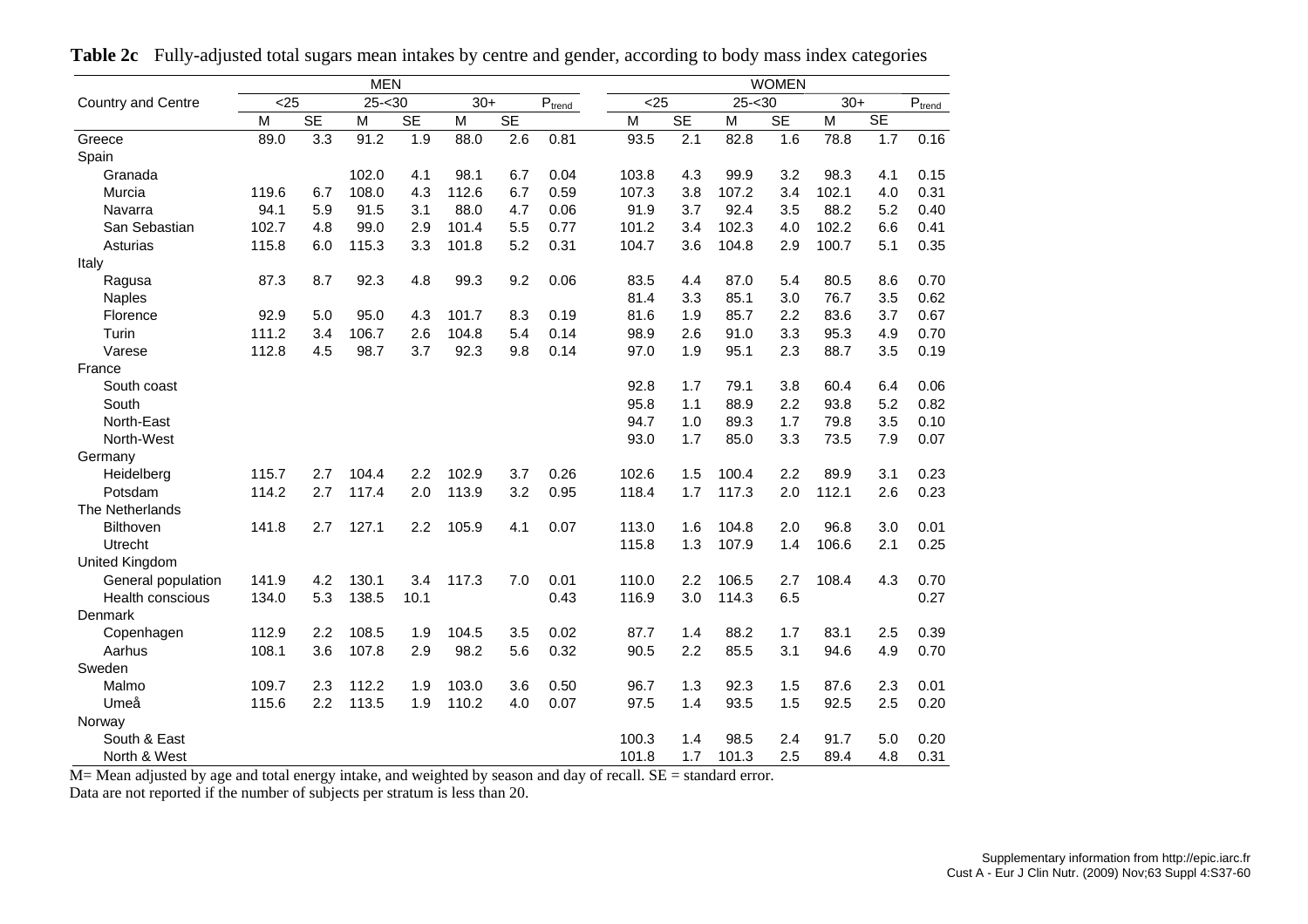|                           |          |           |              |           | <b>MEN</b> |           |        |           |             |          |           |                 |           | <b>WOMEN</b> |           |        |           |             |
|---------------------------|----------|-----------|--------------|-----------|------------|-----------|--------|-----------|-------------|----------|-----------|-----------------|-----------|--------------|-----------|--------|-----------|-------------|
| <b>Country and Centre</b> | Inactive |           | Mod inactive |           | Mod active |           | Active |           | $P_{trend}$ | Inactive |           | Mod<br>inactive |           | Mod active   |           | Active |           | $P_{trend}$ |
|                           | м        | <b>SE</b> | M            | <b>SE</b> | М          | <b>SE</b> | M      | <b>SE</b> |             | M        | <b>SE</b> | м               | <b>SE</b> | M            | <b>SE</b> | M      | <b>SE</b> |             |
| Greece                    | 90.0     | 3.6       | 92.5         | 2.3       | 92.6       | 2.3       | 84.5   | 5.1       | 0.44        | 91.1     | 4.0       | 88.9            | 2.4       | 87.4         | 1.3       | 78.6   | 3.2       | 0.08        |
| Spain                     |          |           |              |           |            |           |        |           |             |          |           |                 |           |              |           |        |           |             |
| Granada                   | 108.5    | 7.6       | 100.2        | 6.3       | 108.2      | 5.7       | 88.5   | 9.9       | 0.28        |          |           | 104.6           | 8.0       | 103.8        | 2.4       |        |           | 0.54        |
| Murcia                    | 119.9    | 6.4       | 107.4        | 5.8       | 113.7      | 6.0       | 110.1  | 8.7       | 0.45        |          |           | 125.0           | 5.5       | 105.9        | 2.6       |        |           | 0.74        |
| Navarra                   | 98.1     | 5.5       | 89.6         | 4.5       | 93.5       | 3.9       | 88.9   | 6.1       | 0.28        |          |           | 96.2            | 6.7       | 93.1         | 2.6       |        |           | 0.72        |
| San Sebastian             | 107.1    | 4.8       | 101.7        | 4.7       | 98.6       | 3.7       | 95.7   | 5.8       | 0.01        |          |           | 102.5           | 5.6       | 103.2        | 3.1       | 103.0  | 7.3       | 0.15        |
| Asturias                  | 114.3    | 6.2       | 115.2        | 4.5       | 112.1      | 4.6       | 113.3  | 6.0       | 0.41        |          |           | 105.8           | 5.9       | 105.5        | 2.5       | 112.5  | 7.2       | 0.09        |
| Italy                     |          |           |              |           |            |           |        |           |             |          |           |                 |           |              |           |        |           |             |
| Ragusa                    | 96.7     | 7.3       | 97.3         | 7.0       | 84.3       | 6.9       |        |           | 0.99        |          |           | 81.1            | 7.5       | 93.5         | 4.1       |        |           | 0.16        |
| Naples                    |          |           |              |           |            |           |        |           |             | 89.4     | 5.2       | 88.0            | 3.1       | 79.9         | 2.9       | 80.0   | 7.3       | 0.08        |
| Florence                  | 92.1     | 5.9       | 94.4         | 5.3       | 93.6       | 5.5       | 108.5  | 10.3      | 0.18        | 81.9     | 4.2       | 83.5            | 2.8       | 83.7         | 1.8       | 89.4   | 4.8       | 0.11        |
| Turin                     | 106.8    | 3.8       | 107.0        | 3.3       | 111.3      | 3.5       | 102.5  | 6.1       | 0.69        | 100.9    | 5.6       | 94.5            | 4.3       | 95.6         | 2.5       | 99.6   | 5.4       | 0.89        |
| Varese                    | 103.6    | 7.2       | 100.8        | 4.5       | 105.1      | 4.5       | 102.8  | 9.3       | 0.86        | 96.1     | 4.4       | 99.6            | 3.1       | 95.6         | 1.7       | 93.5   | 4.5       | 0.40        |
| France                    |          |           |              |           |            |           |        |           |             |          |           |                 |           |              |           |        |           |             |
| South coast               |          |           |              |           |            |           |        |           |             | 87.8     | 4.0       | 88.4            | 1.9       | 83.5         | 3.5       |        |           | 0.54        |
| South                     |          |           |              |           |            |           |        |           |             | 91.9     | 2.6       | 93.8            | 1.3       | 91.0         | 2.4       | 81.6   | 7.1       | 0.20        |
| North-East                |          |           |              |           |            |           |        |           |             | 87.3     | 2.0       | 92.0            | 1.1       | 93.9         | 2.1       | 91.1   | 6.9       | 0.39        |
| North-West                |          |           |              |           |            |           |        |           |             | 91.1     | 4.0       | 89.9            | 1.8       | 85.4         | 3.7       |        |           | 0.51        |
| Germany                   |          |           |              |           |            |           |        |           |             |          |           |                 |           |              |           |        |           |             |
| Heidelberg                | 101.9    | 3.5       | 106.4        | 2.9       | 107.4      | 2.5       | 122.7  | 4.9       | 0.10        | 96.9     | 2.9       | 100.9           | 2.1       | 97.2         | 1.8       | 110.9  | 3.6       | 0.25        |
| Potsdam                   | 113.8    | 3.8       | 113.5        | 3.1       | 117.4      | 2.0       | 117.5  | 4.5       | 0.12        | 116.1    | 2.5       | 114.8           | 2.1       | 118.6        | 1.7       | 134.2  | 5.6       | 0.16        |
| The Netherlands           |          |           |              |           |            |           |        |           |             |          |           |                 |           |              |           |        |           |             |
| Bilthoven                 | 124.7    | 4.5       | 129.7        | 3.4       | 127.7      | 2.4       | 130.9  | 3.6       | 0.21        | 108.8    | 4.1       | 106.5           | 2.5       | 108.0        | 1.6       | 108.6  | 2.9       | 0.90        |
| Utrecht                   |          |           |              |           |            |           |        |           |             | 115.4    | 3.7       | 110.7           | 1.8       | 110.6        | 1.2       | 112.3  | 2.0       | 0.47        |
| United Kingdom            |          |           |              |           |            |           |        |           |             |          |           |                 |           |              |           |        |           |             |
| General population        | 134.3    | 6.4       | 128.5        | 4.7       | 130.2      | 4.0       | 141.9  | 6.3       | 0.47        | 114.5    | 4.0       | 105.9           | 2.9       | 107.7        | 2.4       | 111.9  | 4.8       | 0.81        |
| Health conscious          |          |           | 133.5        | 8.9       | 131.0      | 7.3       |        |           | 0.28        | 111.1    | 5.6       | 124.6           | 5.3       | 108.4        | 4.0       |        |           | 0.95        |
| Denmark                   |          |           |              |           |            |           |        |           |             |          |           |                 |           |              |           |        |           |             |
| Copenhagen                | 104.0    | 2.6       | 106.5        | 2.6       | 110.4      | 2.5       | 118.5  | 3.5       | 0.04        | 86.4     | 1.8       | 85.7            | 1.7       | 89.8         | 1.8       | 81.1   | 3.9       | 0.58        |
| Aarhus                    | 103.4    | 4.3       | 106.1        | 3.9       | 111.7      | 3.7       | 94.9   | 5.9       | 0.63        | 80.1     | 3.4       | 90.0            | 2.7       | 91.9         | 2.9       | 103.2  | 6.6       | 0.03        |
| Sweden                    |          |           |              |           |            |           |        |           |             |          |           |                 |           |              |           |        |           |             |
| Malmo                     | 108.0    | 3.1       | 108.7        | 2.1       | 111.7      | 2.4       | 101.1  | 6.9       | 0.49        | 92.3     | 2.2       | 93.4            | 1.5       | 93.3         | 1.5       | 99.8   | 4.3       | 0.16        |

**Table 2d** Fully-adjusted total sugars mean intakes by centre and gender, according to physical activity level

M= Mean adjusted by age, total energy intake, weight and height, and weighted by season and day of recall. SE = standard error. Mod = moderately.

Data are not reported if the number of subjects per stratum is less than 20. Umeå and Norway are not included as they did not have comparable physical activity data.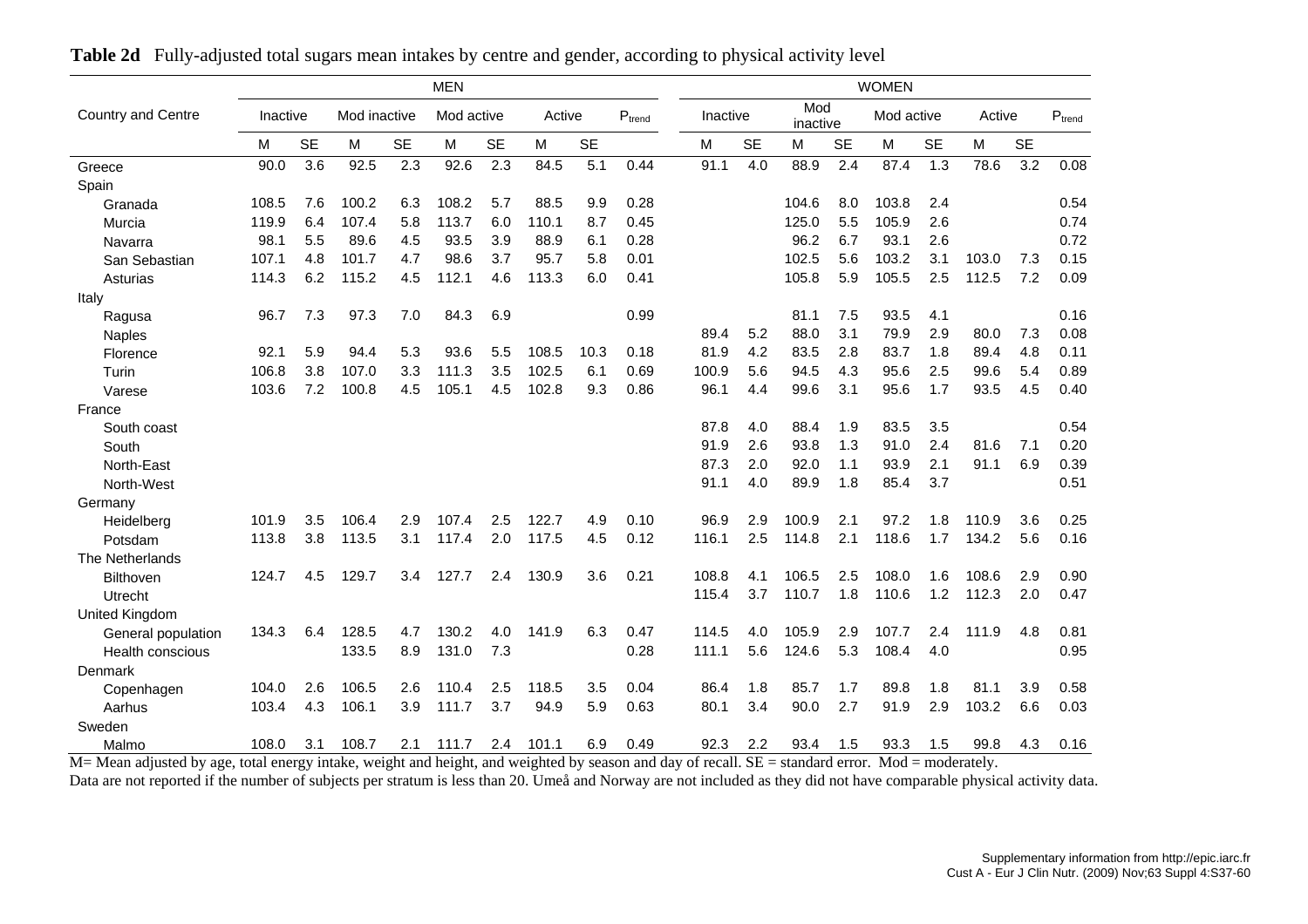|                           |       |                  | <b>MEN</b> |           |         |           |             |       |                  |        | <b>WOMEN</b> |         |     |             |
|---------------------------|-------|------------------|------------|-----------|---------|-----------|-------------|-------|------------------|--------|--------------|---------|-----|-------------|
| <b>Country and Centre</b> | Never |                  | Former     |           | Current |           | $P_{trend}$ |       | Never            | Former |              | Current |     | $P_{trend}$ |
|                           | M     | <b>SE</b>        | M          | <b>SE</b> | M       | <b>SE</b> |             | M     | <b>SE</b>        | M      | <b>SE</b>    | M       | SE  |             |
| Greece                    | 99.1  | $\overline{2.6}$ | 91.5       | 2.3       | 84.6    | 2.5       | 0.02        | 85.5  | $\overline{1.2}$ | 93.8   | 4.1          | 89.8    | 2.4 | 0.66        |
| Spain                     |       |                  |            |           |         |           |             |       |                  |        |              |         |     |             |
| Granada                   | 103.6 | 5.8              | 105.6      | 5.3       | 98.6    | 6.9       | 0.52        | 104.1 | 2.4              | 100.2  | 9.6          | 99.0    | 6.9 | 0.18        |
| Murcia                    | 116.9 | 5.8              | 118.4      | 5.9       | 105.5   | 5.0       | 0.40        | 111.1 | 2.5              | 125.5  | 8.0          | 88.0    | 5.4 | 0.58        |
| Navarra                   | 96.9  | 4.0              | 101.5      | 5.5       | 85.3    | 3.5       | 0.51        | 94.9  | 2.7              | 92.6   | 6.8          | 86.8    | 5.4 | 0.15        |
| San Sebastian             | 102.6 | 4.0              | 112.6      | 4.4       | 91.9    | 3.5       | 0.65        | 103.3 | 2.8              | 103.4  | 6.4          | 98.3    | 6.5 | 0.34        |
| Asturias                  | 112.9 | 4.3              | 116.8      | 4.4       | 110.4   | 4.5       | 0.74        | 107.3 | 2.4              | 107.1  | 7.9          | 99.2    | 5.0 | 0.32        |
| Italy                     |       |                  |            |           |         |           |             |       |                  |        |              |         |     |             |
| Ragusa                    | 93.1  | 7.0              | 88.6       | 5.6       | 102.8   | 8.1       | 0.54        | 88.5  | 4.9              | 87.7   | 7.1          | 82.7    | 5.2 | 0.25        |
| <b>Naples</b>             |       |                  |            |           |         |           |             | 90.0  | 2.7              | 80.2   | 4.2          | 77.7    | 3.4 | 0.21        |
| Florence                  | 100.0 | 5.8              | 93.9       | 4.4       | 90.2    | 6.1       | 0.09        | 85.8  | 1.9              | 85.5   | 2.7          | 79.5    | 2.5 | 0.30        |
| Turin                     | 110.0 | 3.7              | 110.2      | 2.9       | 100.1   | 3.7       | 0.34        | 95.6  | 2.4              | 97.4   | 4.0          | 98.6    | 4.6 | 0.06        |
| Varese                    | 105.6 | 4.6              | 98.6       | 4.3       | 105.7   | 5.7       | 0.99        | 97.7  | 1.6              | 91.8   | 3.6          | 93.2    | 3.4 | 0.47        |
| France                    |       |                  |            |           |         |           |             |       |                  |        |              |         |     |             |
| South coast               |       |                  |            |           |         |           |             | 88.0  | 1.8              | 89.2   | 3.7          | 85.4    | 6.1 | 0.53        |
| South                     |       |                  |            |           |         |           |             | 93.7  | 1.2              | 89.4   | 2.2          | 87.8    | 3.9 | 0.16        |
| North-East                |       |                  |            |           |         |           |             | 94.4  | 1.0              | 84.5   | 1.9          | 82.8    | 3.2 | 0.25        |
| North-West                |       |                  |            |           |         |           |             | 89.0  | 1.8              | 88.4   | 3.2          | 94.8    | 5.4 | 0.39        |
| Germany                   |       |                  |            |           |         |           |             |       |                  |        |              |         |     |             |
| Heidelberg                | 114.1 | 2.8              | 105.8      | 2.3       | 102.5   | 3.3       | 0.15        | 100.8 | 1.6              | 93.7   | 2.0          | 105.3   | 2.5 | 0.75        |
| Potsdam                   | 127.1 | 2.6              | 111.2      | 2.0       | 112.8   | 3.0       | 0.39        | 120.4 | 1.5              | 110.7  | 2.3          | 116.7   | 3.0 | 0.76        |
| The Netherlands           |       |                  |            |           |         |           |             |       |                  |        |              |         |     |             |
| Bilthoven                 | 134.9 | 3.2              | 125.2      | 2.5       | 127.2   | 2.6       | 0.46        | 111.6 | 2.0              | 106.7  | 2.0          | 104.2   | 2.0 | 0.12        |
| Utrecht                   |       |                  |            |           |         |           |             | 115.9 | 1.3              | 109.3  | 1.5          | 103.9   | 2.0 | 0.04        |
| United Kingdom            |       |                  |            |           |         |           |             |       |                  |        |              |         |     |             |
| General population        | 135.5 | 4.1              | 125.4      | 3.7       | 138.0   | 6.0       | 0.88        | 111.6 | 2.0              | 104.6  | 2.9          | 103.5   | 5.0 | 0.25        |
| Health conscious          | 141.8 | 7.3              | 125.2      | 7.3       |         |           | 0.19        | 113.2 | 3.3              | 114.6  | 4.7          |         |     | 0.40        |
| Denmark                   |       |                  |            |           |         |           |             |       |                  |        |              |         |     |             |
| Copenhagen                | 115.1 | 2.5              | 108.1      | 2.2       | 104.7   | 2.4       | 0.12        | 87.8  | 1.4              | 89.8   | 1.9          | 81.5    | 2.0 | 0.48        |
| Aarhus                    | 107.4 | 4.1              | 108.5      | 3.4       | 102.7   | 3.5       | 0.44        | 93.4  | 2.4              | 88.2   | 3.2          | 82.0    | 3.3 | 0.04        |
| Sweden                    |       |                  |            |           |         |           |             |       |                  |        |              |         |     |             |
| Malmo                     | 114.0 | 2.4              | 109.1      | 2.1       | 105.1   | 2.7       | 0.04        | 96.2  | 1.3              | 94.6   | 1.7          | 87.7    | 1.9 | 0.22        |
| Umeå                      | 117.8 | 1.9              | 110.8      | 2.5       | 104.1   | 3.3       | 0.01        | 95.9  | 1.2              | 96.0   | 2.3          | 91.6    | 2.3 | 0.34        |
| Norway                    |       |                  |            |           |         |           |             |       |                  |        |              |         |     |             |
| South & East              |       |                  |            |           |         |           |             | 100.6 | 2.0              | 95.6   | 2.1          | 95.3    | 2.3 | 0.31        |
| North & West              |       |                  |            |           |         |           |             | 106.2 | 2.3              | 97.5   | 2.3          | 91.6    | 2.6 | 0.07        |

**Table 2e** Fully-adjusted total sugars mean intakes by centre and gender, according to cigarette smoking status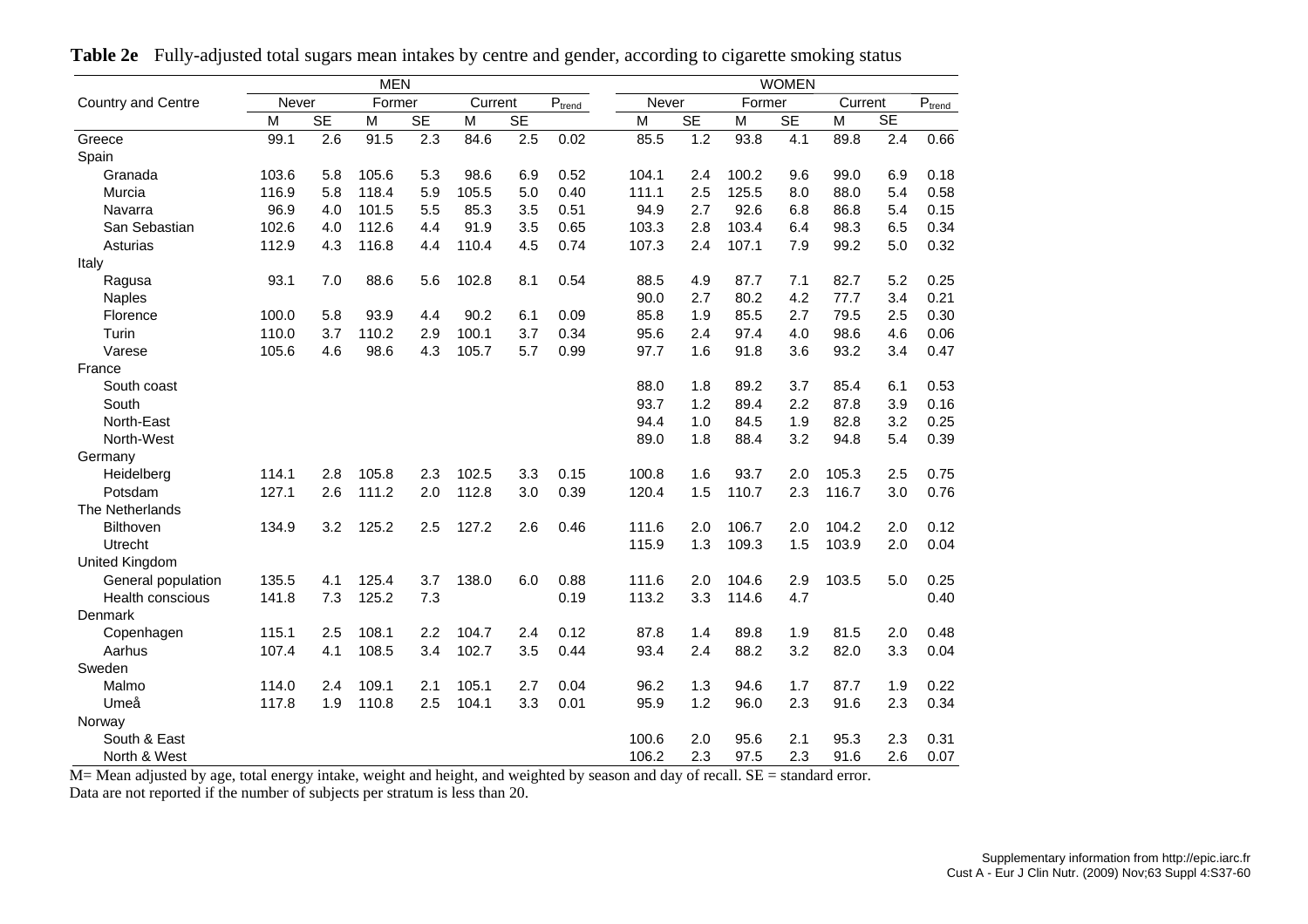|                           |       | <b>MEN</b> |            |           |              |           |           |           |                           |       |           |            |           | <b>WOMEN</b> |           |           |           |                           |
|---------------------------|-------|------------|------------|-----------|--------------|-----------|-----------|-----------|---------------------------|-------|-----------|------------|-----------|--------------|-----------|-----------|-----------|---------------------------|
| <b>Country and Centre</b> | None  |            | $0-10$ g/d |           | $>10-30$ g/d |           | $>30$ g/d |           | $\text{P}_{\text{trend}}$ | None  |           | $0-10$ g/d |           | $>10-30$ g/d |           | $>30$ g/d |           | $\text{P}_{\text{trend}}$ |
|                           | M     | <b>SE</b>  | M          | <b>SE</b> | M            | <b>SE</b> | M         | <b>SE</b> |                           | M     | <b>SE</b> | M          | <b>SE</b> | M            | <b>SE</b> | M         | <b>SE</b> |                           |
| Greece                    | 102.9 | 2.2        | 106.1      | 3.5       | 89.8         | 2.7       | 73.7      | 2.6       | 0.09                      | 93.5  | 1.3       | 89.4       | 1.9       | 73.9         | 3.0       | 47.8      | 6.2       | 0.05                      |
| Spain                     |       |            |            |           |              |           |           |           |                           |       |           |            |           |              |           |           |           |                           |
| Granada                   | 106.0 | 7.5        | 119.3      | 6.5       | 105.0        | 5.7       | 81.8      | 6.7       | 0.28                      | 110.4 | 2.8       | 99.9       | 3.5       | 80.5         | 8.5       |           |           | 0.39                      |
| Murcia                    | 126.3 | 7.2        | 128.4      | 7.0       | 117.2        | 5.7       | 91.8      | 5.2       | 0.12                      | 122.4 | 3.6       | 111.1      | 3.4       | 91.0         | 4.4       |           |           | 0.01                      |
| Navarra                   | 107.2 | 5.3        | 110.2      | 5.7       | 92.5         | 4.5       | 77.9      | 3.5       | 0.08                      | 96.6  | 2.9       | 94.5       | 4.2       | 82.9         | 6.5       |           |           | 0.05                      |
| San Sebastian             | 121.6 | 5.5        | 119.8      | 5.5       | 99.9         | 4.4       | 83.8      | 3.2       | 0.04                      | 110.9 | 3.8       | 100.5      | 3.7       | 91.6         | 5.6       |           |           | 0.04                      |
| Asturias                  | 123.8 | 5.0        | 121.4      | 6.1       | 116.2        | 4.9       | 99.9      | 4.0       | 0.08                      | 109.6 | 2.8       | 106.7      | 3.6       | 105.6        | 5.5       |           |           | 0.17                      |
| Italy                     |       |            |            |           |              |           |           |           |                           |       |           |            |           |              |           |           |           |                           |
| Ragusa                    | 100.7 | 6.7        | 97.7       | 7.6       | 91.7         | 7.1       | 76.4      | 8.1       | 0.06                      | 83.6  | 4.3       | 93.2       | 5.5       | 83.5         | 7.7       |           |           | 0.35                      |
| <b>Naples</b>             |       |            |            |           |              |           |           |           |                           | 89.5  | 2.9       | 90.8       | 3.3       | 75.2         | 3.5       |           |           | 0.07                      |
| Florence                  | 106.8 | 6.7        | 102.0      | 7.1       | 95.8         | 4.9       | 80.8      | 5.3       | 0.04                      | 94.4  | 2.2       | 84.8       | 2.1       | 77.7         | 2.8       | 53.3      | 4.8       | 0.04                      |
| Turin                     | 118.1 | 4.8        | 123.3      | 5.1       | 116.0        | 3.4       | 94.2      | 2.7       | 0.21                      | 108.3 | 3.4       | 99.6       | 3.1       | 86.8         | 3.6       | 84.1      | 5.3       | 0.03                      |
| Varese                    | 110.2 | 7.4        | 128.5      | 6.4       | 102.3        | 4.9       | 89.7      | 4.0       | 0.30                      | 106.3 | 2.3       | 97.0       | 2.0       | 85.5         | 2.8       | 77.9      | 5.5       | 0.00                      |
| France                    |       |            |            |           |              |           |           |           |                           |       |           |            |           |              |           |           |           |                           |
| South coast               |       |            |            |           |              |           |           |           |                           | 93.7  | 2.4       | 91.2       | 2.7       | 83.1         | 3.0       | 61.0      | 4.4       | 0.08                      |
| South                     |       |            |            |           |              |           |           |           |                           | 97.8  | 1.6       | 97.4       | 1.8       | 87.9         | 2.0       | 68.8      | 3.0       | 0.08                      |
| North-East                |       |            |            |           |              |           |           |           |                           | 98.4  | 1.4       | 95.9       | 1.6       | 87.6         | 1.5       | 66.5      | 2.3       | 0.07                      |
| North-West                |       |            |            |           |              |           |           |           |                           | 101.4 | 2.6       | 88.7       | 2.8       | 85.6         | 2.7       | 63.3      | 4.1       | 0.04                      |
| Germany                   |       |            |            |           |              |           |           |           |                           |       |           |            |           |              |           |           |           |                           |
| Heidelberg                | 120.8 | 3.8        | 142.0      | 3.3       | 117.2        | 3.0       | 79.1      | 2.3       | 0.26                      | 106.2 | 2.4       | 115.0      | 1.8       | 91.9         | 2.2       | 69.0      | 2.6       | 0.13                      |
| Potsdam                   | 124.8 | 3.0        | 149.3      | 3.0       | 118.0        | 2.5       | 84.8      | 2.4       | 0.27                      | 116.7 | 2.1       | 129.6      | 1.7       | 108.1        | 2.5       | 90.8      | 3.5       | 0.21                      |
| The Netherlands           |       |            |            |           |              |           |           |           |                           |       |           |            |           |              |           |           |           |                           |
| <b>Bilthoven</b>          | 142.1 | 2.5        | 136.8      | 5.0       | 124.9        | 3.0       | 110.6     | 2.7       | 0.02                      | 113.9 | 1.5       | 118.7      | 2.9       | 99.6         | 2.5       | 80.5      | 3.0       | 0.10                      |
| Utrecht                   |       |            |            |           |              |           |           |           |                           | 117.0 | 1.2       | 117.8      | 2.2       | 105.1        | 1.8       | 93.6      | 2.2       | 0.06                      |
| United Kingdom            |       |            |            |           |              |           |           |           |                           |       |           |            |           |              |           |           |           |                           |
| General population        | 141.1 | 3.9        | 149.6      | 6.2       | 133.6        | 5.1       | 110.8     | 4.6       | 0.17                      | 113.6 | 2.2       | 112.6      | 3.3       | 103.1        | 3.7       | 99.7      | 3.7       | 0.04                      |
| <b>Health conscious</b>   |       |            | 145.4      | 11.9      | 120.5        | 10.5      | 104.6     | 9.4       | 0.05                      | 121.0 | 3.8       | 127.7      | 5.6       | 97.7         | 5.4       |           |           | 0.10                      |
| Denmark                   |       |            |            |           |              |           |           |           |                           |       |           |            |           |              |           |           |           |                           |
| Copenhagen                | 131.1 | 2.7        | 125.8      | 5.4       | 113.5        | 2.6       | 93.4      | 1.9       | 0.03                      | 99.2  | 1.5       | 102.8      | 3.0       | 83.7         | 2.0       | 66.5      | 1.8       | 0.09                      |
| Aarhus                    | 123.7 | 3.7        | 127.9      | 9.9       | 103.1        | 4.1       | 90.7      | 3.1       | 0.09                      | 103.3 | 2.5       | 84.4       | 4.9       | 86.0         | 3.4       | 65.1      | 3.2       | 0.07                      |
| Sweden                    |       |            |            |           |              |           |           |           |                           |       |           |            |           |              |           |           |           |                           |
| Malmo                     | 124.1 | 2.1        | 112.0      | 2.6       | 101.1        | 2.8       | 87.7      | 3.2       | 0.00                      | 98.9  | 1.2       | 96.4       | 1.8       | 82.7         | 2.3       | 75.3      | 3.1       | 0.03                      |
| Umeå                      | 120.4 | 1.8        | 112.1      | 2.9       | 100.3        | 3.5       | 91.6      | 4.0       | 0.00                      | 100.5 | 1.1       | 91.2       | 2.0       | 80.7         | 3.4       | 73.9      | 3.4       | 0.00                      |
| Norway                    |       |            |            |           |              |           |           |           |                           |       |           |            |           |              |           |           |           |                           |
| South & East              |       |            |            |           |              |           |           |           |                           | 101.5 | 1.4       | 98.4       | 3.5       | 87.0         | 3.2       | 77.8      | 3.5       | 0.02                      |
| North & West              |       |            |            |           |              |           |           |           |                           | 101.2 | 1.5       | 111.2      | 4.2       | 90.9         | 4.1       | 78.0      | 4.1       | 0.18                      |

**Table 2f** Fully-adjusted total sugars mean intakes by centre and gender, according to alcohol intake

North & West<br>M= Mean adjusted by age and total energy intake, and weighted by season and day of recall. SE = standard error. Data are not reported if the number of subjects per stratum is less than 20. 10 g/d of alcohol is equivalent to approximately one standard drink.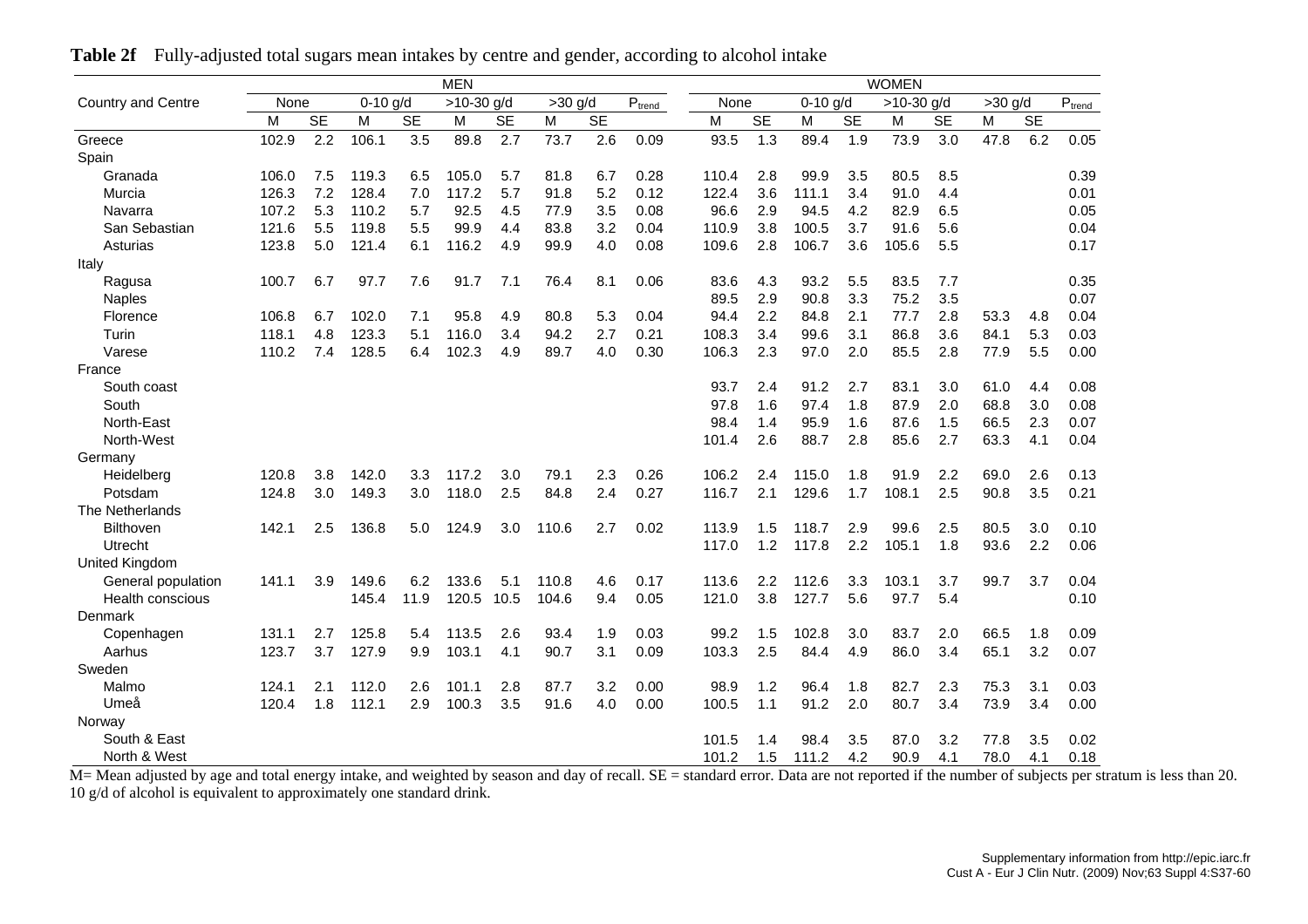|                       |         |           | <b>MEN</b>     |           |            |           |             |         |           |                | <b>WOMEN</b> |            |           |             |
|-----------------------|---------|-----------|----------------|-----------|------------|-----------|-------------|---------|-----------|----------------|--------------|------------|-----------|-------------|
| Country and Centre    | Primary |           | Secondary/Tech |           | University |           | $P_{trend}$ | Primary |           | Secondary/Tech |              | University |           | $P_{trend}$ |
|                       | M       | <b>SE</b> | M              | <b>SE</b> | M          | <b>SE</b> |             | M       | <b>SE</b> | M              | <b>SE</b>    | M          | <b>SE</b> |             |
| Greece                | 83.6    | 2.1       | 89.0           | 3.0       | 104.2      | 2.5       | 0.17        | 79.8    | 1.4       | 95.7           | 2.1          | 94.8       | 2.1       | 0.36        |
| Spain                 |         |           |                |           |            |           |             |         |           |                |              |            |           |             |
| Granada               | 99.0    | 4.6       | 104.4          | 8.6       | 110.3      | 6.5       | 0.02        | 103.4   | 2.4       | 96.9           | 7.9          |            |           | 0.70        |
| Murcia                | 112.3   | 3.8       | 106.7          | 10.1      | 116.8      | 7.4       | 0.71        | 108.8   | 2.5       | 96.1           | 6.9          | 112.0      | 5.4       | 0.88        |
| Navarra               | 90.7    | 2.8       | 94.8           | 5.2       | 101.4      | 8.9       | 0.08        | 94.0    | 2.5       | 91.9           | 7.6          | 81.7       | 8.3       | 0.23        |
| San Sebastian         | 97.2    | 2.9       | 105.3          | 4.2       | 114.9      | 7.4       | 0.03        | 104.8   | 2.8       | 93.0           | 5.4          |            |           | 0.82        |
| Asturias              | 111.0   | 3.2       | 117.8          | 5.4       | 112.8      | 6.8       | 0.83        | 105.0   | 2.4       | 108.9          | 6.2          | 108.1      | 7.4       | 0.47        |
| Italy                 |         |           |                |           |            |           |             |         |           |                |              |            |           |             |
| Ragusa                | 88.0    | 5.7       | 94.4           | 6.2       | 106.3      | 9.8       | 0.11        | 95.3    | 4.6       | 79.7           | 5.1          | 70.9       | 9.3       | 0.10        |
| <b>Naples</b>         |         |           |                |           |            |           |             | 82.1    | 2.9       | 86.7           | 2.9          | 82.0       | 4.6       | 0.99        |
| Florence              | 87.1    | 4.9       | 99.8           | 4.5       | 99.8       | 7.4       | 0.33        | 83.8    | 1.9       | 85.0           | 2.2          | 81.8       | 3.4       | 0.57        |
| Turin                 | 105.0   | 3.1       | 110.6          | 2.7       | 105.2      | 6.3       | 0.98        | 94.1    | 2.5       | 100.8          | 3.4          | 96.4       | 5.7       | 0.78        |
| Varese                | 98.2    | 4.0       | 107.1          | 4.0       |            |           | 0.28        | 95.1    | 1.7       | 97.7           | 2.6          | 98.0       | 4.9       | 0.26        |
| France                |         |           |                |           |            |           |             |         |           |                |              |            |           |             |
| South coast           |         |           |                |           |            |           |             | 91.3    | 4.2       | 90.3           | 2.1          | 82.9       | 2.6       | 0.26        |
| South                 |         |           |                |           |            |           |             | 85.6    | 3.1       | 93.3           | 1.4          | 94.9       | 1.7       | 0.23        |
| North-East            |         |           |                |           |            |           |             | 87.2    | 2.4       | 93.9           | 1.2          | 90.5       | 1.4       | 0.67        |
| North-West            |         |           |                |           |            |           |             | 90.4    | 4.1       | 89.6           | 2.0          | 87.8       | 2.8       | 0.15        |
| Germany               |         |           |                |           |            |           |             |         |           |                |              |            |           |             |
| Heidelberg            | 107.5   | 2.6       | 113.1          | 2.6       | 102.8      | 2.8       | 0.70        | 103.1   | 2.2       | 100.1          | 1.6          | 96.4       | 2.4       | 0.03        |
| Potsdam               | 114.8   | 3.1       | 115.9          | 2.5       | 117.0      | 2.0       | 0.03        | 118.0   | 2.3       | 116.4          | 1.6          | 120.0      | 2.3       | 0.63        |
| The Netherlands       |         |           |                |           |            |           |             |         |           |                |              |            |           |             |
| Bilthoven             | 126.3   | 4.3       | 130.5          | 2.1       | 128.3      | 3.0       | 0.69        | 106.0   | 3.1       | 107.4          | 1.5          | 110.7      | 2.4       | 0.14        |
| Utrecht               |         |           |                |           |            |           |             | 109.0   | 1.8       | 112.4          | 1.1          | 109.6      | 2.3       | 0.89        |
| <b>United Kingdom</b> |         |           |                |           |            |           |             |         |           |                |              |            |           |             |
| General population    | 131.3   | 6.9       | 131.2          | 3.6       | 134.9      | 5.1       | 0.36        | 108.9   | 3.7       | 110.1          | 2.3          | 109.8      | 3.8       | 0.49        |
| Health conscious      |         |           | 135.0          | 9.1       | 132.3      | 6.5       |             |         |           | 110.7          | 4.5          | 115.2      | 3.9       |             |
| Denmark               |         |           |                |           |            |           |             |         |           |                |              |            |           |             |
| Copenhagen            | 111.9   | 2.5       | 107.7          | 2.2       | 108.6      | 2.4       | 0.46        | 85.6    | 1.9       | 87.2           | 1.3          | 87.7       | 2.7       | 0.17        |
| Aarhus                | 111.8   | 3.7       | 103.5          | 3.2       | 104.0      | 4.2       | 0.37        | 89.3    | 3.1       | 89.5           | 2.1          | 84.8       | 5.6       | 0.36        |
| Sweden                |         |           |                |           |            |           |             |         |           |                |              |            |           |             |
| Malmo                 | 107.7   | 2.0       | 107.8          | 2.4       | 112.4      | 2.8       | 0.32        | 90.4    | 1.5       | 95.0           | 1.5          | 95.8       | 1.9       | 0.25        |
| Umeå                  | 108.0   | 2.3       | 114.4          | 2.1       | 118.8      | 2.9       | 0.06        | 93.4    | 1.8       | 95.9           | 1.4          | 96.0       | 1.8       | 0.30        |
| Norway                |         |           |                |           |            |           |             |         |           |                |              |            |           |             |
| South & East          |         |           |                |           |            |           |             | 99.1    | 2.9       | 97.2           | 1.5          | 98.9       | 3.0       | 0.95        |
| North & West          |         |           |                |           |            |           |             | 96.0    | 2.9       | 100.5          | 1.7          | 101.5      | 3.8       | 0.23        |

**Table 2g** Fully-adjusted total sugars mean intakes by centre and gender, according to highest level of education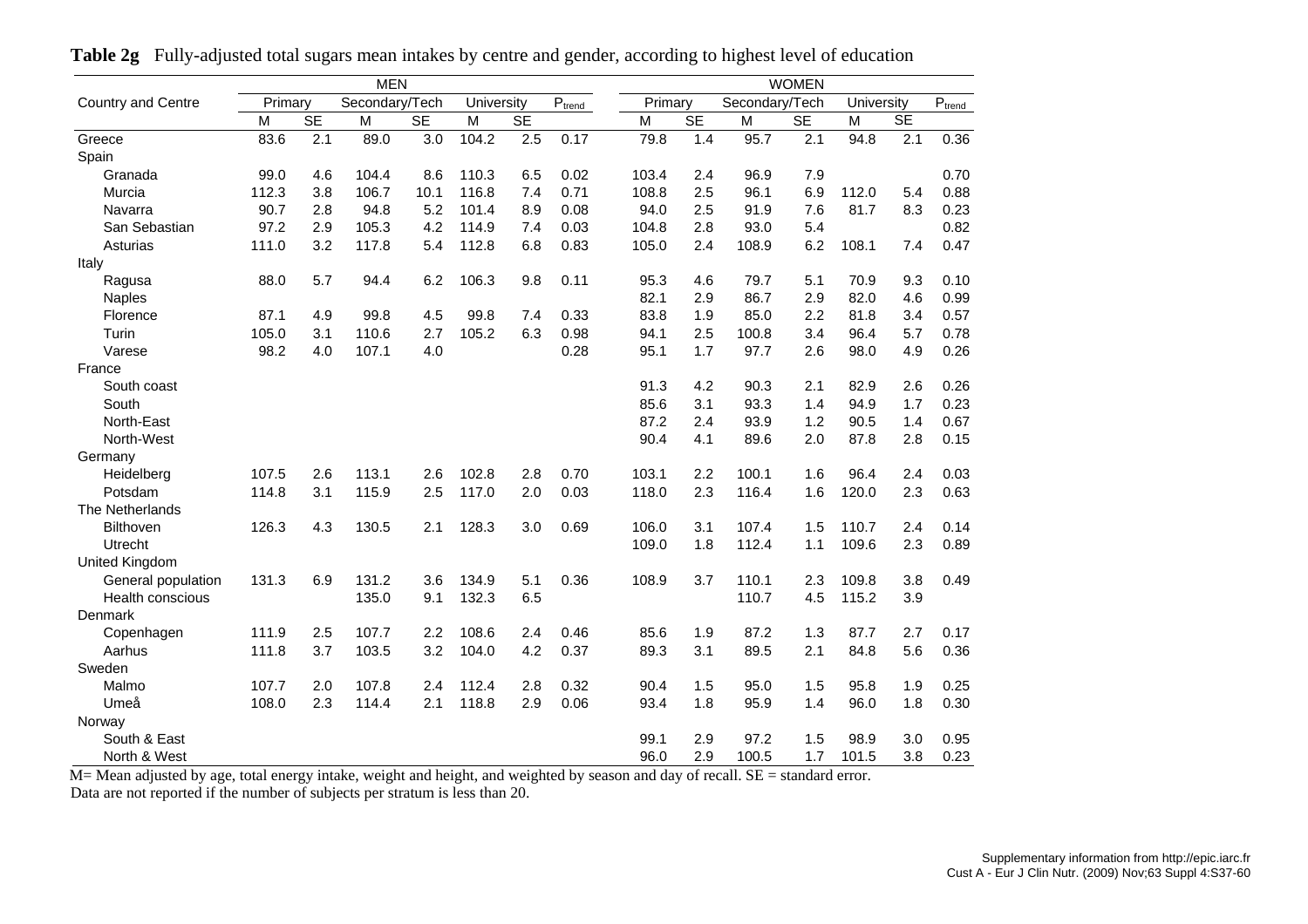|                           |       |           | <b>MEN</b> |           |       |           |                             |       |      |           |           | <b>WOMEN</b> |       |     |                             |
|---------------------------|-------|-----------|------------|-----------|-------|-----------|-----------------------------|-------|------|-----------|-----------|--------------|-------|-----|-----------------------------|
| <b>Country and Centre</b> | $25$  |           | $25 - 30$  |           | $30+$ |           | $\mathsf{P}_{\text{trend}}$ |       | < 25 |           | $25 - 30$ |              | $30+$ |     | $\mathsf{P}_{\text{trend}}$ |
|                           | M     | <b>SE</b> | M          | <b>SE</b> | M     | <b>SE</b> |                             | M     |      | <b>SE</b> | M         | <b>SE</b>    | M     | SE  |                             |
| Greece                    | 136.7 | 3.1       | 132.2      | 1.8       | 135.5 | 2.5       | 0.83                        | 87.7  |      | 1.9       | 97.4      | 1.5          | 101.7 | 1.5 | 0.14                        |
| Spain                     |       |           |            |           |       |           |                             |       |      |           |           |              |       |     |                             |
| Granada                   |       |           | 128.7      | 3.9       | 132.4 | 6.3       | 0.94                        | 86.1  |      | 4.0       | 96.1      | 2.9          | 95.2  | 3.8 | 0.39                        |
| Murcia                    | 144.9 | 6.4       | 135.6      | 4.1       | 130.8 | 6.4       | 0.12                        | 85.7  |      | 3.5       | 85.2      | 3.2          | 91.1  | 3.8 | 0.38                        |
| Navarra                   | 127.7 | 5.6       | 130.2      | 2.9       | 116.2 | 4.5       | 0.44                        | 83.9  |      | 3.5       | 83.7      | 3.2          | 93.7  | 4.8 | 0.34                        |
| San Sebastian             | 116.1 | 4.5       | 117.1      | 2.7       | 103.4 | 5.2       | 0.37                        | 86.9  |      | 3.2       | 87.9      | 3.7          | 79.7  | 6.2 | 0.41                        |
| Asturias                  | 129.5 | 5.7       | 129.1      | 3.1       | 125.9 | 5.0       | 0.28                        | 92.4  |      | 3.4       | 92.6      | 2.8          | 95.2  | 4.7 | 0.29                        |
| Italy                     |       |           |            |           |       |           |                             |       |      |           |           |              |       |     |                             |
| Ragusa                    | 204.8 | 8.2       | 217.8      | 4.6       | 198.7 | 8.7       | 0.80                        | 120.8 |      | 4.1       | 133.0     | 5.1          | 142.2 | 8.0 | 0.05                        |
| <b>Naples</b>             |       |           |            |           |       |           |                             | 131.0 |      | 3.1       | 135.1     | 2.8          | 133.4 | 3.2 | 0.60                        |
| Florence                  | 218.1 | 4.7       | 198.4      | 4.0       | 183.3 | 7.8       | 0.05                        | 141.1 |      | 1.8       | 129.8     | 2.1          | 121.8 | 3.4 | 0.06                        |
| Turin                     | 191.7 | 3.2       | 191.0      | 2.4       | 179.4 | 5.2       | 0.30                        | 124.5 |      | 2.4       | 117.5     | 3.1          | 124.7 | 4.6 | 0.99                        |
| Varese                    | 198.2 | 4.2       | 184.2      | 3.5       | 192.8 | 9.2       | 0.75                        | 130.0 |      | 1.7       | 130.3     | 2.1          | 134.8 | 3.3 | 0.29                        |
| France                    |       |           |            |           |       |           |                             |       |      |           |           |              |       |     |                             |
| South coast               |       |           |            |           |       |           |                             | 93.6  |      | 1.6       | 82.5      | 3.6          | 86.2  | 6.0 | 0.55                        |
| South                     |       |           |            |           |       |           |                             | 103.0 |      | 1.1       | 91.7      | 2.0          | 92.9  | 4.8 | 0.39                        |
| North-East                |       |           |            |           |       |           |                             | 94.8  |      | 0.9       | 93.1      | 1.6          | 98.3  | 3.3 | 0.54                        |
| North-West                |       |           |            |           |       |           |                             | 98.9  |      | 1.6       | 99.7      | 3.1          | 98.9  | 7.3 | 0.95                        |
| Germany                   |       |           |            |           |       |           |                             |       |      |           |           |              |       |     |                             |
| Heidelberg                | 125.7 | 2.6       | 123.3      | 2.1       | 124.2 | 3.5       | 0.60                        | 92.8  |      | 1.4       | 92.6      | 2.0          | 98.3  | 2.9 | 0.35                        |
| Potsdam                   | 121.1 | 2.6       | 114.3      | 1.8       | 112.3 | 3.0       | 0.20                        | 90.5  |      | 1.6       | 91.7      | 1.8          | 90.8  | 2.5 | 0.84                        |
| The Netherlands           |       |           |            |           |       |           |                             |       |      |           |           |              |       |     |                             |
| <b>Bilthoven</b>          | 135.5 | 2.6       | 133.5      | 2.1       | 139.7 | 3.9       | 0.54                        | 101.0 |      | 1.5       | 102.2     | 1.8          | 104.6 | 2.8 | 0.11                        |
| Utrecht                   |       |           |            |           |       |           |                             | 93.3  |      | 1.2       | 96.0      | 1.3          | 97.0  | 2.0 | 0.17                        |
| United Kingdom            |       |           |            |           |       |           |                             |       |      |           |           |              |       |     |                             |
| General population        | 144.3 | 4.0       | 142.1      | 3.2       | 147.0 | 6.6       | 0.63                        | 102.0 |      | 2.0       | 104.5     | 2.5          | 110.0 | 4.0 | 0.14                        |
| Health conscious          | 161.7 | 5.1       | 166.2      | 9.6       |       |           | 0.44                        | 116.4 |      | 2.8       | 113.5     | 6.0          |       |     | 0.47                        |
| Denmark                   |       |           |            |           |       |           |                             |       |      |           |           |              |       |     |                             |
| Copenhagen                | 128.6 | 2.1       | 119.2      | 1.8       | 115.2 | 3.3       | 0.15                        | 98.4  |      | 1.3       | 97.3      | 1.5          | 96.0  | 2.4 | 0.03                        |
| Aarhus                    | 127.8 | 3.4       | 128.2      | 2.7       | 125.1 | 5.4       | 0.41                        | 100.1 |      | 2.0       | 94.5      | 2.9          | 106.1 | 4.5 | 0.65                        |
| Sweden                    |       |           |            |           |       |           |                             |       |      |           |           |              |       |     |                             |
| Malmo                     | 150.1 | 2.2       | 146.9      | 1.8       | 143.1 | 3.4       | 0.03                        | 107.3 |      | 1.2       | 107.9     | 1.4          | 102.9 | 2.1 | 0.40                        |
| Umeå                      | 164.1 | 2.1       | 161.6      | 1.8       | 156.6 | 3.8       | 0.12                        | 119.7 |      | 1.3       | 120.4     | 1.4          | 123.7 | 2.3 | 0.22                        |
| Norway                    |       |           |            |           |       |           |                             |       |      |           |           |              |       |     |                             |
| South & East              |       |           |            |           |       |           |                             | 101.3 |      | 1.3       | 98.0      | 2.3          | 109.3 | 4.7 | 0.52                        |
| North & West              |       |           |            |           |       |           |                             | 100.9 |      | 1.6       | 99.9      | 2.3          | 99.8  | 4.5 | 0.26                        |

**Table 2h** Fully-adjusted total starch mean intakes by centre and gender, according to body mass index categories

M= Mean adjusted by age and total energy intake, and weighted by season and day of recall. SE = standard error.

Data are not reported if the number of subjects per stratum is less than 20.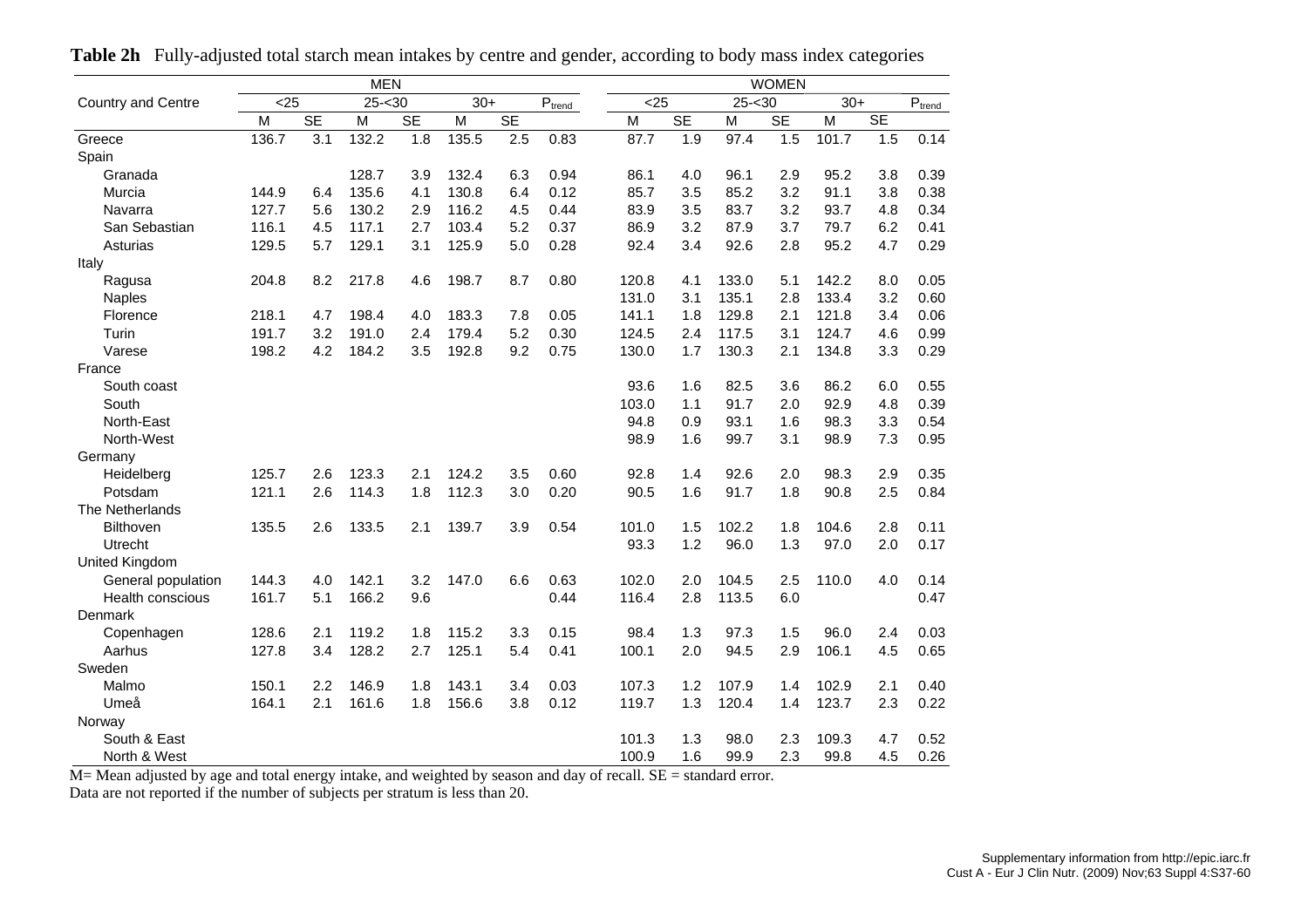|                    |          |           |              |           | <b>MEN</b> |           |        |           |             |          |           |                 |           | <b>WOMEN</b> |           |        |           |             |
|--------------------|----------|-----------|--------------|-----------|------------|-----------|--------|-----------|-------------|----------|-----------|-----------------|-----------|--------------|-----------|--------|-----------|-------------|
| Country and Centre | Inactive |           | Mod inactive |           | Mod active |           | Active |           | $P_{trend}$ | Inactive |           | Mod<br>inactive |           | Mod active   |           | Active |           | $P_{trend}$ |
|                    | M        | <b>SE</b> | M            | <b>SE</b> | M          | <b>SE</b> | M      | <b>SE</b> |             | M        | <b>SE</b> | М               | <b>SE</b> | M            | <b>SE</b> | M      | <b>SE</b> |             |
| Greece             | 138.2    | 3.4       | 132.0        | 2.2       | 137.1      | 2.2       | 132.3  | 4.9       | 0.49        | 87.5     | 3.8       | 93.2            | 2.2       | 96.7         | 1.2       | 104.0  | 3.1       | 0.01        |
| Spain              |          |           |              |           |            |           |        |           |             |          |           |                 |           |              |           |        |           |             |
| Granada            | 130.3    | 7.3       | 126.3        | 6.0       | 131.3      | 5.4       | 146.1  | 9.5       | 0.22        |          |           | 87.9            | 7.5       | 93.7         | 2.2       |        |           | 0.45        |
| Murcia             | 124.9    | 6.1       | 138.9        | 5.6       | 148.7      | 5.7       | 133.8  | 8.3       | 0.53        |          |           | 82.4            | 5.2       | 88.3         | 2.4       |        |           | 0.04        |
| Navarra            | 129.9    | 5.2       | 125.3        | 4.3       | 129.7      | 3.8       | 122.5  | 5.8       | 0.36        |          |           | 87.0            | 6.3       | 85.7         | 2.5       |        |           | 0.18        |
| San Sebastian      | 110.8    | 4.6       | 122.3        | 4.5       | 114.0      | 3.5       | 113.1  | 5.5       | 0.97        |          |           | 80.1            | 5.3       | 87.9         | 2.9       | 77.1   | 6.9       | 0.23        |
| Asturias           | 119.9    | 5.9       | 131.1        | 4.3       | 132.6      | 4.3       | 130.3  | 5.7       | 0.27        |          |           | 89.1            | 5.6       | 92.1         | 2.3       | 100.6  | 6.8       | 0.44        |
| Italy              |          |           |              |           |            |           |        |           |             |          |           |                 |           |              |           |        |           |             |
| Ragusa             | 195.4    | 6.9       | 207.0        | 6.7       | 235.8      | 6.6       |        |           | 0.61        |          |           | 147.9           | 7.0       | 116.1        | 3.8       |        |           | 0.92        |
| <b>Naples</b>      |          |           |              |           |            |           |        |           |             | 123.4    | 4.9       | 133.6           | 2.9       | 133.0        | 2.8       | 145.0  | 6.9       | 0.06        |
| Florence           | 200.6    | 5.6       | 200.3        | 5.0       | 212.7      | 5.3       | 191.9  | 9.8       | 0.79        | 129.3    | 4.0       | 131.7           | 2.6       | 135.5        | 1.7       | 138.1  | 4.6       | 0.00        |
| Turin              | 187.4    | 3.7       | 191.5        | 3.2       | 185.6      | 3.4       | 201.8  | 5.8       | 0.34        | 115.5    | 5.3       | 127.5           | 4.1       | 122.8        | 2.4       | 115.1  | 5.1       | 0.87        |
| Varese             | 190.0    | 6.9       | 180.4        | 4.3       | 202.7      | 4.3       | 174.8  | 8.9       | 0.76        | 133.4    | 4.1       | 125.7           | 3.0       | 132.1        | 1.6       | 123.7  | 4.2       | 0.38        |
| France             |          |           |              |           |            |           |        |           |             |          |           |                 |           |              |           |        |           |             |
| South coast        |          |           |              |           |            |           |        |           |             | 90.5     | 3.8       | 91.6            | 1.8       | 90.1         | 3.3       |        |           | 0.30        |
| South              |          |           |              |           |            |           |        |           |             | 101.0    | 2.4       | 100.3           | 1.2       | 100.2        | 2.3       | 86.4   | 6.7       | 0.20        |
| North-East         |          |           |              |           |            |           |        |           |             | 91.3     | 1.9       | 94.3            | 1.0       | 99.6         | 1.9       | 85.4   | 6.5       | 0.73        |
| North-West         |          |           |              |           |            |           |        |           |             | 100.6    | 3.8       | 97.6            | 1.7       | 102.5        | 3.5       | 99.2   | 11.3      | 0.96        |
| Germany            |          |           |              |           |            |           |        |           |             |          |           |                 |           |              |           |        |           |             |
| Heidelberg         | 124.8    | 3.4       | 125.1        | 2.7       | 123.3      | 2.4       | 123.2  | 4.7       | 0.13        | 94.0     | 2.8       | 95.1            | 2.0       | 93.4         | 1.7       | 91.0   | 3.4       | 0.20        |
| Potsdam            | 114.3    | 3.6       | 115.5        | 2.9       | 115.8      | 1.9       | 120.5  | 4.3       | 0.10        | 89.9     | 2.4       | 91.5            | 2.0       | 91.9         | 1.6       | 84.9   | 5.3       | 0.42        |
| The Netherlands    |          |           |              |           |            |           |        |           |             |          |           |                 |           |              |           |        |           |             |
| <b>Bilthoven</b>   | 128.9    | 4.3       | 130.3        | 3.2       | 137.8      | 2.3       | 135.8  | 3.4       | 0.15        | 95.2     | 3.9       | 100.5           | 2.4       | 103.7        | 1.5       | 103.3  | 2.8       | 0.09        |
| Utrecht            |          |           |              |           |            |           |        |           |             | 91.5     | 3.5       | 93.6            | 1.7       | 95.8         | 1.2       | 97.4   | 1.9       | 0.00        |
| United Kingdom     |          |           |              |           |            |           |        |           |             |          |           |                 |           |              |           |        |           |             |
| General population | 141.5    | 6.1       | 141.6        | 4.5       | 144.6      | 3.8       | 143.6  | 6.0       | 0.22        | 103.5    | 3.7       | 105.2           | 2.7       | 102.8        | 2.3       | 105.6  | 4.5       | 0.63        |
| Health conscious   |          |           | 142.3        | 8.5       | 171.7      | 7.0       |        |           | 0.22        | 115.7    | 5.3       | 111.0           | 5.0       | 118.1        | 3.7       |        |           | 0.24        |
| Denmark            |          |           |              |           |            |           |        |           |             |          |           |                 |           |              |           |        |           |             |
| Copenhagen         | 119.7    | 2.5       | 122.0        | 2.5       | 122.2      | 2.4       | 124.1  | 3.3       | 0.04        | 97.8     | 1.7       | 96.0            | 1.6       | 99.5         | 1.7       | 103.4  | 3.7       | 0.17        |
| Aarhus             | 129.8    | 4.1       | 122.8        | 3.8       | 130.2      | 3.5       | 125.1  | 5.7       | 0.76        | 100.1    | 3.2       | 98.8            | 2.6       | 99.0         | 2.8       | 102.7  | 6.2       | 0.42        |
| Sweden             |          |           |              |           |            |           |        |           |             |          |           |                 |           |              |           |        |           |             |
| Malmo              | 146.2    | 3.0       | 147.2        | 2.0       | 147.6      | 2.3       | 147.8  | 6.5       | 0.05        | 105.2    | 2.1       | 106.5           | 1.4       | 108.1        | 1.4       | 110.1  | 4.1       | 0.00        |

**Table 2i** Fully-adjusted total starch mean intakes by centre and gender, according to physical activity level

M= Mean adjusted by age, total energy intake, weight and height, and weighted by season and day of recall. SE = standard error. Mod = moderately.

Data are not reported if the number of subjects per stratum is less than 20. Umeå and Norway are not included as they did not have comparable physical activity data.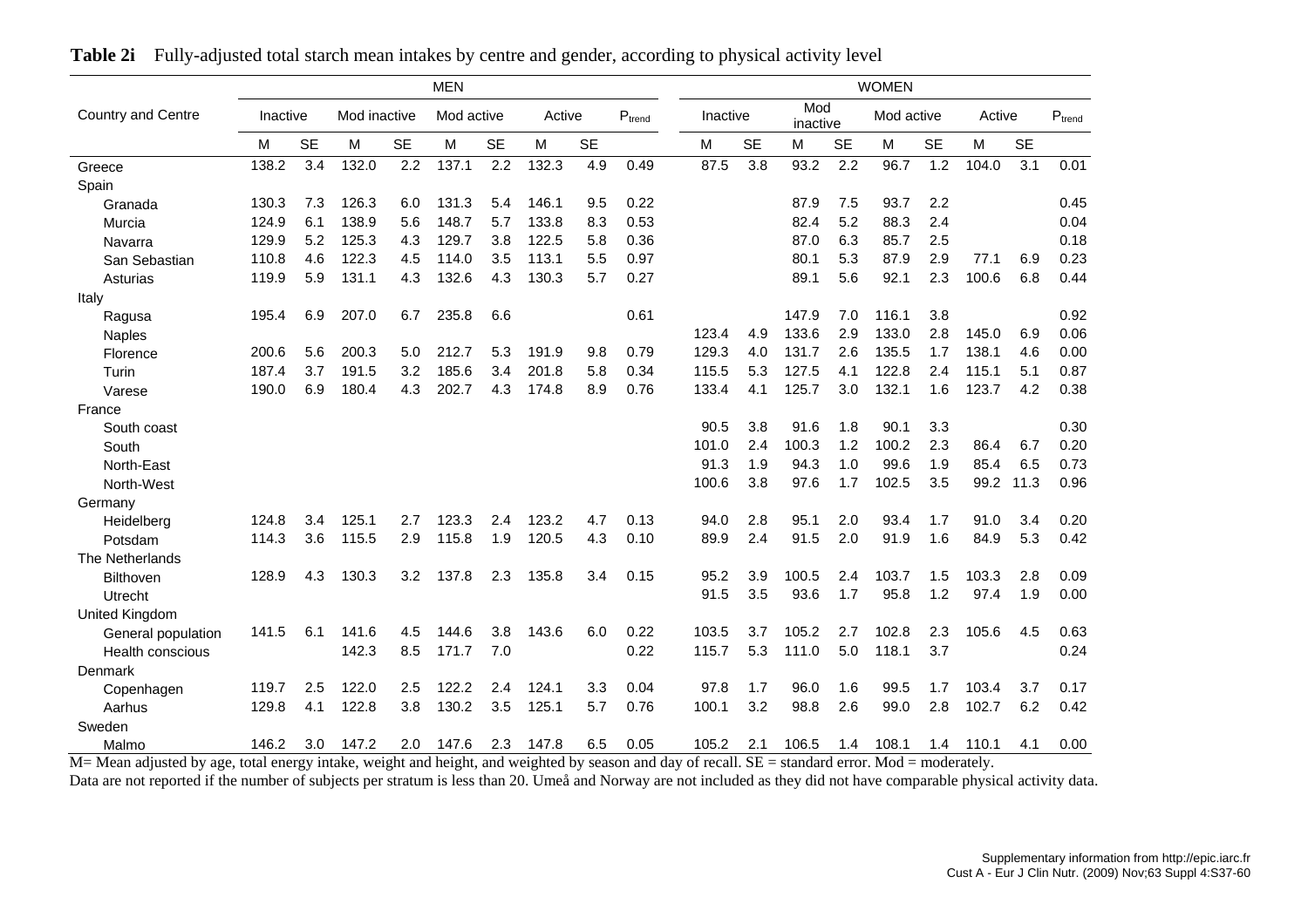|                         |              |           | <b>MEN</b> |           |         |           |                             |       |           |        | <b>WOMEN</b> |         |                        |                           |
|-------------------------|--------------|-----------|------------|-----------|---------|-----------|-----------------------------|-------|-----------|--------|--------------|---------|------------------------|---------------------------|
| Country and Centre      | <b>Never</b> |           | Former     |           | Current |           | $\mathsf{P}_{\text{trend}}$ | Never |           | Former |              | Current |                        | $\text{P}_{\text{trend}}$ |
|                         | M            | <b>SE</b> | M          | <b>SE</b> | M       | <b>SE</b> |                             | M     | <b>SE</b> | M      | <b>SE</b>    | M       | $\overline{\text{SE}}$ |                           |
| Greece                  | 133.5        | 2.5       | 133.7      | 2.2       | 138.4   | 2.4       | 0.31                        | 100.1 | 1.2       | 96.6   | 3.8          | 83.3    | 2.3                    | 0.21                      |
| Spain                   |              |           |            |           |         |           |                             |       |           |        |              |         |                        |                           |
| Granada                 | 142.2        | 5.5       | 125.3      | 5.0       | 126.8   | 6.5       | 0.38                        | 95.0  | 2.2       | 85.2   | 8.9          | 77.3    | 6.5                    | 0.04                      |
| Murcia                  | 131.7        | 5.5       | 144.0      | 5.6       | 136.8   | 4.7       | 0.73                        | 87.7  | 2.3       | 69.0   | 7.4          | 89.3    | 5.0                    | 0.96                      |
| Navarra                 | 130.0        | 3.8       | 128.6      | 5.2       | 124.8   | 3.3       | 0.17                        | 85.1  | 2.5       | 86.8   | 6.3          | 85.2    | 5.0                    | 0.97                      |
| San Sebastian           | 117.5        | 3.7       | 110.1      | 4.2       | 116.0   | 3.3       | 0.88                        | 89.7  | 2.6       | 83.8   | 5.9          | 68.4    | 6.0                    | 0.16                      |
| Asturias                | 141.7        | 4.1       | 126.9      | 4.1       | 118.8   | 4.2       | 0.11                        | 92.3  | 2.2       | 87.4   | 7.4          | 95.6    | 4.7                    | 0.73                      |
| Italy                   |              |           |            |           |         |           |                             |       |           |        |              |         |                        |                           |
| Ragusa                  | 219.9        | 6.6       | 208.6      | 5.3       | 211.4   | 7.6       | 0.49                        | 141.0 | 4.6       | 140.3  | 6.6          | 104.2   | 4.9                    | 0.32                      |
| <b>Naples</b>           |              |           |            |           |         |           |                             | 131.0 | 2.5       | 138.3  | 3.9          | 132.0   | 3.2                    | 0.92                      |
| Florence                | 203.3        | 5.5       | 201.6      | 4.1       | 209.9   | 5.8       | 0.46                        | 134.9 | 1.8       | 136.2  | 2.5          | 130.9   | 2.4                    | 0.48                      |
| Turin                   | 190.5        | 3.5       | 185.7      | 2.7       | 194.1   | 3.5       | 0.72                        | 121.9 | 2.3       | 120.7  | 3.7          | 123.3   | 4.3                    | 0.66                      |
| Varese                  | 175.9        | 4.4       | 199.5      | 4.1       | 193.8   | 5.4       | 0.48                        | 130.2 | 1.5       | 131.6  | 3.3          | 129.6   | 3.1                    | 0.84                      |
| France                  |              |           |            |           |         |           |                             |       |           |        |              |         |                        |                           |
| South coast             |              |           |            |           |         |           |                             | 92.9  | 1.6       | 88.8   | 3.5          | 85.9    | 5.6                    | 0.06                      |
| South                   |              |           |            |           |         |           |                             | 101.1 | 1.1       | 96.1   | 2.0          | 103.0   | 3.6                    | 0.83                      |
| North-East              |              |           |            |           |         |           |                             | 95.2  | 0.9       | 93.6   | 1.8          | 88.9    | 3.0                    | 0.18                      |
| North-West              |              |           |            |           |         |           |                             | 102.4 | 1.7       | 92.5   | 3.0          | 85.8    | 5.1                    | 0.07                      |
| Germany                 |              |           |            |           |         |           |                             |       |           |        |              |         |                        |                           |
| Heidelberg              | 129.5        | 2.6       | 128.0      | 2.2       | 109.1   | 3.1       | 0.29                        | 96.9  | 1.5       | 93.1   | 1.9          | 85.9    | 2.4                    | 0.11                      |
| Potsdam                 | 120.0        | 2.5       | 117.1      | 1.9       | 108.7   | 2.9       | 0.17                        | 90.1  | 1.4       | 92.9   | 2.2          | 90.6    | 2.8                    | 0.89                      |
| The Netherlands         |              |           |            |           |         |           |                             |       |           |        |              |         |                        |                           |
| Bilthoven               | 138.4        | 3.0       | 139.1      | 2.4       | 127.9   | 2.5       | 0.37                        | 104.5 | 1.8       | 105.3  | 1.9          | 96.1    | 1.8                    | 0.39                      |
| Utrecht                 |              |           |            |           |         |           |                             | 98.5  | 1.2       | 94.3   | 1.4          | 90.0    | 1.8                    | 0.01                      |
| United Kingdom          |              |           |            |           |         |           |                             |       |           |        |              |         |                        |                           |
| General population      | 145.7        | 3.9       | 144.3      | 3.5       | 136.0   | 5.6       | 0.25                        | 104.7 | 1.9       | 104.0  | 2.7          | 98.7    | 4.7                    | 0.27                      |
| <b>Health conscious</b> | 162.4        | 6.9       | 160.1      | 6.9       |         |           | 0.22                        | 113.5 | 3.1       | 121.4  | 4.4          |         |                        | 0.58                      |
| Denmark                 |              |           |            |           |         |           |                             |       |           |        |              |         |                        |                           |
| Copenhagen              | 127.8        | 2.3       | 123.8      | 2.1       | 113.7   | 2.3       | 0.16                        | 99.7  | 1.3       | 98.5   | 1.8          | 93.9    | 1.9                    | 0.21                      |
| Aarhus                  | 132.8        | 3.8       | 133.3      | 3.2       | 117.0   | 3.3       | 0.35                        | 104.3 | 2.3       | 99.9   | 2.9          | 89.8    | 3.0                    | 0.14                      |
| Sweden                  |              |           |            |           |         |           |                             |       |           |        |              |         |                        |                           |
| Malmo                   | 149.7        | 2.3       | 148.4      | 2.0       | 142.3   | 2.5       | 0.23                        | 107.5 | 1.2       | 109.8  | 1.6          | 103.7   | 1.7                    | 0.58                      |
| Umeå                    | 162.8        | 1.8       | 162.7      | 2.3       | 153.1   | 3.2       | 0.33                        | 121.3 | 1.1       | 122.6  | 2.1          | 116.8   | 2.1                    | 0.48                      |
| Norway                  |              |           |            |           |         |           |                             |       |           |        |              |         |                        |                           |
| South & East            |              |           |            |           |         |           |                             | 104.8 | 1.9       | 102.2  | 1.9          | 94.4    | 2.2                    | 0.18                      |
| North & West            |              |           |            |           |         |           |                             | 104.4 | 2.1       | 102.6  | 2.1          | 94.2    | 2.4                    | 0.22                      |

**Table 2j** Fully-adjusted total starch mean intakes by centre and gender, according to cigarette smoking status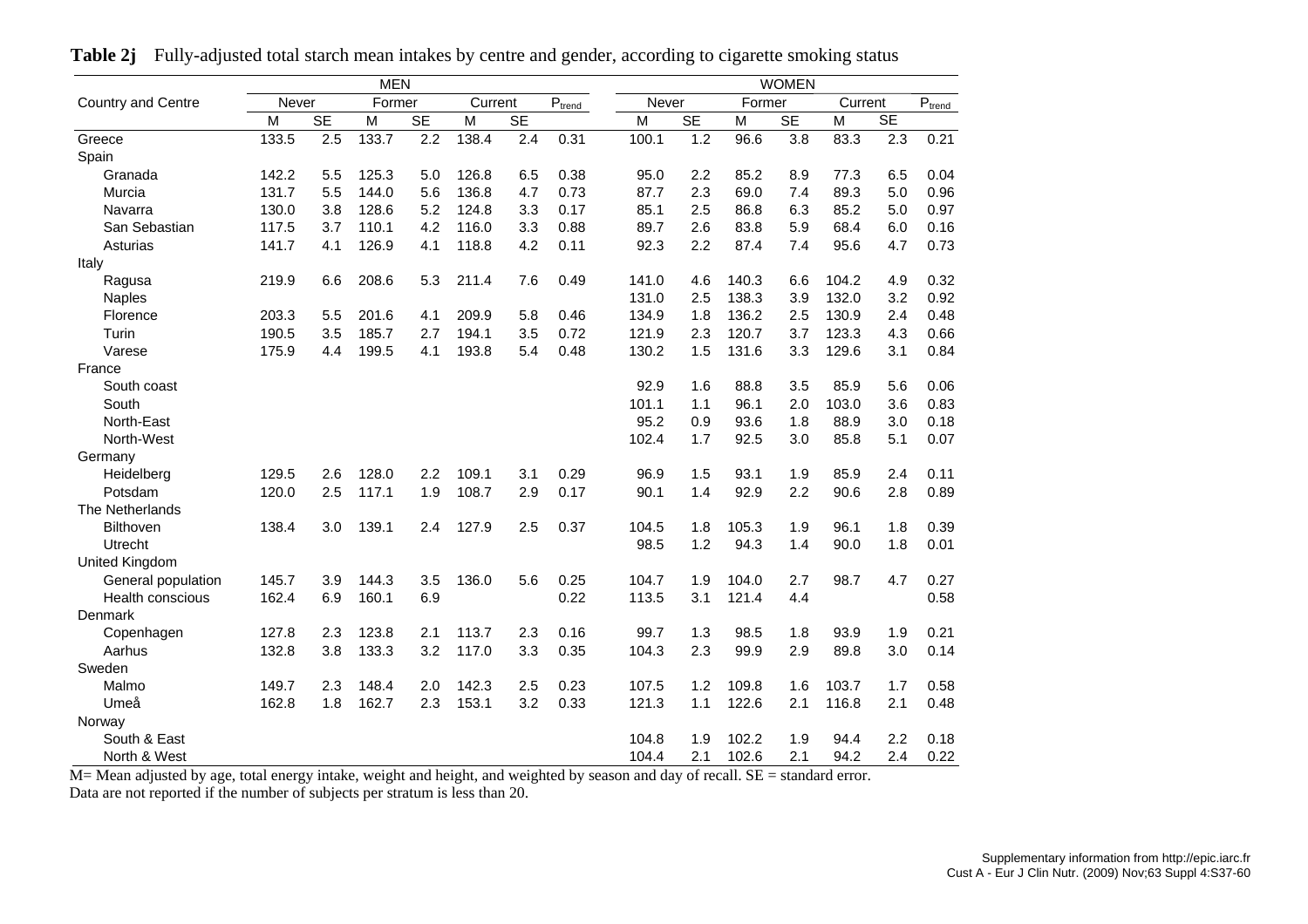|                           |       | <b>MEN</b> |            |           |              |           |           |           |             |       |      |           |            |           | <b>WOMEN</b> |           |           |           |                         |
|---------------------------|-------|------------|------------|-----------|--------------|-----------|-----------|-----------|-------------|-------|------|-----------|------------|-----------|--------------|-----------|-----------|-----------|-------------------------|
| <b>Country and Centre</b> | None  |            | $0-10$ g/d |           | $>10-30$ g/d |           | $>30$ g/d |           | $P_{trend}$ |       | None |           | $0-10$ g/d |           | $>10-30$ g/d |           | $>30$ g/d |           | $\text{P}_\text{trend}$ |
|                           | М     | <b>SE</b>  | М          | <b>SE</b> | M            | <b>SE</b> | M         | <b>SE</b> |             | M     |      | <b>SE</b> | M          | <b>SE</b> | M            | <b>SE</b> | М         | <b>SE</b> |                         |
| Greece                    | 152.3 | 2.1        | 137.6      | 3.3       | 131.9        | 2.6       | 115.2     | 2.5       | 0.02        | 101.6 |      | 1.2       | 96.0       | 1.7       | 90.1         | 2.8       | 58.0      | 5.8       | 0.10                    |
| Spain                     |       |            |            |           |              |           |           |           |             |       |      |           |            |           |              |           |           |           |                         |
| Granada                   | 147.9 | 7.2        | 124.2      | 6.2       | 133.1        | 5.5       | 122.6     | 6.4       | 0.26        | 95.7  |      | 2.7       | 93.1       | 3.3       | 94.3         | 7.9       |           |           | 0.21                    |
| Murcia                    | 149.7 | 6.9        | 145.7      | 6.7       | 131.6        | 5.5       | 129.0     | 5.0       | 0.04        | 84.1  |      | 3.4       | 87.2       | 3.2       | 93.7         | 4.1       |           |           | 0.48                    |
| Navarra                   | 144.5 | 5.1        | 135.8      | 5.5       | 128.8        | 4.4       | 114.1     | 3.4       | 0.01        | 85.1  |      | 2.7       | 88.9       | 4.0       | 88.6         | 6.1       |           |           | 0.28                    |
| San Sebastian             | 131.0 | 5.3        | 120.9      | 5.3       | 122.7        | 4.3       | 100.0     | 3.1       | 0.11        |       | 87.3 | 3.5       | 88.4       | 3.5       | 83.2         | 5.3       |           |           | 0.15                    |
| Asturias                  | 135.8 | 4.8        | 136.5      | 5.9       | 134.1        | 4.7       | 117.0     | 3.9       | 0.18        |       | 98.8 | 2.7       | 86.8       | 3.4       | 86.2         | 5.2       |           |           | 0.14                    |
| Italy                     |       |            |            |           |              |           |           |           |             |       |      |           |            |           |              |           |           |           |                         |
| Ragusa                    | 224.0 | 6.5        | 221.6      | 7.3       | 190.4        | 6.8       | 210.3     | 7.8       | 0.39        | 120.3 |      | 4.1       | 133.9      | 5.2       | 134.7        | 7.3       |           |           | 0.06                    |
| <b>Naples</b>             |       |            |            |           |              |           |           |           |             | 132.7 |      | 2.7       | 139.3      | 3.1       | 129.8        | 3.3       |           |           | 0.21                    |
| Florence                  | 207.0 | 6.5        | 204.8      | 6.8       | 208.4        | 4.7       | 192.6     | 5.1       | 0.30        | 128.8 |      | 2.1       | 141.3      | 2.0       | 132.4        | 2.6       | 132.1     | 4.5       | 0.97                    |
| Turin                     | 186.9 | 4.7        | 206.4      | 4.9       | 193.9        | 3.3       | 182.1     | 2.6       | 0.67        | 120.1 |      | 3.2       | 124.8      | 3.0       | 126.2        | 3.4       | 111.3     | 5.0       | 0.52                    |
| Varese                    | 202.9 | 7.1        | 207.3      | 6.2       | 192.8        | 4.7       | 174.8     | 3.9       | 0.12        | 131.2 |      | 2.1       | 130.2      | 1.9       | 132.9        | 2.6       | 119.2     | 5.2       | 0.30                    |
| France                    |       |            |            |           |              |           |           |           |             |       |      |           |            |           |              |           |           |           |                         |
| South coast               |       |            |            |           |              |           |           |           |             | 96.9  |      | 2.3       | 92.6       | 2.5       | 93.8         | 2.8       | 58.5      | 4.2       | 0.18                    |
| South                     |       |            |            |           |              |           |           |           |             | 109.3 |      | 1.5       | 103.1      | 1.7       | 92.3         | 1.8       | 72.7      | 2.8       | 0.03                    |
| North-East                |       |            |            |           |              |           |           |           |             | 102.4 |      | 1.3       | 99.5       | 1.5       | 90.1         | 1.4       | 67.9      | 2.1       | 0.07                    |
| North-West                |       |            |            |           |              |           |           |           |             | 103.2 |      | 2.4       | 105.3      | 2.6       | 95.8         | 2.5       | 76.9      | 3.9       | 0.12                    |
| Germany                   |       |            |            |           |              |           |           |           |             |       |      |           |            |           |              |           |           |           |                         |
| Heidelberg                | 142.8 | 3.6        | 133.1      | 3.2       | 133.9        | 2.9       | 106.4     | 2.2       | 0.11        | 104.0 |      | 2.2       | 96.2       | 1.7       | 92.7         | 2.0       | 75.4      | 2.5       | 0.05                    |
| Potsdam                   | 131.1 | 2.9        | 126.6      | 2.8       | 117.2        | 2.4       | 96.7      | 2.4       | 0.05        | 96.9  |      | 2.0       | 92.7       | 1.6       | 88.6         | 2.4       | 72.8      | 3.2       | 0.06                    |
| The Netherlands           |       |            |            |           |              |           |           |           |             |       |      |           |            |           |              |           |           |           |                         |
| <b>Bilthoven</b>          | 146.4 | 2.5        | 148.7      | 4.8       | 139.8        | 2.9       | 111.4     | 2.6       | 0.15        | 107.1 |      | 1.5       | 104.7      | 2.7       | 99.3         | 2.3       | 82.3      | 2.8       | 0.08                    |
| Utrecht                   |       |            |            |           |              |           |           |           |             | 103.5 |      | 1.1       | 100.5      | 2.1       | 88.8         | 1.6       | 71.0      | 2.1       | 0.04                    |
| United Kingdom            |       |            |            |           |              |           |           |           |             |       |      |           |            |           |              |           |           |           |                         |
| General population        | 153.0 | 3.8        | 146.4      | 5.9       | 149.1        | 4.9       | 124.7     | 4.4       | 0.16        | 112.4 |      | 2.1       | 110.1      | 3.1       | 96.8         | 3.5       | 82.8      | 3.5       | 0.04                    |
| <b>Health conscious</b>   |       |            | 148.6      | 11.5      | 160.0        | 10.1      | 150.8     | 9.1       | 0.41        | 117.0 |      | 3.6       | 119.3      | 5.2       | 119.2        | 5.1       |           |           | 0.27                    |
| Denmark                   |       |            |            |           |              |           |           |           |             |       |      |           |            |           |              |           |           |           |                         |
| Copenhagen                | 142.4 | 2.6        | 137.8      | 5.2       | 125.5        | 2.5       | 107.5     | 1.8       | 0.03        | 110.3 |      | 1.4       | 103.4      | 2.8       | 96.8         | 1.8       | 79.8      | 1.7       | 0.03                    |
| Aarhus                    | 142.3 | 3.5        | 135.1      | 9.5       | 137.4        | 3.9       | 108.3     | 2.9       | 0.16        | 106.4 |      | 2.3       | 105.3      | 4.6       | 103.2        | 3.2       | 77.3      | 3.0       | 0.17                    |
| Sweden                    |       |            |            |           |              |           |           |           |             |       |      |           |            |           |              |           |           |           |                         |
| Malmo                     | 151.1 | 2.0        | 154.8      | 2.5       | 150.7        | 2.7       | 127.3     | 3.1       | 0.22        | 110.6 |      | 1.2       | 110.7      | 1.7       | 102.6        | 2.1       | 83.7      | 2.9       | 0.10                    |
| Umeå                      | 162.2 | 1.7        | 165.9      | 2.7       | 167.8        | 3.4       | 140.0     | 3.9       | 0.35        | 123.0 |      | 1.1       | 122.3      | 1.8       | 121.3        | 3.2       | 94.3      | 3.2       | 0.20                    |
| Norway                    |       |            |            |           |              |           |           |           |             |       |      |           |            |           |              |           |           |           |                         |
| South & East              |       |            |            |           |              |           |           |           |             | 105.8 |      | 1.4       | 106.0      | 3.3       | 93.6         | 3.0       | 76.6      | 3.2       | 0.07                    |
| North & West              |       |            |            |           |              |           |           |           |             | 105.9 |      | 1.4       | 94.5       | 4.0       | 92.0         | 3.9       | 77.9      | 3.9       | 0.03                    |

**Table 2k** Fully-adjusted total starch mean intakes by centre and gender, according to alcohol intake

North & West<br>M= Mean adjusted by age and total energy intake, and weighted by season and day of recall. SE = standard error. Data are not reported if the number of subjects per stratum is less than 20. 10 g/d of alcohol is equivalent to approximately one standard drink.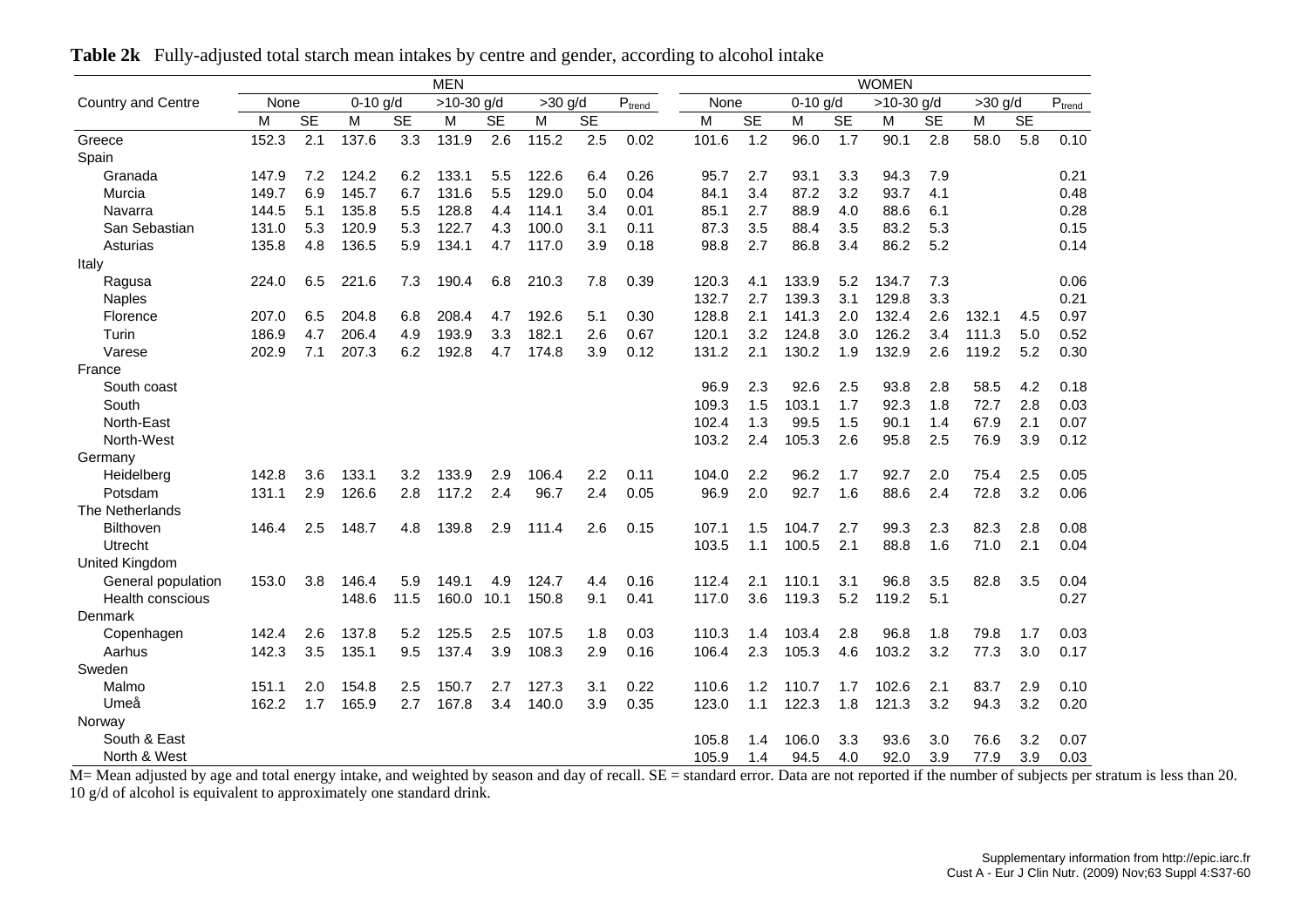|                         |         |           | <b>MEN</b>     |           |            |           |                             |         |           |                | <b>WOMEN</b> |            |           |             |
|-------------------------|---------|-----------|----------------|-----------|------------|-----------|-----------------------------|---------|-----------|----------------|--------------|------------|-----------|-------------|
| Country and Centre      | Primary |           | Secondary/Tech |           | University |           | $\mathsf{P}_{\text{trend}}$ | Primary |           | Secondary/Tech |              | University |           | $P_{trend}$ |
|                         | M       | <b>SE</b> | M              | <b>SE</b> | M          | <b>SE</b> |                             | M       | <b>SE</b> | M              | <b>SE</b>    | M          | <b>SE</b> |             |
| Greece                  | 143.4   | 2.0       | 138.1          | 2.8       | 121.3      | 2.4       | 0.19                        | 105.2   | 1.3       | 84.4           | 2.0          | 88.7       | 2.0       | 0.46        |
| Spain                   |         |           |                |           |            |           |                             |         |           |                |              |            |           |             |
| Granada                 | 137.7   | 4.3       | 127.6          | 8.1       | 125.3      | 6.2       | 0.22                        | 94.9    | 2.2       | 85.0           | 7.4          |            |           | 0.25        |
| Murcia                  | 133.1   | 3.6       | 139.7          | 9.5       | 154.0      | 7.0       | 0.13                        | 90.0    | 2.3       | 76.9           | 6.4          | 77.9       | 5.0       | 0.38        |
| Navarra                 | 128.9   | 2.7       | 126.7          | 4.9       | 118.5      | 8.4       | 0.20                        | 86.3    | 2.3       | 77.0           | 7.1          | 88.6       | 7.7       | 0.88        |
| San Sebastian           | 117.6   | 2.7       | 111.0          | 3.9       | 108.4      | 7.0       | 0.16                        | 86.5    | 2.7       | 88.0           | 5.0          |            |           | 0.41        |
| Asturias                | 132.4   | 3.0       | 122.1          | 5.1       | 130.2      | 6.5       | 0.87                        | 94.0    | 2.2       | 86.5           | 5.8          | 85.0       | 6.9       | 0.23        |
| Italy                   |         |           |                |           |            |           |                             |         |           |                |              |            |           |             |
| Ragusa                  | 221.7   | 5.4       | 212.5          | 5.8       | 183.9      | 9.2       | 0.18                        | 128.4   | 4.3       | 120.2          | 4.8          | 146.7      | 8.7       | 0.53        |
| <b>Naples</b>           |         |           |                |           |            |           |                             | 139.1   | 2.7       | 128.1          | 2.7          | 130.6      | 4.3       | 0.47        |
| Florence                | 214.7   | 4.6       | 199.8          | 4.3       | 185.9      | 7.0       | 0.01                        | 134.6   | 1.8       | 133.9          | 2.1          | 134.1      | 3.1       | 0.52        |
| Turin                   | 198.6   | 2.9       | 184.7          | 2.5       | 179.4      | 5.9       | 0.16                        | 123.9   | 2.3       | 117.7          | 3.1          | 124.9      | 5.4       | 0.92        |
| Varese                  | 182.7   | 3.8       | 196.8          | 3.8       |            |           | 0.38                        | 129.7   | 1.5       | 131.7          | 2.4          | 134.0      | 4.6       | 0.03        |
| France                  |         |           |                |           |            |           |                             |         |           |                |              |            |           |             |
| South coast             |         |           |                |           |            |           |                             | 87.5    | 3.9       | 91.0           | 2.0          | 93.9       | 2.4       | 0.04        |
| South                   |         |           |                |           |            |           |                             | 98.7    | 2.9       | 101.7          | 1.3          | 99.4       | 1.6       | 0.85        |
| North-East              |         |           |                |           |            |           |                             | 99.5    | 2.2       | 95.7           | 1.1          | 92.1       | 1.3       | 0.01        |
| North-West              |         |           |                |           |            |           |                             | 100.4   | 3.8       | 99.3           | 1.9          | 97.7       | 2.6       | 0.07        |
| Germany                 |         |           |                |           |            |           |                             |         |           |                |              |            |           |             |
| Heidelberg              | 121.1   | 2.5       | 125.5          | 2.5       | 124.8      | 2.7       | 0.42                        | 94.2    | 2.1       | 92.8           | 1.5          | 93.7       | 2.2       | 0.78        |
| Potsdam                 | 118.7   | 3.0       | 115.2          | 2.4       | 115.2      | 1.9       | 0.33                        | 89.2    | 2.1       | 94.0           | 1.5          | 86.5       | 2.2       | 0.77        |
| The Netherlands         |         |           |                |           |            |           |                             |         |           |                |              |            |           |             |
| <b>Bilthoven</b>        | 139.9   | 4.0       | 132.9          | 2.0       | 133.4      | 2.8       | 0.38                        | 103.6   | 2.9       | 102.7          | 1.4          | 98.6       | 2.3       | 0.22        |
| Utrecht                 |         |           |                |           |            |           |                             | 97.8    | 1.7       | 95.4           | 1.0          | 91.2       | 2.1       | 0.10        |
| <b>United Kingdom</b>   |         |           |                |           |            |           |                             |         |           |                |              |            |           |             |
| General population      | 147.9   | 6.5       | 139.9          | 3.4       | 142.8      | 4.8       | 0.57                        | 109.0   | 3.5       | 104.2          | 2.2          | 99.2       | 3.5       | 0.01        |
| <b>Health conscious</b> |         |           | 139.7          | 8.6       | 164.0      | 6.1       |                             |         |           | 125.6          | 4.2          | 105.4      | 3.6       |             |
| Denmark                 |         |           |                |           |            |           |                             |         |           |                |              |            |           |             |
| Copenhagen              | 120.4   | 2.4       | 122.3          | 2.0       | 121.6      | 2.3       | 0.55                        | 99.5    | 1.8       | 96.9           | 1.2          | 99.2       | 2.6       | 0.93        |
| Aarhus                  | 126.1   | 3.5       | 129.5          | 3.0       | 123.9      | 3.9       | 0.75                        | 99.2    | 2.9       | 99.0           | 2.0          | 101.1      | 5.2       | 0.37        |
| Sweden                  |         |           |                |           |            |           |                             |         |           |                |              |            |           |             |
| Malmo                   | 147.5   | 1.9       | 148.0          | 2.2       | 146.8      | 2.6       | 0.60                        | 107.8   | 1.4       | 106.5          | 1.4          | 107.4      | 1.8       | 0.77        |
| Umeå                    | 161.1   | 2.1       | 161.8          | 2.0       | 160.2      | 2.8       | 0.59                        | 120.5   | 1.7       | 120.1          | 1.3          | 121.8      | 1.7       | 0.48        |
| Norway                  |         |           |                |           |            |           |                             |         |           |                |              |            |           |             |
| South & East            |         |           |                |           |            |           |                             | 100.7   | 2.7       | 100.2          | 1.4          | 104.4      | 2.8       | 0.40        |
| North & West            |         |           |                |           |            |           |                             | 98.5    | 2.7       | 100.8          | 1.6          | 102.8      | 3.5       | 0.02        |

**Table 2l** Fully-adjusted total starch mean intakes by centre and gender, according to highest level of education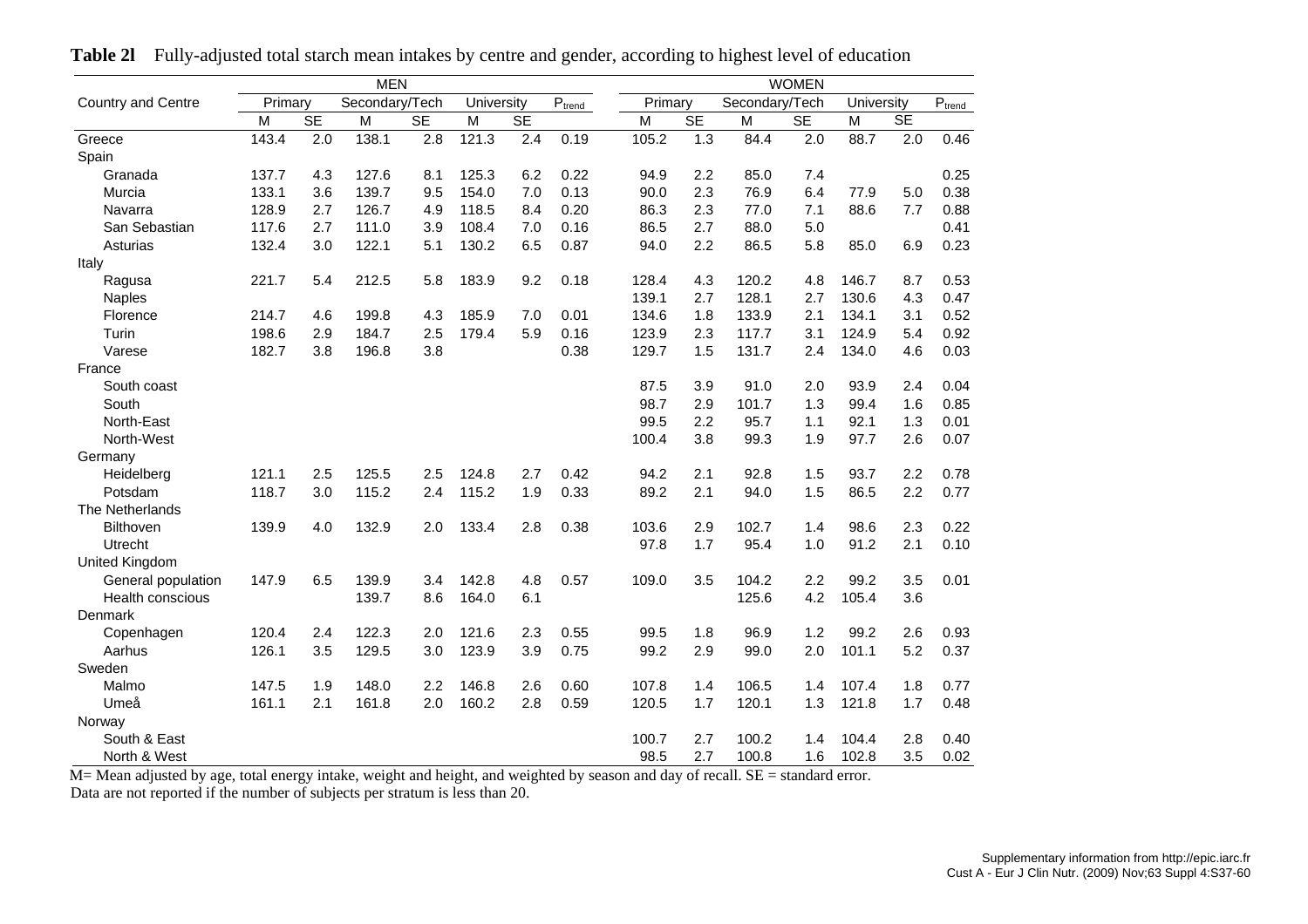|                    | <b>MEN</b> |           |                   |           |       |           |                                         |  | <b>WOMEN</b> |           |           |           |       |           |             |  |  |  |
|--------------------|------------|-----------|-------------------|-----------|-------|-----------|-----------------------------------------|--|--------------|-----------|-----------|-----------|-------|-----------|-------------|--|--|--|
| Country and Centre | $25$       |           | $25 - 30$         |           | $30+$ |           | $\mathsf{P}_{\underline{\text{trend}}}$ |  | < 25         |           | $25 - 30$ |           | $30+$ |           | $P_{trend}$ |  |  |  |
|                    | M          | <b>SE</b> | M                 | <b>SE</b> | M     | <b>SE</b> |                                         |  | M            | <b>SE</b> | M         | <b>SE</b> | M     | <b>SE</b> |             |  |  |  |
| Greece             | 26.4       | 0.6       | $25.\overline{9}$ | 0.4       | 26.5  | 0.5       | 0.90                                    |  | 17.9         | 0.4       | 19.9      | 0.3       | 20.1  | 0.3       | 0.28        |  |  |  |
| Spain              |            |           |                   |           |       |           |                                         |  |              |           |           |           |       |           |             |  |  |  |
| Granada            |            |           | 23.2              | 0.8       | 23.8  | 1.3       | 0.15                                    |  | 19.6         | 0.9       | 19.5      | 0.6       | 18.5  | 0.8       | 0.26        |  |  |  |
| Murcia             | 27.6       | 1.3       | 27.5              | 0.8       | 28.2  | 1.3       | 0.45                                    |  | 22.4         | 0.8       | 24.4      | 0.7       | 23.4  | 0.8       | 0.65        |  |  |  |
| Navarra            | 25.7       | 1.2       | 24.4              | 0.6       | 22.6  | 0.9       | 0.07                                    |  | 19.1         | 0.8       | 18.8      | 0.7       | 19.8  | 1.1       | 0.51        |  |  |  |
| San Sebastian      | 27.4       | 0.9       | 25.7              | 0.6       | 24.4  | 1.1       | 0.05                                    |  | 22.7         | 0.7       | 20.7      | 0.8       | 21.2  | 1.4       | 0.49        |  |  |  |
| Asturias           | 24.2       | 1.2       | 24.9              | 0.6       | 23.0  | 1.0       | 0.56                                    |  | 20.6         | 0.7       | 19.5      | 0.6       | 19.1  | 1.0       | 0.18        |  |  |  |
| Italy              |            |           |                   |           |       |           |                                         |  |              |           |           |           |       |           |             |  |  |  |
| Ragusa             | 23.7       | 1.7       | 25.2              | 0.9       | 26.2  | 1.8       | 0.06                                    |  | 17.8         | 0.9       | 20.3      | 1.1       | 17.8  | 1.8       | 0.99        |  |  |  |
| <b>Naples</b>      |            |           |                   |           |       |           |                                         |  | 18.9         | 0.7       | 19.9      | 0.6       | 16.7  | 0.7       | 0.53        |  |  |  |
| Florence           | 27.8       | 1.0       | 26.4              | 0.8       | 25.9  | 1.6       | 0.16                                    |  | 20.9         | 0.4       | 20.7      | 0.5       | 20.8  | 0.8       | 0.64        |  |  |  |
| Turin              | 26.2       | 0.7       | 25.7              | 0.5       | 25.5  | 1.1       | 0.18                                    |  | 21.3         | 0.5       | 20.0      | 0.7       | 21.1  | 1.0       | 0.91        |  |  |  |
| Varese             | 22.0       | 0.9       | 22.9              | 0.7       | 21.7  | 1.9       | 0.87                                    |  | 19.2         | 0.4       | 19.6      | 0.5       | 18.4  | 0.7       | 0.56        |  |  |  |
| France             |            |           |                   |           |       |           |                                         |  |              |           |           |           |       |           |             |  |  |  |
| South coast        |            |           |                   |           |       |           |                                         |  | 20.4         | 0.3       | 18.0      | 0.8       | 17.0  | 1.3       | 0.14        |  |  |  |
| South              |            |           |                   |           |       |           |                                         |  | 20.1         | 0.2       | 19.1      | 0.4       | 18.1  | 1.1       | 0.02        |  |  |  |
| North-East         |            |           |                   |           |       |           |                                         |  | 19.2         | 0.2       | 18.7      | 0.3       | 17.6  | 0.7       | 0.12        |  |  |  |
| North-West         |            |           |                   |           |       |           |                                         |  | 18.3         | 0.4       | 18.2      | 0.7       | 19.5  | 1.6       | 0.38        |  |  |  |
| Germany            |            |           |                   |           |       |           |                                         |  |              |           |           |           |       |           |             |  |  |  |
| Heidelberg         | 23.3       | 0.5       | 22.5              | 0.4       | 22.6  | 0.7       | 0.35                                    |  | 21.0         | 0.3       | 19.4      | 0.4       | 19.7  | 0.6       | 0.41        |  |  |  |
| Potsdam            | 23.8       | 0.5       | 23.0              | 0.4       | 22.9  | 0.6       | 0.27                                    |  | 21.4         | 0.4       | 21.8      | 0.4       | 21.5  | 0.5       | 0.93        |  |  |  |
| The Netherlands    |            |           |                   |           |       |           |                                         |  |              |           |           |           |       |           |             |  |  |  |
| <b>Bilthoven</b>   | 26.1       | 0.5       | 24.1              | 0.4       | 23.9  | 0.8       | 0.28                                    |  | 20.7         | 0.3       | 19.9      | 0.4       | 21.0  | 0.6       | 0.87        |  |  |  |
| Utrecht            |            |           |                   |           |       |           |                                         |  | 21.5         | 0.3       | 20.9      | 0.3       | 20.1  | 0.4       | 0.05        |  |  |  |
| United Kingdom     |            |           |                   |           |       |           |                                         |  |              |           |           |           |       |           |             |  |  |  |
| General population | 22.7       | 0.8       | 21.9              | 0.7       | 19.6  | 1.4       | 0.16                                    |  | 17.8         | 0.5       | 18.9      | 0.5       | 17.7  | 0.9       | 0.95        |  |  |  |
| Health conscious   | 34.8       | 1.0       | 29.6              | 2.0       |       |           | 0.34                                    |  | 27.3         | 0.6       | 24.0      | 1.3       |       |           | 0.00        |  |  |  |
| Denmark            |            |           |                   |           |       |           |                                         |  |              |           |           |           |       |           |             |  |  |  |
| Copenhagen         | 26.7       | 0.4       | 24.4              | 0.4       | 23.4  | 0.7       | 0.15                                    |  | 22.4         | 0.3       | 21.9      | 0.3       | 21.1  | 0.5       | 0.10        |  |  |  |
| Aarhus             | 26.9       | 0.7       | 25.5              | 0.6       | 25.1  | 1.1       | 0.19                                    |  | 22.9         | 0.4       | 23.8      | 0.6       | 24.7  | 1.0       | 0.01        |  |  |  |
| Sweden             |            |           |                   |           |       |           |                                         |  |              |           |           |           |       |           |             |  |  |  |
| Malmo              | 18.6       | 0.5       | 18.3              | 0.4       | 18.2  | 0.7       | 0.21                                    |  | 15.6         | 0.3       | 15.2      | 0.3       | 14.8  | 0.5       | 0.00        |  |  |  |
| Umeå               | 21.4       | 0.4       | 20.6              | 0.4       | 19.2  | 0.8       | 0.12                                    |  | 18.0         | 0.3       | 17.3      | 0.3       | 17.3  | 0.5       | 0.27        |  |  |  |
| Norway             |            |           |                   |           |       |           |                                         |  |              |           |           |           |       |           |             |  |  |  |
| South & East       |            |           |                   |           |       |           |                                         |  | 19.3         | 0.3       | 19.3      | 0.5       | 21.0  | 1.0       | 0.33        |  |  |  |
| North & West       |            |           |                   |           |       |           |                                         |  | 19.9         | 0.3       | 18.8      | 0.5       | 18.4  | 1.0       | 0.15        |  |  |  |

**Table 2m** Fully-adjusted total fibre mean intakes by centre and gender, according to body mass index categories

M= Mean adjusted by age and total energy intake, and weighted by season and day of recall. SE = standard error.

Data are not reported if the number of subjects per stratum is less than 20.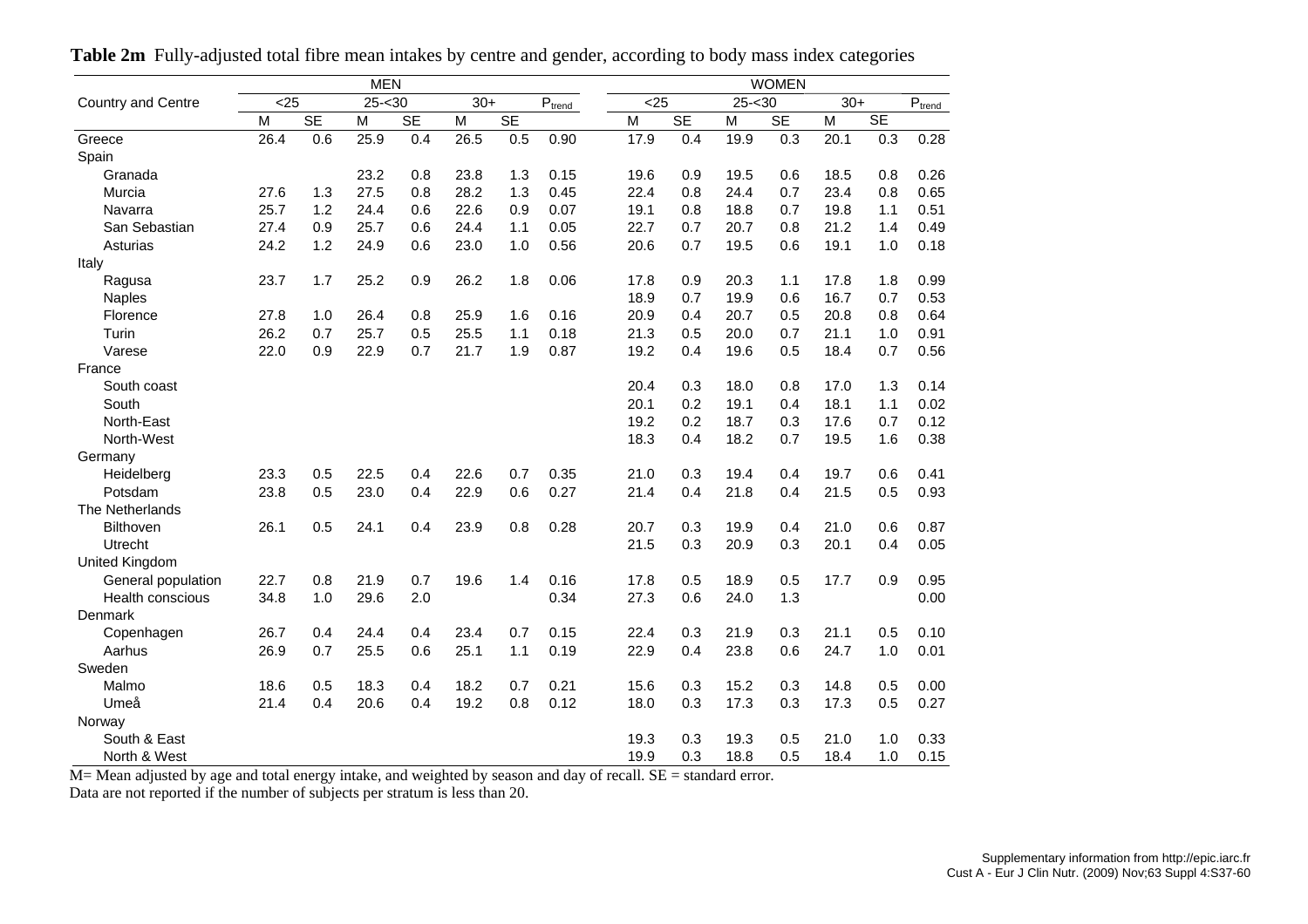|                           | <b>MEN</b> |           |              |           |            |           |        |           |             | <b>WOMEN</b> |          |           |                 |           |            |           |        |           |             |
|---------------------------|------------|-----------|--------------|-----------|------------|-----------|--------|-----------|-------------|--------------|----------|-----------|-----------------|-----------|------------|-----------|--------|-----------|-------------|
| <b>Country and Centre</b> | Inactive   |           | Mod inactive |           | Mod active |           | Active |           | $P_{trend}$ |              | Inactive |           | Mod<br>inactive |           | Mod active |           | Active |           | $P_{trend}$ |
|                           | M          | <b>SE</b> | M            | <b>SE</b> | Μ          | <b>SE</b> | M      | <b>SE</b> |             |              | M        | <b>SE</b> | M               | <b>SE</b> | M          | <b>SE</b> | M      | <b>SE</b> |             |
| Greece                    | 27.3       | 0.7       | 25.1         | 0.5       | 27.4       | 0.4       | 27.0   | 1.0       | 0.85        |              | 17.9     | 0.8       | 19.5            | 0.5       | 19.9       | 0.3       | 21.4   | 0.7       | 0.02        |
| Spain                     |            |           |              |           |            |           |        |           |             |              |          |           |                 |           |            |           |        |           |             |
| Granada                   | 23.8       | 1.5       | 22.3         | 1.2       | 24.6       | 1.1       | 23.7   | 2.0       | 0.74        |              |          |           | 20.8            | 1.7       | 19.6       | 0.5       |        |           | 0.92        |
| Murcia                    | 29.6       | 1.3       | 26.7         | 1.1       | 28.5       | 1.2       | 26.3   | 1.7       | 0.31        |              |          |           | 27.1            | 1.1       | 23.2       | 0.5       |        |           | 0.84        |
| Navarra                   | 24.9       | 1.1       | 23.2         | 0.9       | 24.8       | 0.8       | 25.6   | 1.2       | 0.54        |              |          |           | 16.2            | 1.4       | 19.6       | 0.5       |        |           | 0.11        |
| San Sebastian             | 24.8       | 0.9       | 27.1         | 0.9       | 25.6       | 0.7       | 26.7   | 1.1       | 0.48        |              |          |           | 19.7            | 1.2       | 22.0       | 0.6       | 21.8   | 1.5       | 0.47        |
| Asturias                  | 23.5       | 1.2       | 24.7         | 0.9       | 24.2       | 0.9       | 26.2   | 1.2       | 0.14        |              |          |           | 18.3            | 1.2       | 20.3       | 0.5       | 20.0   | 1.5       | 0.54        |
| Italy                     |            |           |              |           |            |           |        |           |             |              |          |           |                 |           |            |           |        |           |             |
| Ragusa                    | 26.7       | 1.4       | 25.7         | 1.4       | 23.7       | 1.4       |        |           | 0.30        |              |          |           | 18.8            | 1.6       | 18.7       | 0.8       |        |           | 0.08        |
| <b>Naples</b>             |            |           |              |           |            |           |        |           |             |              | 18.5     | 1.1       | 19.2            | 0.6       | 19.0       | 0.6       | 18.3   | 1.5       | 0.72        |
| Florence                  | 27.5       | 1.2       | 26.4         | 1.0       | 26.8       | 1.1       | 26.6   | 2.0       | 0.38        |              | 19.4     | 0.9       | 20.6            | 0.6       | 21.4       | 0.4       | 20.1   | 1.0       | 0.54        |
| Turin                     | 24.6       | 0.8       | 27.0         | 0.7       | 25.9       | 0.7       | 25.3   | 1.2       | 0.87        |              | 19.6     | 1.2       | 20.8            | 0.9       | 21.5       | 0.5       | 20.0   | 1.1       | 0.71        |
| Varese                    | 22.3       | 1.4       | 21.4         | 0.9       | 22.1       | 0.9       | 29.2   | 1.8       | 0.25        |              | 18.5     | 0.9       | 19.2            | 0.7       | 19.5       | 0.4       | 19.1   | 0.9       | 0.34        |
| France                    |            |           |              |           |            |           |        |           |             |              |          |           |                 |           |            |           |        |           |             |
| South coast               |            |           |              |           |            |           |        |           |             |              | 20.2     | 0.8       | 19.7            | 0.4       | 19.5       | 0.7       |        |           | 0.74        |
| South                     |            |           |              |           |            |           |        |           |             |              | 19.9     | 0.5       | 19.7            | 0.3       | 20.1       | 0.5       | 15.4   | 1.5       | 0.25        |
| North-East                |            |           |              |           |            |           |        |           |             |              | 19.1     | 0.4       | 18.6            | 0.2       | 19.9       | 0.4       | 20.1   | 1.4       | 0.21        |
| North-West                |            |           |              |           |            |           |        |           |             |              | 18.6     | 0.8       | 18.2            | 0.4       | 18.4       | 0.8       |        |           | 0.21        |
| Germany                   |            |           |              |           |            |           |        |           |             |              |          |           |                 |           |            |           |        |           |             |
| Heidelberg                | 21.6       | 0.7       | 22.8         | 0.6       | 23.1       | 0.5       | 22.9   | 1.0       | 0.22        |              | 19.4     | 0.6       | 21.2            | 0.4       | 20.1       | 0.4       | 20.4   | 0.7       | 0.69        |
| Potsdam                   | 23.1       | 0.8       | 22.7         | 0.6       | 23.4       | 0.4       | 23.4   | 0.9       | 0.34        |              | 20.7     | 0.5       | 21.4            | 0.4       | 22.2       | 0.4       | 22.3   | 1.2       | 0.04        |
| The Netherlands           |            |           |              |           |            |           |        |           |             |              |          |           |                 |           |            |           |        |           |             |
| <b>Bilthoven</b>          | 23.2       | 0.9       | 24.3         | 0.7       | 24.9       | 0.5       | 24.6   | 0.7       | 0.17        |              | 20.7     | 0.9       | 20.5            | 0.5       | 20.4       | 0.3       | 20.5   | 0.6       | 0.27        |
| Utrecht                   |            |           |              |           |            |           |        |           |             |              | 21.7     | 0.8       | 21.0            | 0.4       | 21.0       | 0.3       | 21.1   | 0.4       | 0.31        |
| United Kingdom            |            |           |              |           |            |           |        |           |             |              |          |           |                 |           |            |           |        |           |             |
| General population        | 21.2       | 1.3       | 21.6         | 0.9       | 22.1       | 0.8       | 21.4   | 1.2       | 0.59        |              | 19.2     | 0.8       | 18.4            | 0.6       | 17.6       | 0.5       | 19.2   | 1.0       | 0.86        |
| <b>Health conscious</b>   |            |           | 28.8         | 1.8       | 35.9       | 1.4       |        |           | 0.02        |              | 25.8     | 1.2       | 24.4            | 1.1       | 27.7       | 0.8       |        |           | 0.60        |
| Denmark                   |            |           |              |           |            |           |        |           |             |              |          |           |                 |           |            |           |        |           |             |
| Copenhagen                | 24.1       | 0.5       | 25.3         | 0.5       | 24.8       | 0.5       | 25.7   | 0.7       | 0.20        |              | 22.4     | 0.4       | 21.1            | 0.3       | 22.6       | 0.4       | 23.2   | 0.8       | 0.41        |
| Aarhus                    | 26.8       | 0.8       | 24.7         | 0.8       | 26.5       | 0.7       | 24.3   | 1.2       | 0.42        |              | 22.5     | 0.7       | 22.9            | 0.6       | 23.9       | 0.6       | 26.4   | 1.4       | 0.07        |
| Sweden                    |            |           |              |           |            |           |        |           |             |              |          |           |                 |           |            |           |        |           |             |
| Malmo                     | 17.9       | 0.6       | 17.9         | 0.4       | 18.8       | 0.5       | 18.3   | 1.3       | 0.33        |              | 15.2     | 0.5       | 15.3            | 0.3       | 15.4       | 0.3       | 16.2   | 0.9       | 0.15        |

**Table 2n** Fully-adjusted total fibre mean intakes by centre and gender, according to physical activity level

M= Mean adjusted by age, total energy intake, weight and height, and weighted by season and day of recall. SE = standard error. Mod = moderately.

Data are not reported if the number of subjects per stratum is less than 20. Umeå and Norway are not included as they did not have comparable physical activity data.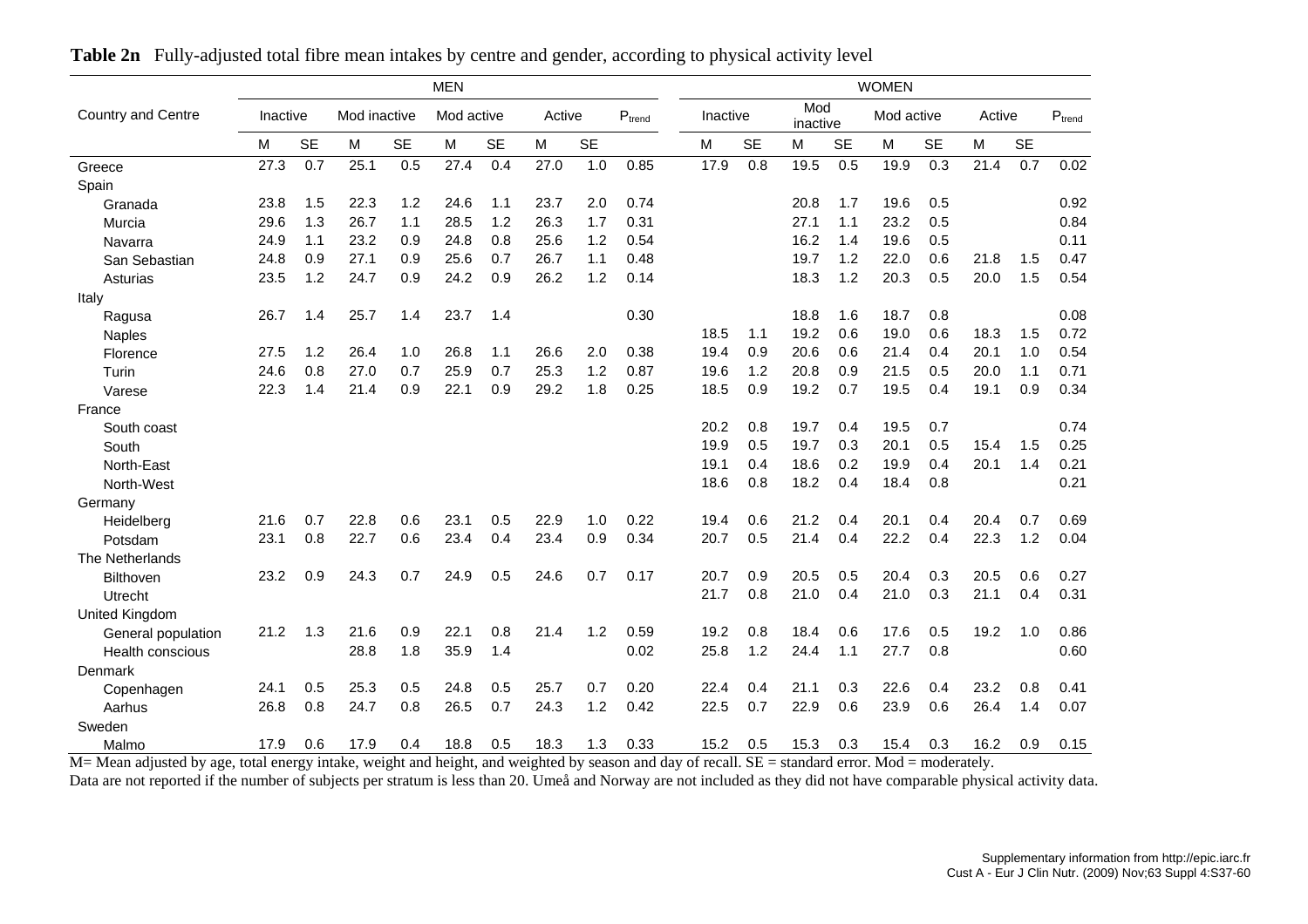| <b>MEN</b>         |       |           |        |           |         |           |                             | <b>WOMEN</b> |           |        |           |         |     |                           |  |  |
|--------------------|-------|-----------|--------|-----------|---------|-----------|-----------------------------|--------------|-----------|--------|-----------|---------|-----|---------------------------|--|--|
| Country and Centre | Never |           | Former |           | Current |           | $\mathsf{P}_{\text{trend}}$ | Never        |           | Former |           | Current |     | $\text{P}_{\text{trend}}$ |  |  |
|                    | M     | <b>SE</b> | M      | <b>SE</b> | M       | <b>SE</b> |                             | M            | <b>SE</b> | M      | <b>SE</b> | M       | SE  |                           |  |  |
| Greece             | 27.4  | 0.5       | 26.2   | 0.5       | 26.1    | 0.5       | 0.28                        | 20.6         | 0.3       | 19.2   | 0.8       | 17.3    | 0.5 | 0.05                      |  |  |
| Spain              |       |           |        |           |         |           |                             |              |           |        |           |         |     |                           |  |  |
| Granada            | 25.0  | 1.1       | 24.0   | 1.0       | 21.3    | 1.3       | 0.17                        | 19.8         | 0.5       | 16.9   | 2.0       | 18.7    | 1.4 | 0.74                      |  |  |
| Murcia             | 28.9  | 1.1       | 31.0   | 1.1       | 25.1    | 1.0       | 0.56                        | 24.3         | 0.5       | 25.4   | 1.6       | 20.3    | 1.1 | 0.46                      |  |  |
| Navarra            | 25.9  | 0.8       | 26.2   | 1.1       | 22.7    | 0.7       | 0.38                        | 19.9         | 0.6       | 18.4   | 1.4       | 17.2    | 1.1 | 0.02                      |  |  |
| San Sebastian      | 27.3  | 0.8       | 27.5   | 0.9       | 23.9    | 0.7       | 0.36                        | 22.0         | 0.6       | 22.6   | 1.3       | 20.1    | 1.3 | 0.47                      |  |  |
| Asturias           | 25.6  | 0.8       | 25.1   | 0.9       | 22.9    | 0.9       | 0.21                        | 20.7         | 0.5       | 18.5   | 1.6       | 17.2    | 1.0 | 0.09                      |  |  |
| Italy              |       |           |        |           |         |           |                             |              |           |        |           |         |     |                           |  |  |
| Ragusa             | 25.7  | 1.4       | 24.9   | 1.1       | 25.6    | 1.6       | 0.89                        | 21.3         | 1.0       | 18.2   | 1.5       | 16.4    | 1.1 | 0.11                      |  |  |
| <b>Naples</b>      |       |           |        |           |         |           |                             | 19.4         | 0.5       | 19.7   | 0.9       | 17.7    | 0.7 | 0.43                      |  |  |
| Florence           | 26.2  | 1.1       | 26.2   | 0.8       | 28.5    | 1.2       | 0.31                        | 21.6         | 0.4       | 21.1   | 0.6       | 19.4    | 0.5 | 0.17                      |  |  |
| Turin              | 27.0  | 0.7       | 25.7   | 0.6       | 24.6    | 0.7       | 0.04                        | 21.3         | 0.5       | 20.9   | 0.8       | 19.5    | 0.9 | 0.20                      |  |  |
| Varese             | 22.2  | 0.9       | 23.6   | 0.8       | 20.5    | 1.1       | 0.64                        | 19.8         | 0.3       | 19.1   | 0.7       | 17.6    | 0.7 | 0.14                      |  |  |
| France             |       |           |        |           |         |           |                             |              |           |        |           |         |     |                           |  |  |
| South coast        |       |           |        |           |         |           |                             | 20.0         | 0.4       | 20.0   | 0.8       | 16.3    | 1.2 | 0.33                      |  |  |
| South              |       |           |        |           |         |           |                             | 19.8         | 0.2       | 18.9   | 0.4       | 19.8    | 0.8 | 0.98                      |  |  |
| North-East         |       |           |        |           |         |           |                             | 19.1         | 0.2       | 18.8   | 0.4       | 17.2    | 0.7 | 0.23                      |  |  |
| North-West         |       |           |        |           |         |           |                             | 18.2         | 0.4       | 18.3   | 0.7       | 18.2    | 1.1 | 0.66                      |  |  |
| Germany            |       |           |        |           |         |           |                             |              |           |        |           |         |     |                           |  |  |
| Heidelberg         | 23.2  | 0.5       | 24.3   | 0.4       | 19.0    | 0.6       | 0.46                        | 21.5         | 0.3       | 19.9   | 0.4       | 18.0    | 0.5 | 0.02                      |  |  |
| Potsdam            | 24.7  | 0.5       | 23.2   | 0.4       | 21.5    | 0.6       | 0.02                        | 21.9         | 0.3       | 21.8   | 0.5       | 20.2    | 0.6 | 0.30                      |  |  |
| The Netherlands    |       |           |        |           |         |           |                             |              |           |        |           |         |     |                           |  |  |
| <b>Bilthoven</b>   | 27.3  | 0.6       | 25.2   | 0.5       | 22.2    | 0.5       | 0.06                        | 21.2         | 0.4       | 21.6   | 0.4       | 18.5    | 0.4 | 0.41                      |  |  |
| Utrecht            |       |           |        |           |         |           |                             | 22.0         | 0.3       | 21.1   | 0.3       | 18.8    | 0.4 | 0.16                      |  |  |
| United Kingdom     |       |           |        |           |         |           |                             |              |           |        |           |         |     |                           |  |  |
| General population | 22.5  | 0.8       | 21.8   | 0.7       | 20.7    | 1.2       | 0.09                        | 18.1         | 0.4       | 18.8   | 0.6       | 16.7    | 1.0 | 0.54                      |  |  |
| Health conscious   | 33.9  | 1.4       | 33.7   | 1.4       |         |           | 0.31                        | 26.3         | 0.7       | 26.5   | 1.0       |         |     | 0.35                      |  |  |
| Denmark            |       |           |        |           |         |           |                             |              |           |        |           |         |     |                           |  |  |
| Copenhagen         | 26.4  | 0.5       | 25.6   | 0.4       | 22.9    | 0.5       | 0.20                        | 22.6         | 0.3       | 23.0   | 0.4       | 19.9    | 0.4 | 0.41                      |  |  |
| Aarhus             | 26.2  | 0.8       | 27.9   | 0.7       | 23.3    | 0.7       | 0.57                        | 25.4         | 0.5       | 22.5   | 0.6       | 20.5    | 0.7 | 0.06                      |  |  |
| Sweden             |       |           |        |           |         |           |                             |              |           |        |           |         |     |                           |  |  |
| Malmo              | 18.8  | 0.5       | 18.9   | 0.4       | 16.5    | 0.5       | 0.35                        | 15.6         | 0.3       | 16.2   | 0.4       | 14.0    | 0.4 | 0.51                      |  |  |
| Umeå               | 21.0  | 0.4       | 20.8   | 0.5       | 18.5    | 0.6       | 0.29                        | 17.9         | 0.2       | 17.6   | 0.5       | 16.4    | 0.5 | 0.22                      |  |  |
| Norway             |       |           |        |           |         |           |                             |              |           |        |           |         |     |                           |  |  |
| South & East       |       |           |        |           |         |           |                             | 19.5         | 0.4       | 19.4   | 0.4       | 18.1    | 0.5 | 0.30                      |  |  |
| North & West       |       |           |        |           |         |           |                             | 20.3         | 0.5       | 19.6   | 0.5       | 17.6    | 0.5 | 0.16                      |  |  |

**Table 2o** Fully-adjusted total fibre mean intakes by centre and gender, according to cigarette smoking status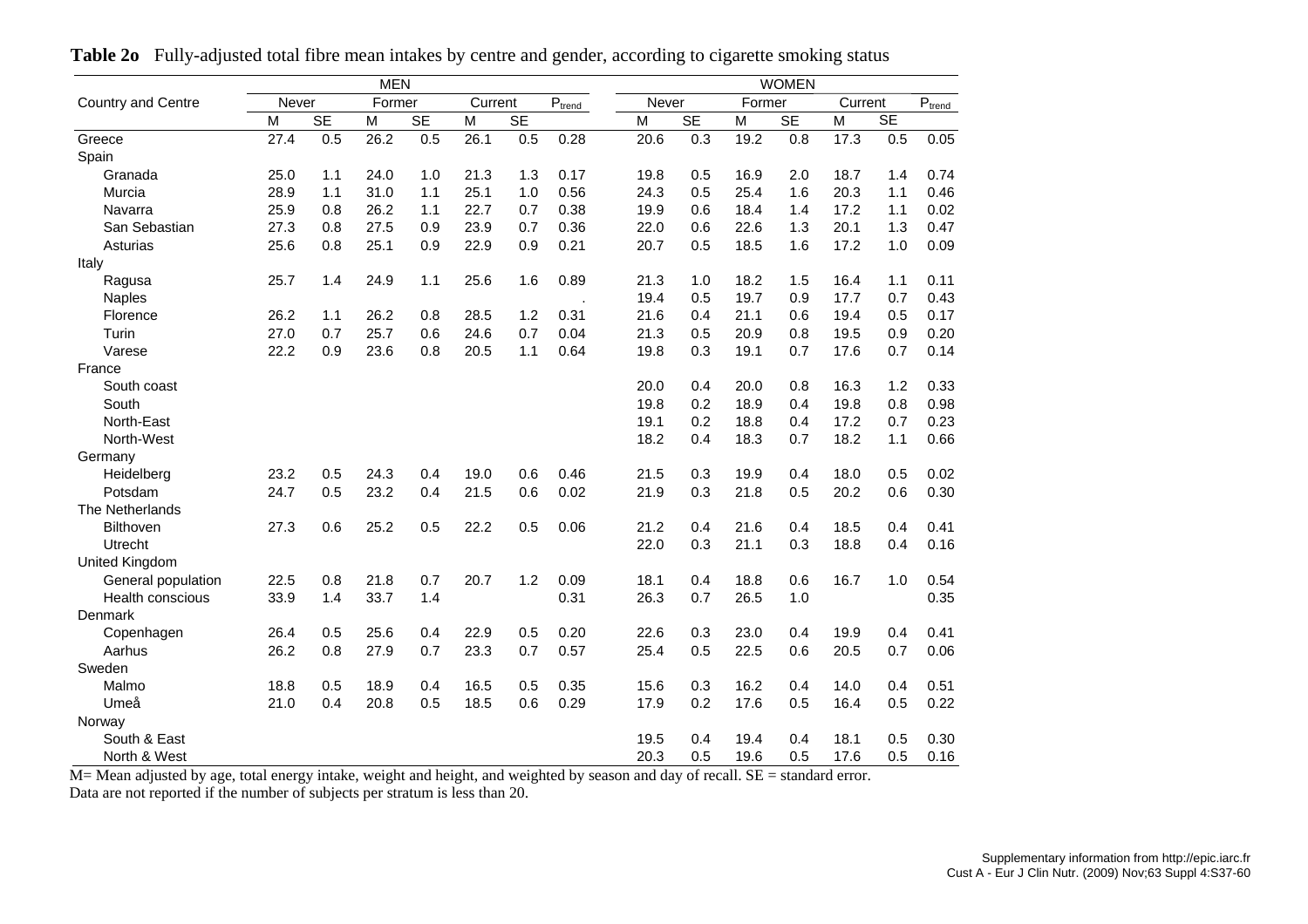|                           |      |           |            |           | <b>MEN</b>   |           |           |           |        | <b>WOMEN</b> |           |            |           |              |           |           |           |                    |
|---------------------------|------|-----------|------------|-----------|--------------|-----------|-----------|-----------|--------|--------------|-----------|------------|-----------|--------------|-----------|-----------|-----------|--------------------|
| <b>Country and Centre</b> | None |           | $0-10$ g/d |           | $>10-30$ g/d |           | $>30$ g/d |           | $P_{t$ | None         |           | $0-10$ g/d |           | $>10-30$ g/d |           | $>30$ g/d |           | $P_{\text{trend}}$ |
|                           | M    | <b>SE</b> | M          | <b>SE</b> | M            | <b>SE</b> | M         | <b>SE</b> |        | M            | <b>SE</b> | M          | <b>SE</b> | M            | <b>SE</b> | M         | <b>SE</b> |                    |
| Greece                    | 29.4 | 0.4       | 27.0       | 0.7       | 26.7         | 0.5       | 22.7      | 0.5       | 0.05   | 21.4         | 0.3       | 18.6       | 0.4       | 19.1         | 0.6       | 13.1      | 1.3       | 0.10               |
| Spain                     |      |           |            |           |              |           |           |           |        |              |           |            |           |              |           |           |           |                    |
| Granada                   | 25.5 | 1.5       | 25.0       | 1.3       | 24.5         | 1.1       | 19.5      | 1.3       | 0.14   | 20.9         | 0.6       | 19.1       | 0.7       | 16.9         | 1.8       |           |           | 0.01               |
| Murcia                    | 32.4 | 1.4       | 29.3       | 1.4       | 26.3         | 1.1       | 25.9      | 1.0       | 0.04   | 26.2         | 0.7       | 24.3       | 0.7       | 20.7         | 0.9       |           |           | 0.01               |
| Navarra                   | 29.4 | 1.0       | 28.9       | 1.1       | 25.3         | 0.9       | 19.9      | 0.7       | 0.05   | 20.6         | 0.6       | 19.1       | 0.9       | 16.0         | 1.4       |           |           | 0.04               |
| San Sebastian             | 31.1 | 1.1       | 28.4       | 1.1       | 26.8         | 0.9       | 22.3      | 0.6       | 0.02   | 24.4         | 0.8       | 22.6       | 0.8       | 17.4         | 1.2       |           |           | 0.02               |
| Asturias                  | 27.2 | 1.0       | 28.0       | 1.2       | 25.2         | 1.0       | 20.8      | 0.8       | 0.12   | 21.2         | 0.6       | 19.7       | 0.8       | 17.8         | 1.1       |           |           | 0.00               |
| Italy                     |      |           |            |           |              |           |           |           |        |              |           |            |           |              |           |           |           |                    |
| Ragusa                    | 26.4 | 1.3       | 24.5       | 1.5       | 24.2         | 1.4       | 25.6      | 1.6       | 0.65   | 17.8         | 0.9       | 20.4       | 1.1       | 21.0         | 1.6       |           |           | 0.41               |
| <b>Naples</b>             |      |           |            |           |              |           |           |           |        | 19.9         | 0.6       | 18.3       | 0.7       | 18.4         | 0.7       |           |           | 0.87               |
| Florence                  | 30.8 | 1.3       | 25.5       | 1.4       | 27.3         | 1.0       | 24.3      | 1.0       | 0.19   | 22.5         | 0.5       | 21.0       | 0.4       | 19.6         | 0.6       | 17.3      | 1.0       | 0.01               |
| Turin                     | 28.8 | 1.0       | 27.2       | 1.0       | 26.5         | 0.7       | 24.1      | 0.5       | 0.02   | 22.7         | 0.7       | 21.7       | 0.7       | 20.0         | 0.7       | 17.4      | 1.1       | 0.02               |
| Varese                    | 26.5 | 1.5       | 27.9       | 1.3       | 22.7         | 1.0       | 18.6      | 0.8       | 0.11   | 21.3         | 0.5       | 19.2       | 0.4       | 18.1         | 0.6       | 14.3      | 1.1       | 0.03               |
| France                    |      |           |            |           |              |           |           |           |        |              |           |            |           |              |           |           |           |                    |
| South coast               |      |           |            |           |              |           |           |           |        | 21.6         | 0.5       | 18.8       | 0.6       | 20.0         | 0.6       | 14.4      | 0.9       | 0.14               |
| South                     |      |           |            |           |              |           |           |           |        | 21.5         | 0.3       | 19.7       | 0.4       | 18.4         | 0.4       | 15.1      | 0.6       | 0.02               |
| North-East                |      |           |            |           |              |           |           |           |        | 20.8         | 0.3       | 19.4       | 0.3       | 17.5         | 0.3       | 14.8      | 0.5       | 0.01               |
| North-West                |      |           |            |           |              |           |           |           |        | 21.0         | 0.5       | 18.2       | 0.6       | 16.8         | 0.6       | 13.3      | 0.9       | 0.01               |
| Germany                   |      |           |            |           |              |           |           |           |        |              |           |            |           |              |           |           |           |                    |
| Heidelberg                | 26.3 | 0.7       | 26.0       | 0.7       | 24.1         | 0.6       | 18.9      | 0.5       | 0.09   | 22.3         | 0.5       | 21.4       | 0.4       | 20.1         | 0.5       | 15.8      | 0.5       | 0.07               |
| Potsdam                   | 25.5 | 0.6       | 26.3       | 0.6       | 23.6         | 0.5       | 19.2      | 0.5       | 0.12   | 23.5         | 0.4       | 21.8       | 0.4       | 21.3         | 0.5       | 16.9      | 0.7       | 0.07               |
| The Netherlands           |      |           |            |           |              |           |           |           |        |              |           |            |           |              |           |           |           |                    |
| <b>Bilthoven</b>          | 27.6 | 0.5       | 27.6       | 1.0       | 25.6         | 0.6       | 19.2      | 0.5       | 0.12   | 21.7         | 0.3       | 20.3       | 0.6       | 19.9         | 0.5       | 16.3      | 0.6       | 0.07               |
| Utrecht                   |      |           |            |           |              |           |           |           |        | 22.6         | 0.3       | 21.2       | 0.5       | 20.1         | 0.4       | 16.7      | 0.5       | 0.04               |
| <b>United Kingdom</b>     |      |           |            |           |              |           |           |           |        |              |           |            |           |              |           |           |           |                    |
| General population        | 23.2 | 0.8       | 23.4       | 1.2       | 22.0         | 1.0       | 19.0      | 0.9       | 0.10   | 19.4         | 0.5       | 19.1       | 0.7       | 16.9         | 0.8       | 15.9      | 0.8       | 0.04               |
| <b>Health conscious</b>   |      |           | 27.0       | 2.4       | 31.4         | 2.1       | 29.3      | 1.9       | 0.42   | 27.8         | 0.8       | 27.2       | 1.2       | 24.0         | 1.1       |           |           | 0.03               |
| Denmark                   |      |           |            |           |              |           |           |           |        |              |           |            |           |              |           |           |           |                    |
| Copenhagen                | 29.1 | 0.5       | 28.0       | 1.1       | 25.5         | 0.5       | 22.1      | 0.4       | 0.02   | 24.2         | 0.3       | 23.8       | 0.6       | 20.7         | 0.4       | 19.4      | 0.4       | 0.04               |
| Aarhus                    | 29.8 | 0.7       | 29.2       | 2.0       | 26.4         | 0.8       | 22.0      | 0.6       | 0.05   | 25.7         | 0.5       | 22.5       | 1.0       | 23.7         | 0.7       | 18.3      | 0.7       | 0.13               |
| Sweden                    |      |           |            |           |              |           |           |           |        |              |           |            |           |              |           |           |           |                    |
| Malmo                     | 20.5 | 0.4       | 18.8       | 0.5       | 17.1         | 0.5       | 14.5      | 0.6       | 0.01   | 16.2         | 0.3       | 15.4       | 0.4       | 14.4         | 0.5       | 11.9      | 0.6       | 0.04               |
| Umeå                      | 21.3 | 0.3       | 20.8       | 0.6       | 19.5         | 0.7       | 17.4      | 0.8       | 0.04   | 18.6         | 0.2       | 16.7       | 0.4       | 16.3         | 0.7       | 13.4      | 0.7       | 0.04               |
| Norway                    |      |           |            |           |              |           |           |           |        |              |           |            |           |              |           |           |           |                    |
| South & East              |      |           |            |           |              |           |           |           |        | 20.4         | 0.3       | 19.7       | 0.7       | 16.1         | 0.7       | 14.4      | 0.7       | 0.03               |
| North & West              |      |           |            |           |              |           |           |           |        | 20.0         | 0.3       | 19.7       | 0.9       | 17.3         | 0.9       | 15.9      | 0.9       | 0.03               |

**Table 2p** Fully-adjusted total fibre mean intakes by centre and gender, according to alcohol intake

North & West<br>M= Mean adjusted by age and total energy intake, and weighted by season and day of recall. SE = standard error. Data are not reported if the number of subjects per stratum is less than 20. 10 g/d of alcohol is equivalent to approximately one standard drink.